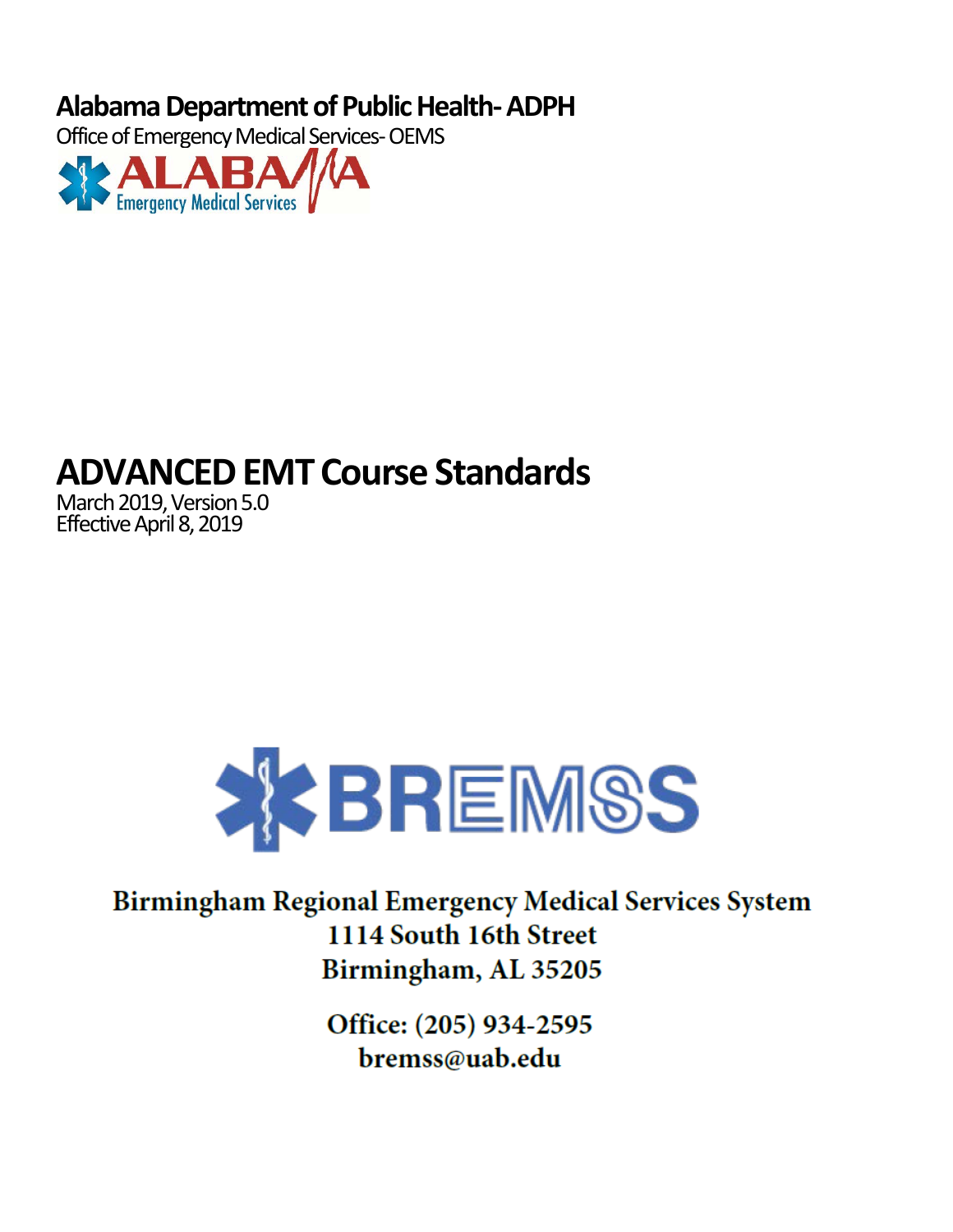## **Alabama Department of Public Health- ADPH**

Office of Emergency Medical Services- OEMS ADVANCED EMT Course Standards

Table of Contents

Introduction

- I. EMT Course Components
- II. EMT Standards and Procedures
- III. EMT Course Administrative Requirements
- IV. EMT Course Quality Monitoring

AEMT Course Application Forms

AEMT Course Application Process Verification Flow Sheets ADPH OEMS AEMT Course Requirements Matrix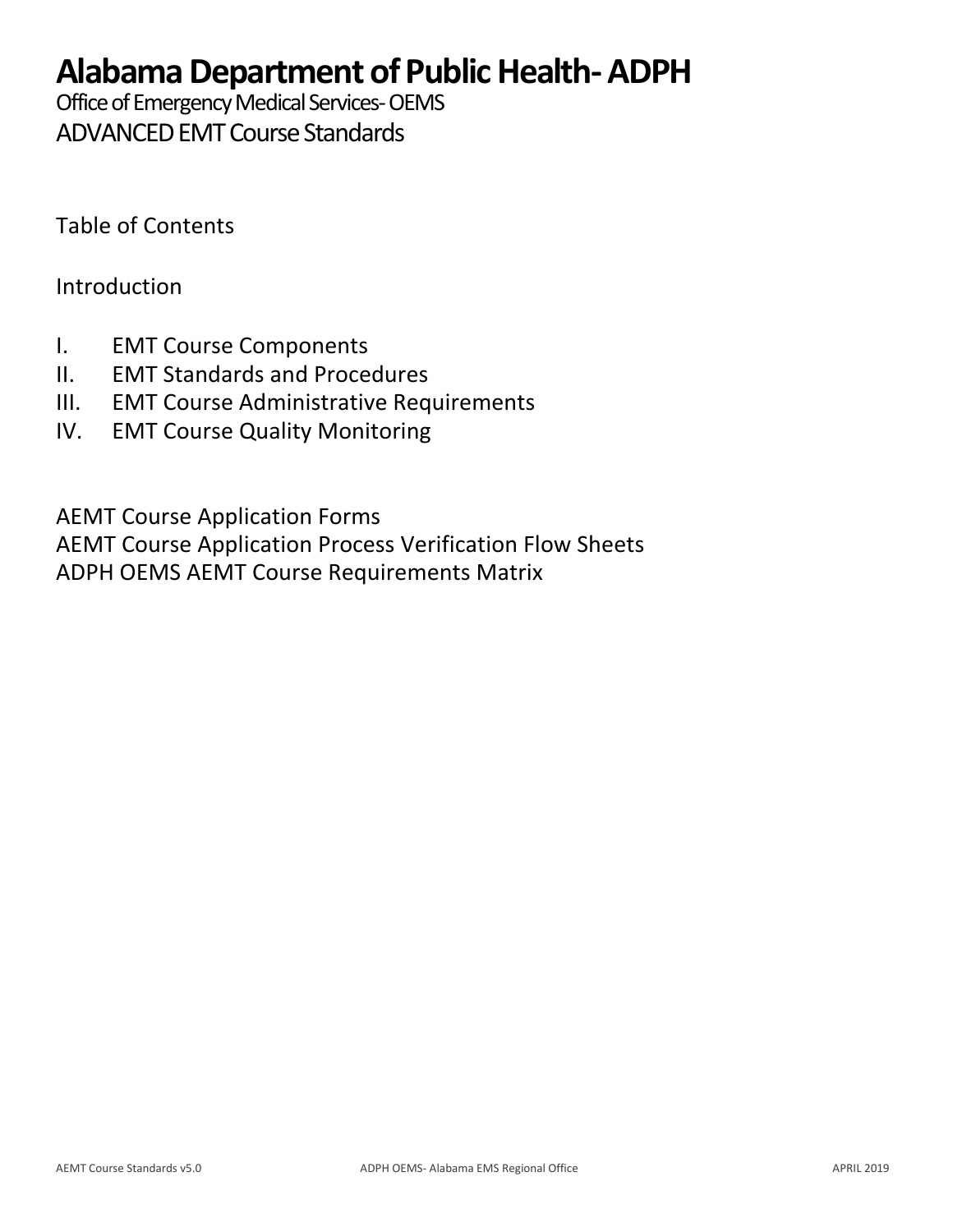## **ADVANCED EMT Course Standards Introduction**

An Advanced EMT (AEMT) course may be taught outside of the traditional college setting if the course sponsor receives approval from the Alabama EMS Regional office / ADPH Office of EMS (OEMS). The approval process is based on national guidelines to ensure that successful AEMT course completion will allow the student to take the National Registry AEMT exam with a reasonable expectation of passing.

The approval process for non-collegiate course sponsors consists of obtaining this approval process document and completing all the requirements therein. Once all the requirements have been completed, an inspection will be performed by the Regional agency. Upon successful completion of application, the Regional agency will notify the OEMS for final course approval.

The AEMT Course Standards establishes a process which must be followed, before and after course approval, in order for the course candidates to sit for the National Registry exam. Failure by the course coordinator to complete all the requirements set forth by these standards will place the course in review and subject to being deemed invalid and ineligible for National Registry testing.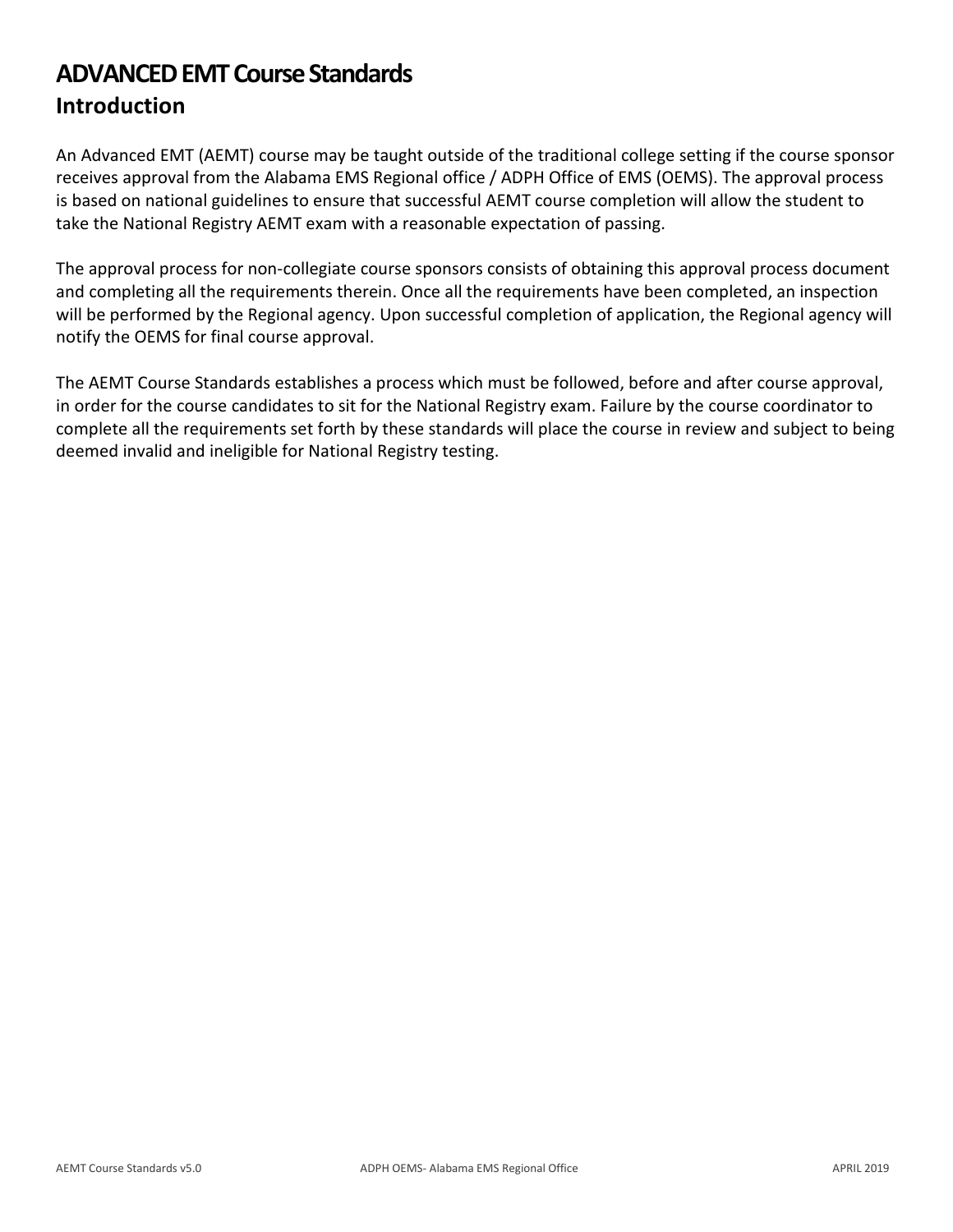## **I. AEMT Course Components**

The following standards define the minimum components necessary to conduct an Advanced Emergency Medical Technician (AEMT) education course:

#### **A. Education Program Specifics**

- 1. Any Institution desiring approval as an education program for EMT shall be an institution approved by the Alabama Community College System (ACCS), the Alabama Department of Public Health, Office of Emergency Medical Services (OEMS), and or the Alabama EMS Regional Office.
- 2. All EMS education programs shall utilize a program medical director who is licensed by the Medical Licensure Commission of Alabama, is a local member of the medical community, and is experienced and knowledgeable of the emergency care of the acutely ill and traumatized patients.

#### **B. Course Approval Requirements**

All courses approved by the OEMS/Regional EMS Office will have the following:

- 1. An AEMT course will have a designated Course Coordinator. The primary instructor may serve as the Course Coordinator. Course Coordinator Responsibilities:
	- a) Serve as the primary contact for the OEMS and Regional EMS Office,
	- b) Represent the sponsoring entity and provide all administrative oversight,
	- c) Provide the educational resources necessary for teaching all of the AEMT course objectives,
	- d) Ensure compliance with all administrative and educational standards listed in this document,
	- e) Advance scheduling and prior orientation of all other instructors and guest lecturers to the knowledge and skills objectives of the session being taught,
	- f) Schedule and coordinate all of the educational components,
	- g) Develop, maintain and ensure all course policies and procedures are followed, to include:
		- i. Pass/Fail criteria
		- ii. Skill proficiency, and
		- iii. Attendance requirements.
	- h) Maintenance of student files documenting individual progress and eligibility for enrollment, completion and exams,
	- i) Complete, record, submit, and maintain all course documentation described in this document, and
	- j. Work with Regional EMS Office to ensure that all data necessary for registration of the course and students with NREMT is available.
- 2. AEMT course will have a designated primary instructor and sufficient secondary or skill instructors approved at the level of course conducted to ensure no greater than a six to one (6:1) student to instructor ratio for psychomotor portions of the course.
	- a) Primary instructor (PI) responsibilities include:
		- i. Delivery of appropriate classroom and skills lessons,
		- ii. Providing continuity of qualified and experienced instruction by providing a minimum of 50% of classroom content,
		- iii. Providing physical oversight for 50% of all skills lessons and practice sessions,
		- iv. Reviewing and monitoring of all secondary instructors and guest lecturers to ensure compliance with the course objectives,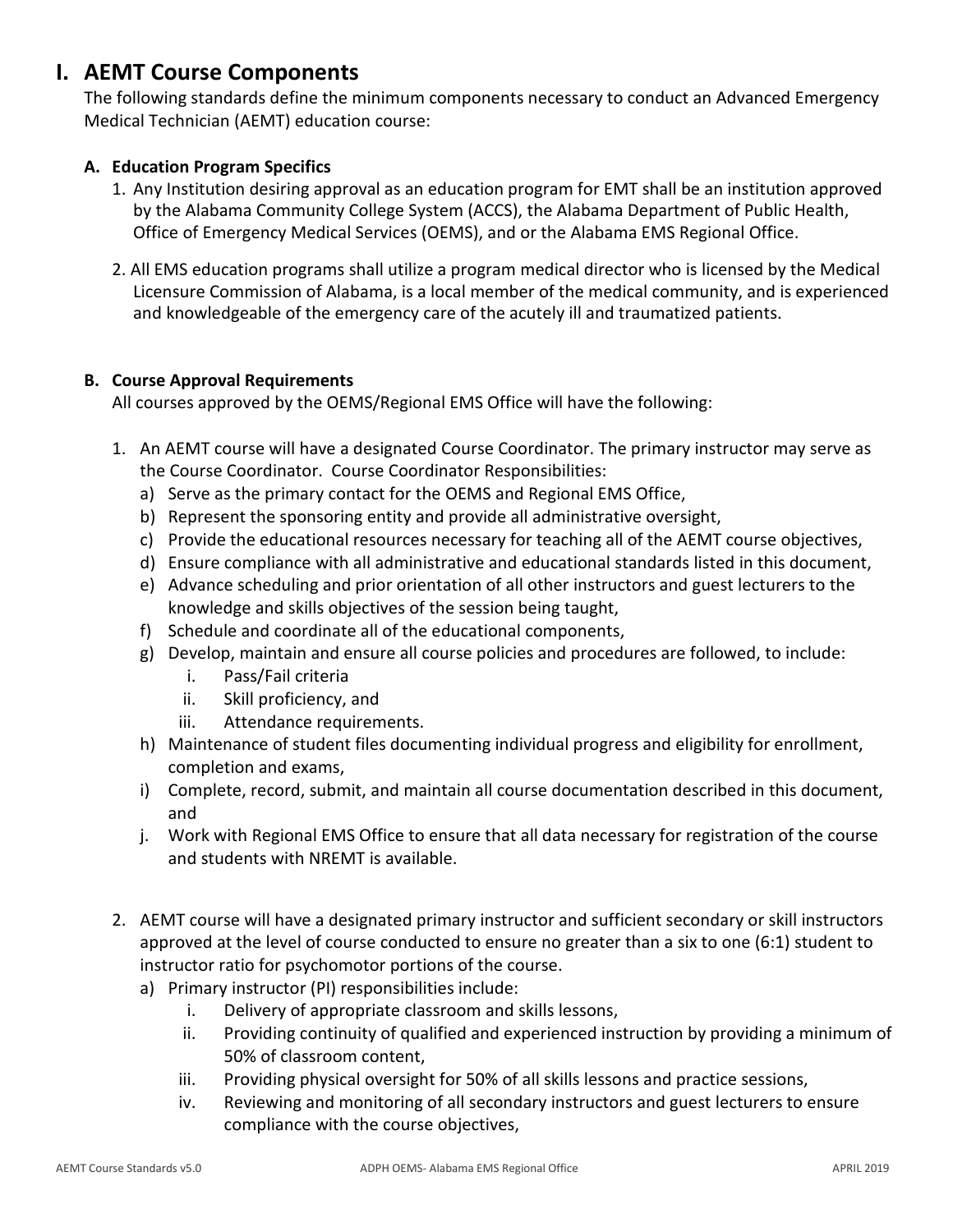## **I. EMT Course Components (continued)**

- v. Orient all students to the ADPH OEMS licensing procedures and patient care protocols,
- vi. Evaluation of student performance and competency during didactic education, clinical rotations and field internships, and
- vii. Documentation of student attendance, performance and competency.
- viii. Meeting the primary instructor qualifications.
- b) Secondary Instructor responsibilities include:
	- i. Assisting PI with training of students in skill objectives,
	- ii. Assisting PI with valuation of student performance and competency,
	- iii. Assisting PI with documentation of student performance and competency, and
	- iv. Assisting the PI as directed.
	- v. Meeting the secondary instructor qualifications.
- 3. AEMT course will have medical direction oversight.
	- a) Physician must meet offline medical director criteria
	- b) Physician provides medical oversight for all medical aspects of instruction
- 4. Equipment

Education programs will have access to all equipment and educational aids necessary to teach, demonstrate, and practice all objectives of the national AEMT curricula.

5. Facilities

Classrooms used for the course are required to be conducive to learning as defined in the curriculum.

6. Clinical Sites

All clinical facilities are required to be compatible with and appropriate for the objectives of the specific curriculum. The sponsoring entity is responsible for securing and maintaining written agreements with clinical facilities.

#### **C. Curriculum**

- 1. Each educational program shall use the curriculum established by the National Emergency Medical Services Education Standards and shall conform to other stipulations as set forth in the 420-2-1 rules.
- 2. Each educational program shall add to its curriculum any new drugs or procedures approved by the State Board of Health, after notice is given by the OEMS to do so.
- 3. Each educational program is subject to announced and unannounced visits by personnel of the OEMS and or Alabama EMS Regional Office to check adherence to lesson plans, self-study documentation, and training objectives. If the educational program is found to be out of compliance, it may be placed on probationary accreditation status for a period of time, or the OEMS/Alabama EMS Regional Office may withdraw an education program's approval if the program is found to not be in compliance with the 420-2-1 rules, or if the program does not maintain a 70% certification examination pass rate over a three year rotating basis.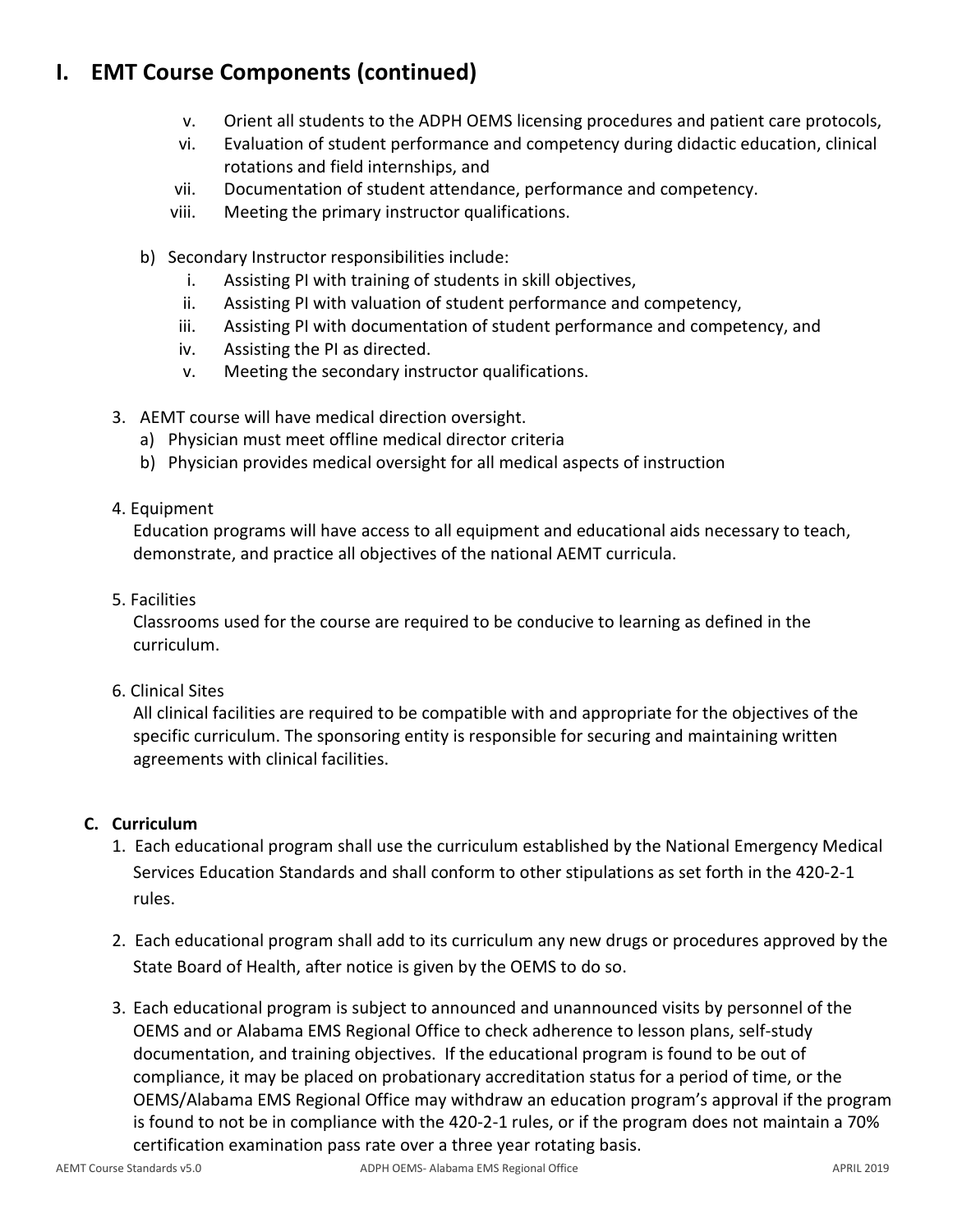- 4. Each education program shall submit all documentation pertaining to course offerings and instructors as required by the OEMS/ Regional EMS Office. Documentation shall include, but is not limited to self-study documents, instructor data sheets, intent to train forms, and any administrative updates or changes made by the education program.
- 5. All Education programs must ensure each graduate completes the OEMS and Alabama EMS systems Presentation.

## **II. EMT Standards and Procedures**

#### **D. Didactic / Internship Credit Hours**

- 1. Time frames designated herein are recognized as minimum required hours. This is no way suggests that these times may not be exceeded by an accredited education program. As new requirements in EMS education are adopted, minimum required hours may increase to ensure that students receive adequate instructional time.
	- a. All levels of EMS education must include current national curriculum
	- b. Current Alabama EMS Protocols
- 2. The minimum time frame for an AEMT course of instruction is
	- i. One hundred eighty (180) hours of didactic / laboratory
	- ii. Ninety-six (96) hours for internship
- 3. Internship hours may be divided between emergency room and prehospital experience on an ambulance.

#### **E. Skills Requirement**

- 1. The instruments used to measure validity and reliability of the internship experience should be standardized documents reflection the practical skills of the curriculum and be approved by the approval agencies.
- 2. The AEMT student shall successfully perform at a minimum:
	- i. Two (2) documented BIAD insertions.
	- ii. Ten (10) successful IV procedures.
	- iii. Ten (10) blood procedures (drawing for lab)
	- iv. Twenty (20) BLS assessments.
	- v. Twenty (20) ALS assessments
	- vi. Ten (10) pediatric assessments

#### **F. Internship Requirements**

- 1. Licensed emergency medical provider services may enter into an agreement with EMS educational institutions to provide field internships for EMSP students.
- 2. Licensed providers services shall ensure that all designated preceptors are informed of educational requirements for the EMSP student.
- 3. Field internship experiences shall include supervised instruction and practice of emergency medical skills and shall be evaluated by the designated preceptor.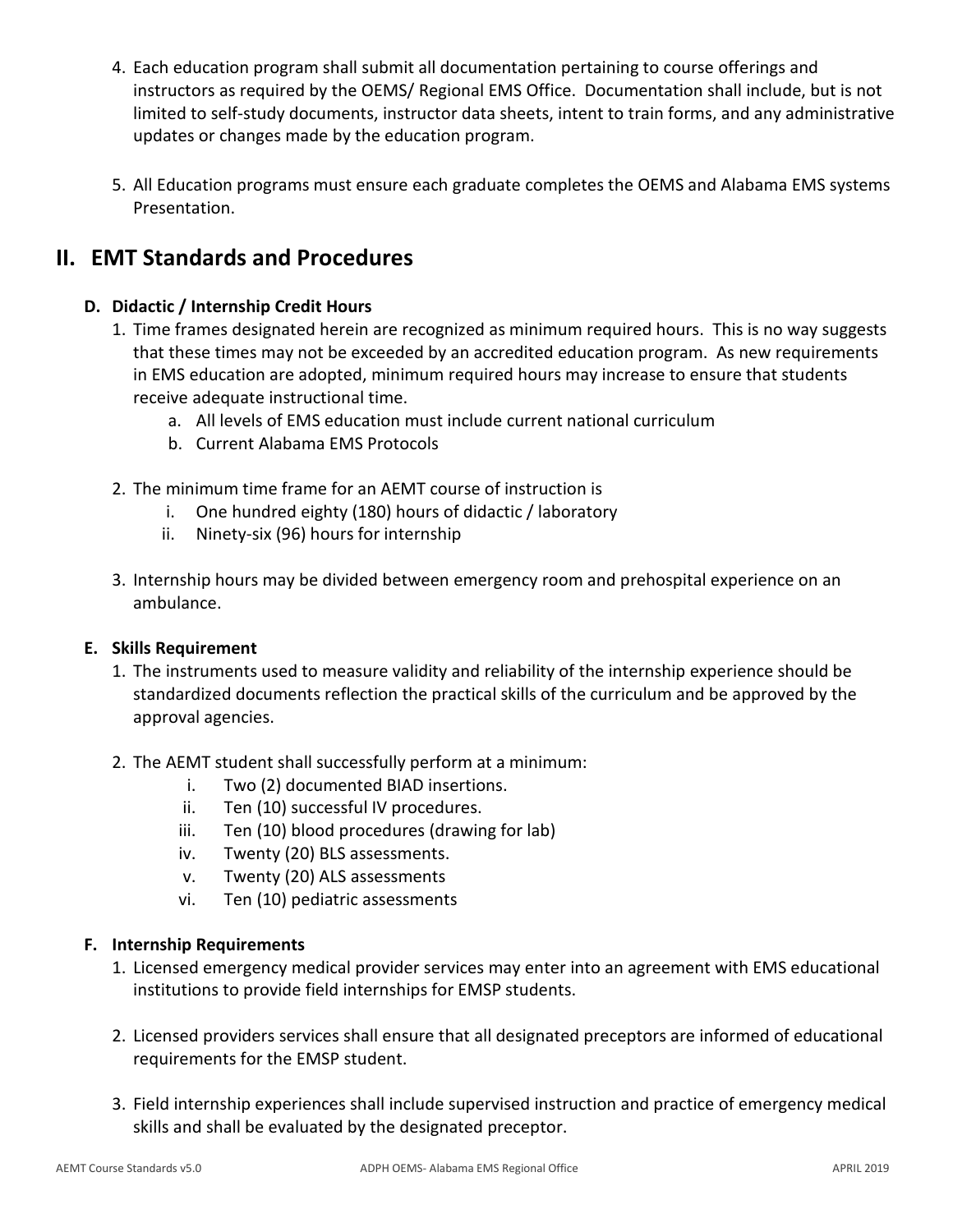4. Licensed provider services are responsible to ensure that no EMSP student exceeds his or her current level of scope of privilege unless supervised by a designated preceptor in a designated field internship.

#### **H. EMS Student Requirements and Standards**

- 1. The AEMT student shall:
	- i. Possess a high school diploma or General Equivalency Diploma (GED), or dual enrollment.
	- ii. Meet all institutional admission requirements.
	- iii. Maintain a current Health Care Provider CPR certification
	- iv. Comply with the "Essential Functions" of the program or attach documentation to the program application from those essential functions of which the student is not in compliance.
	- v. Provide an acceptable physical examination by a licensed physician, Nurse Practitioner, or Physician Assistant to include written documentation of the practitioner's opinion regarding he perspective student as follows:
		- i. The emotional and physical ability to carry out the normal activities of the prehospital emergency care.
		- ii. Health history
- 2. Have up to date immunizations to include:
	- a. Tetanus /D within the past ten (10) years.
	- b. Measles, Mumps, and Rubella (MMR) vaccine (RubellaTiter of 1:8 or above sufficient in lieu of MMR)
	- c. Varicella
	- d. Two-Step TB skin test (with chest x-ray if positive)
	- e. Begin or have had the series of Hepatitis B vaccination, or sign a waiver regarding the series of Hepatitis B vaccinations
- 3. Possess verification on file with the educational institution of the following:
	- a. Professional Liability insurance
	- b. Current health/hospitalization/accident insurance
	- c. And / or waiver of liability
- 4. All education programs must inform students of the specific requirements for progression through each level of EMS education. No student will be allowed to sit for the state approved certification exam if a student attempts to circumvent the matriculation requirements set by the education program in which they are enrolled.
- 5. All EMS students must maintain current professional liability insurance while enrolled in an education program.
- 6. All students must maintain current health and hospitalization insurance and/or have a waiver on file while enrolled in a program.
- 7. All EMS students must comply with all institution and program rules, polices, and procedures.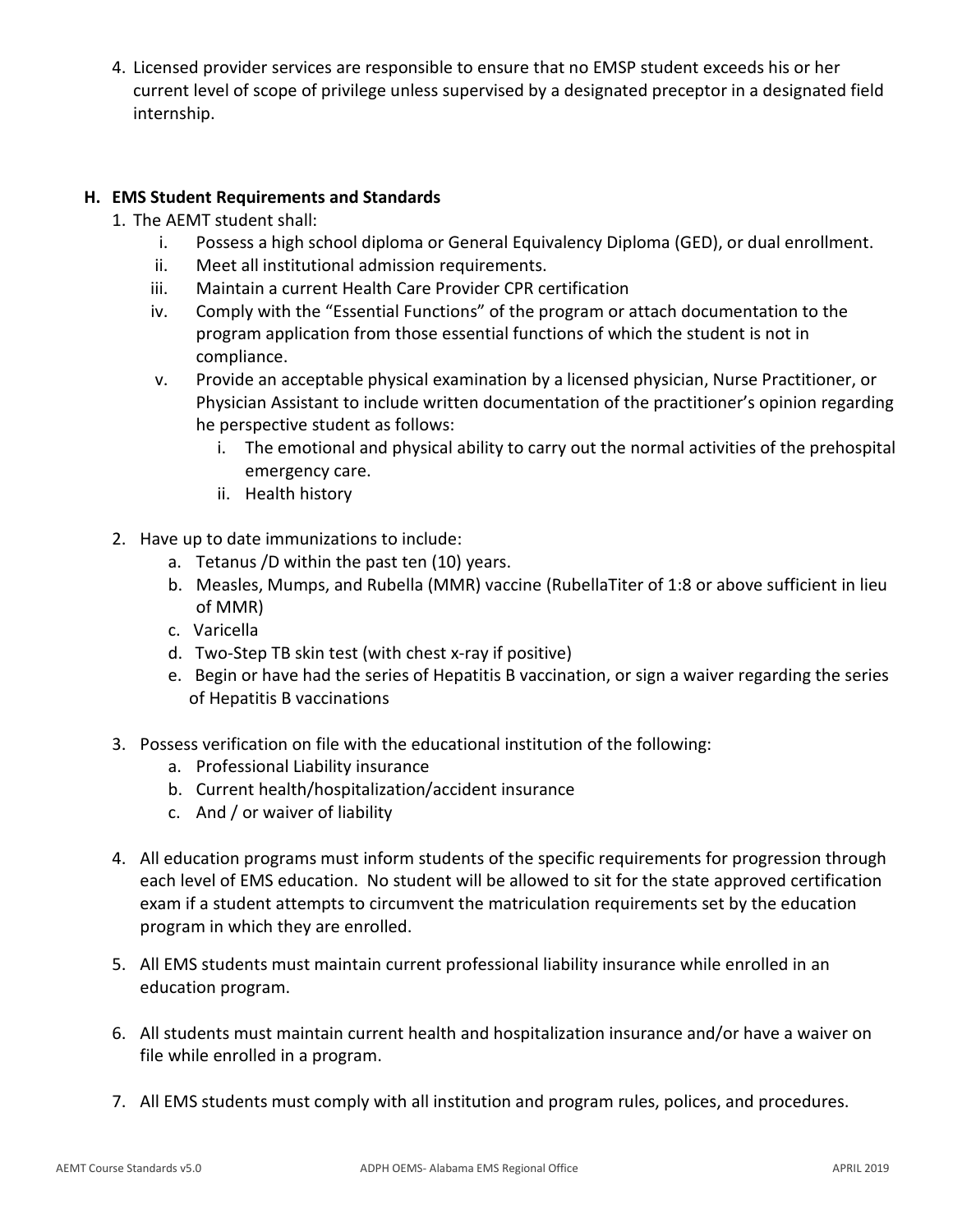8. Possess a current Alabama EMT license, or have successfully completed an EMT course approved by the State Board of Health within the past 12 months (student must possess an Alabama EMT license prior to entering the internship portion or exit the program until the license is obtained).

#### **I. AEMT Instructor Requirements**

- 1. Internship Preceptor
	- a. High school diploma or General Equivalency Diploma (GED)
	- b. Current Alabama license at the level being supervised, or a current Alabama license as a Registered Nurse (RN)
	- c. Be familiar with prehospital patient care
	- d. Supervise students in the internship/field setting and accurately document their performance.
- 2. Course Instructor
	- a. High school diploma or General Equivalency Diploma (GED)
	- b. Current Alabama license as the level being taught or above.
	- c. Certification from an EMS instructor course approved by the OEMS.
		- i. Level 1 National Association of Emergency Medical Services Educators (NAEMSE)
			- ii. Department of Transportation (DOT) instructor course
			- iii. Alabama Fire College instructor course
			- iv. Department of Defense (DOD) instructor course
			- v. AHA Core Instructor Course
	- d. Minimum of three (3) years of prehospital field experience as a licensed practitioner at or above the level being taught.
	- e. Current CPR Instructor certification
	- f. Instructor certifications appropriate for the curriculum being taught, e.g. (BLS) instructor certification.
	- g. Complete a supervised probationary teaching experience for one entire course at the instruction level being taught
	- h. Be approved by the Program Director and Medical Director.
- 3. Guest Lecturer
	- a. High school diploma or General Equivalency Diploma (GED)
	- b. Expert Knowledge in the subject matter; and
	- c. Program Director and Medical Director approval for topic to be presented.
- 4. Medical Director
	- a. Licensed physician by the Medical Licensure Commission of Alabama
	- b. Experience and knowledge of emergency care of acutely ill and traumatized patients.
	- c. Review and approve adherence to the program curriculum and quality of medical instruction and supervision delivered by the faculty.
	- d. Routinely review student performance to assure adequate progress toward completion of the program; and
	- e. Knowledgeable in EMS education programs and legislative issues regarding the EMS programs and prehospital providers.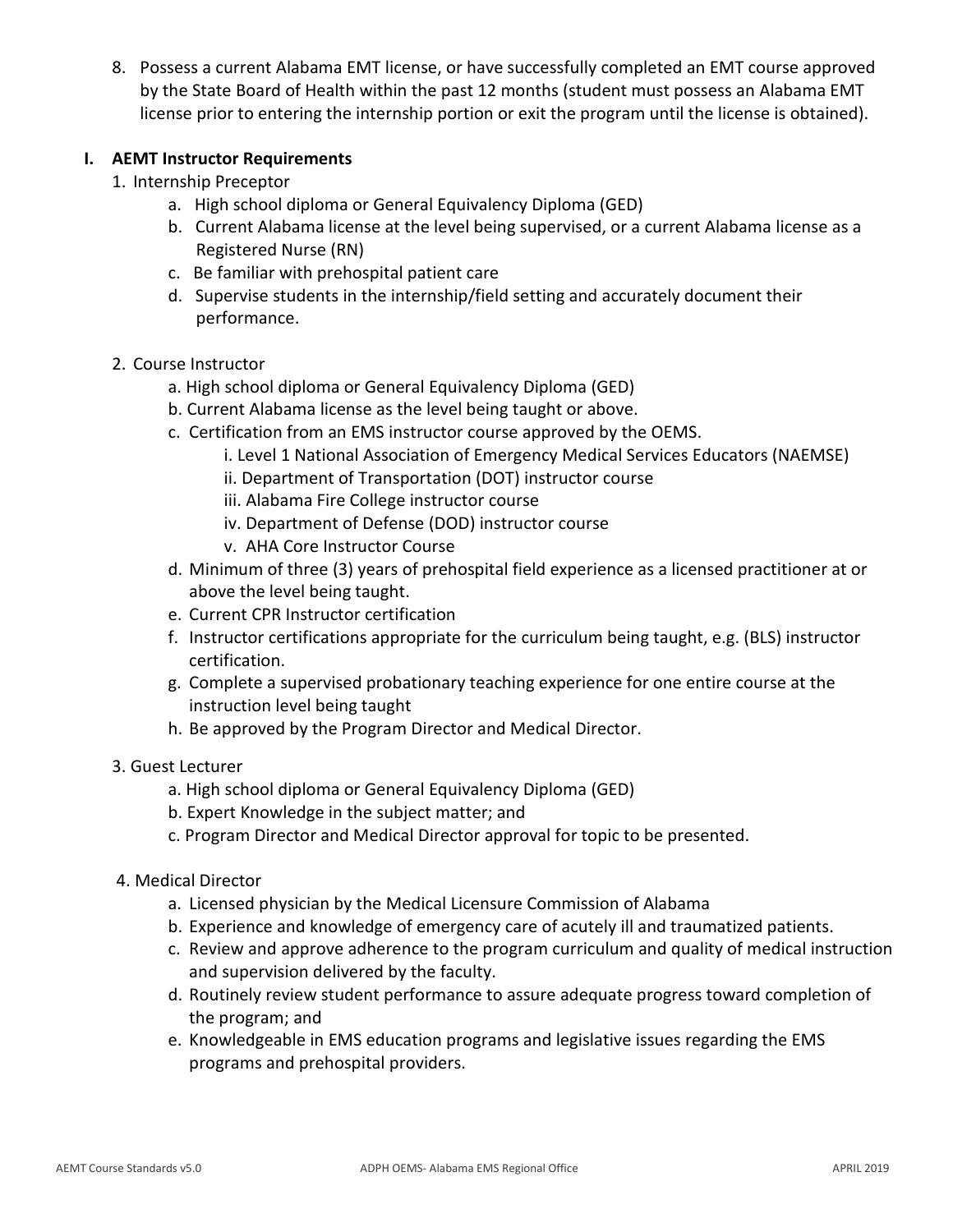- 5. Practical Skills Preceptor
	- a. High school diploma or General Equivalency Diploma (GED)
	- b. Minimum of three (3) years of prehospital care experience as a licensed practitioner at the level being taught.
	- c. Current CPR certification; and
	- d. Program Director and Medical Director approval to assist with practical skills instruction.
- 6. Field Preceptor
	- a. High school diploma or General Equivalency Diploma (GED)
	- b. Current Alabama License at the level being supervised
	- c. Minimum of two (2) years of experience
	- d. Familiarity with prehospital patient care
	- e. Supervise students in the internship and field setting and accurately document their performance.

## **III. AEMT Course Administrative Requirements**

To receive AEMT course approval from the OEMS, all AEMT courses must be compliant with the administrative requirements described in this section. The course coordinator holds the responsibility for ensuring full compliance with these requirements.

- A. All AEMT courses require application and course approval prior to conducting the education.
	- 1. AEMT Course application packages are available and approved through the regional EMS office.
	- 2. AEMT Course application packages receive approval and numbering by the ADPH OEMS.
	- 3. AEMT Course approval number will be referenced on all course forms, documents, and correspondence.
- B. The AEMT Course Coordinator is responsible for submission of all AEMT course approval documentation to the regional EMS agency.
- C. The AEMT course approval process should begin at least five (5) weeks prior to the first day of class. This will allow enough time to submit the required documents, complete a site evaluation, receive certification, and receive final approval from ADPH. If all documentation is completed and ready for submission, a shorter approval process may be granted by OEMS.
- D. The AEMT course application initial paperwork should be received by the regional EMS office five (5) weeks prior to the first day of class unless a shorter time has been approved. The initial paperwork:
	- 1. Verification Flow Sheet (Step 1 of 5)- sets dates for course and provides check list for initial paperwork.
	- 2. AEMT Course Application (Forms A1 and A1-A)- provides the regional EMS office and OEMS with course, instructor, clinical sites, and course Medical Director demographics.
	- 3. AEMT Course Instructor Information (Form A2)- provides instructor designation and qualifications. A separate form must be completed for each lead and secondary instructor(s), each skills practice instructor, and CPR instructor(s).
	- 4. AEMT Course Schedule (Form A3)- provides the regional EMS office and OEMS with instructor assignments and a detailed description of how the national scope material for AEMT will be covered throughout the course. The schedule should show material to be covered each class. All classroom, clinical, and field hours with corresponding dates and times must be listed. The schedule form is created by the AEMT program. Instructions and an example are provided on Form A3 of this standard.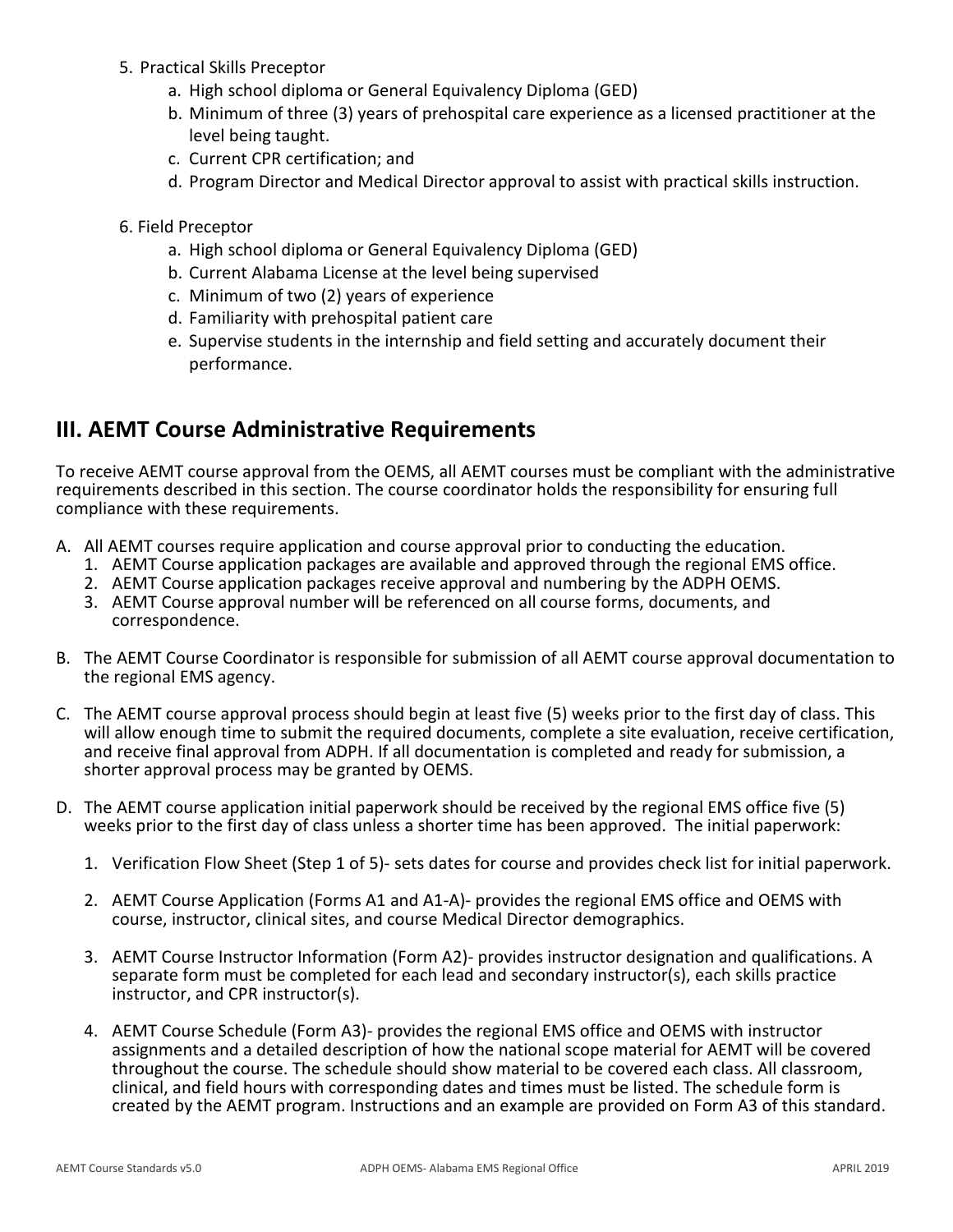- 5. AEMT Course Equipment List (Form A4)- describes the minimal equipment necessary for the course will be available. The list is based on Alabama State EMS Rules and the National Scope of Practice. Any equipment, which will be obtained/borrowed/leased from any agency/person other than the sponsor, should be listed in a letter of agreement from each agency and must be attached.
- 6. Hospital Affiliation Agreement (Form C1)- provides the regional EMS office and OEMS with an agreement between the sponsor and any hospital providing clinical experience as a part of the AEMT course. All clinical experience must be provided by a hospital in the state of Alabama. Any documentation required of the sponsor by the hospital (such as proof of HBV vaccination and malpractice liability insurance) must be attached to the form. A separate agreement (Form C1) is required for each participating hospital.
- 7. Ambulance/Rescue (EMS) Agency Affiliation Agreement (Form C2)- provides the regional EMS office and OEMS with an agreement between the sponsor and any EMS agency providing field experience as a part of the AEMT course. All field experience must be provided by an EMS agency operating in the state of Alabama. Any documentation required of the sponsor by the EMS agency must be attached to the form. A separate agreement (Form C2) is required for each participating EMS agency.

- 8. AEMT students must receive a copy of the AEMT course guidelines, attendance policy, dress code, course objectives, grading method and scale, and instructor contact information. A copy of this material should be provided in the course initial paperwork. (Verification Flow Sheet- Step 1 of 5)
- 9. At a minimum, skills sheets must be used for verifying AEMT skills. Skill sheets must meet National Registry requirements. A copy of these sheets, along with any other skills sheets that might be used, should be provided in the course initial paperwork.
- E. A preliminary AEMT course student roster is due one week prior to the first course date. Verification Flow Sheet (Step 2 of 5) provides a check list for all of the required roster information.
	- 1. Roster must have AEMT course sponsoring agency, course coordinator, primary instructor, course location, and course starting and ending dates listed in header.
	- 2. Roster must show student first and last name, middle initial, address, and phone number.
	- 3. A place to write the date received by regional EMS office and the approved course number should be provided on the roster.
- F. On first course date- AEMT students must receive a copy of the AEMT course guidelines, attendance policy, dress code, course objectives, grading method and scale, and instructor contact information. (A copy of this material should have been provided in the course initial paperwork.)
- G. On first course date- AEMT students must receive a Student Application Packet (B-Forms). Students should be given adequate time to complete forms. All B-Forms are due at the regional EMS office within ten (10) business days of the first course date. (Verification Form Step 3 of 5)
	- 1. AEMT Student Registration (Form B1)- provides the regional EMS office and OEMS with student information and demographics as well as assurance that course fees, course accreditation, college credit, and Advanced-EMT eligibility has been discussed. A copy of provided college information sheets should be attached to the B1 form.
	- 2. Confidentiality Briefing Statement (Form B2)- provides the regional EMS office and OEMS with written acknowledgment from the student that he or she understands and agrees to the confidentiality requirements for AEMT students.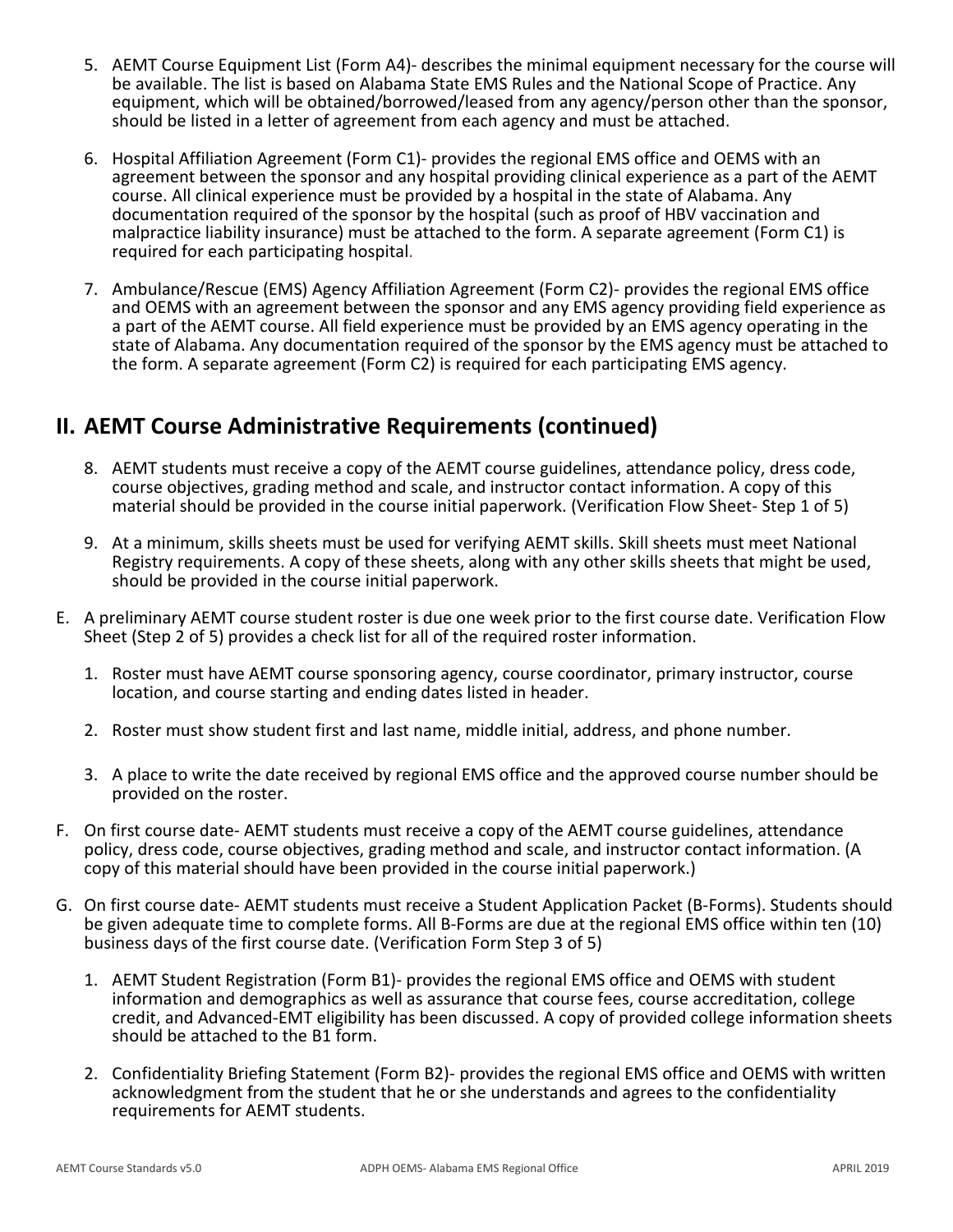- 3. Release of Liability (Form B3)- provides the regional EMS office and OEMS with written acknowledgment from the student that he or she understands the risks of exposure to blood and/or other potentially infectious materials and that these risks include potentially lethal viruses such as hepatitis and HIV.
- 4. Background Screening Policy (Form B4-A)- AEMT students must understand that if any clinical or field sessions are included as elements of their AEMT course, that agencies providing the clinical or field sites may require background screening. This policy outlines the requirements, procedure, and confidentially of background screening.
- 5. Background Screening Participation (Form B4-B)- provides the regional EMS office and OEMS with written acknowledgment from the student that he or she accepts the conditions of the Background Screening Policy should a clinical or field agency have such a requirement.
- 6. Drug Screen Policy (Form B5-A)- AEMT students must understand that if any clinical or field sessions are included as elements of their AEMT course, that agencies providing the clinical or field sites may require drug screening. This policy outlines the requirements, procedure, and confidentially of background screening.

- 7. Drug Screen Participation (Form B5-B)- provides the regional EMS office and OEMS with written acknowledgment from the student that he or she accepts the conditions of the Drug Screening Policy should a clinical or field agency have such a requirement.
- H. Changes to an approved course must meet ADPH OEMS standards and require written notification to the regional EMS office within five (5) days. Additional documentation may be required. Changes that require notification are listed below. Contact regional EMS office if other changes arise.
	- 1. Course Coordinator, any instructor, physician
	- 2. Course beginning or ending dates, classroom dates, classroom hours
- I. Instructor Requirements are defined below and are listed on the Instructor Information form A2:
	- 1. AEMT Course Primary Instructor
		- a. Alabama licensed Paramedic
		- b. Must have an instructor certification from a recognized organization such as Department of Transformation (DOT), Department of Defense (DOD), Alabama Fire College Instructor Course, or the National Association of EMS Educators (NASEMSE).
		- c. Must have a minimum of five (5) years field experience.
	- 2. AEMT Course Secondary Instructor
		- a. Alabama licensed AEMT
		- b. Must have an instructor certification from a recognized organization such as Department of Transformation (DOT), Department of Defense (DOD), Alabama Fire College Instructor Course, or the National Association of EMS Educators (NASEMSE).
		- c. Must have a minimum of three (3) years field experience.
	- 3. AEMT Course Assistant, AEMT Skills Assistant, or other Instructor
		- a. Alabama AEMT (minimum) with pre-hospital field experience
		- b. Nurse with pre-hospital field experience

#### 4. CPR Instructor

Certified to teach Healthcare Provider level by AHA, ASHI, American Red Cross, or equivalent.

5. Special Presenter or Speaker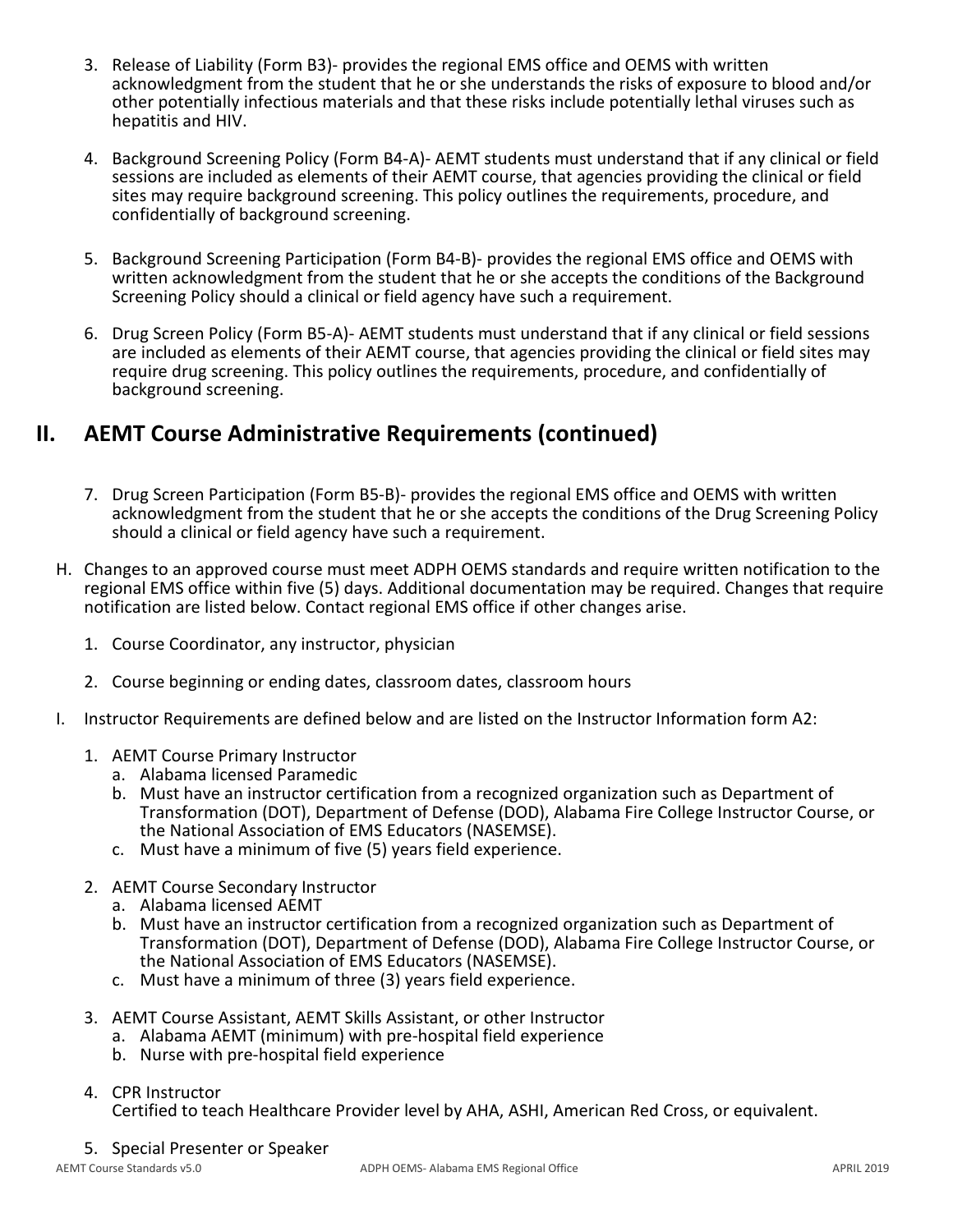- a. Recognized as having superior skill and/or knowledge of the presented material.
- b. Primary or secondary instructor must be in attendance during presentation or skills.
- J. Upon completion of the AEMT course, the course coordinator will provide:
	- 1. A detailed final AEMT course student roster provided to regional EMS office within ten (10) days of last course date, and at least every two weeks until all student dispositions are declared PASS or FAIL:
		- a. Roster must show AEMT course sponsor, course coordinator, primary instructor, course location, and course starting and ending dates listed in header.
		- b. All students listed on the preliminary AEMT course roster must also be listed on the final AEMT course roster with end of course disposition appropriately noted.
		- c. The final roster must provide the following information for each student:
			- i. First and last name
			- ii. Social Security Number (for National Registry)
			- iii. AEMT Course disposition (Pass, Fail, Pending, Withdraw, Dismissed)
			- iv. National Registry Skills disposition (Pass, Fail, Pending, Withdraw, Dismissed)
			- v. Clinical Rotation disposition (Pass, Fail, Pending, Withdraw, Dismissed)
			- vi. A place to write the date received by regional EMS office and the approved course number should be provided on the roster.

Part J Continued-

- 2. A copy of each student's course completion document for all students who successfully complete the educational program. The course completion document will include the following:
	- a. Type of course (AEMT),
	- b. Name of the sponsoring entity,
	- c. Location of AEMT course
	- d. The full legal name of the student,
	- e. Course completion date,
	- f. The ADPH OEMS AEMT course approval number,
	- g. Printed name and signature of the course coordinator,
	- h. Printed name and signature of the primary instructor.
- 3. Completed National Registry skills verification sheets.
- K. The regional EMS agency will maintain complete official course documentation in paper format for five (5) years from course completion, which includes:
	- 1. Original course application as submitted to the regional EMS office,
	- 2. Course approval issued by the ADPH OEMS
	- 3. Documentation of student compliance with all required prerequisites for the level of the course
	- 4. AEMT course preliminary roster as submitted to the regional EMS office,
	- 5. Final AEMT course schedule to include:
		- a. Documentation of canceled, modified or added classes, and
		- b. Dates, times, instructor and location changes.
	- 6. Class attendance roster for each session, to include:
		- a. The dates individual classes were held,
		- b. Lesson number(s),
		- c. Signatures of attending students, and Instructor(s),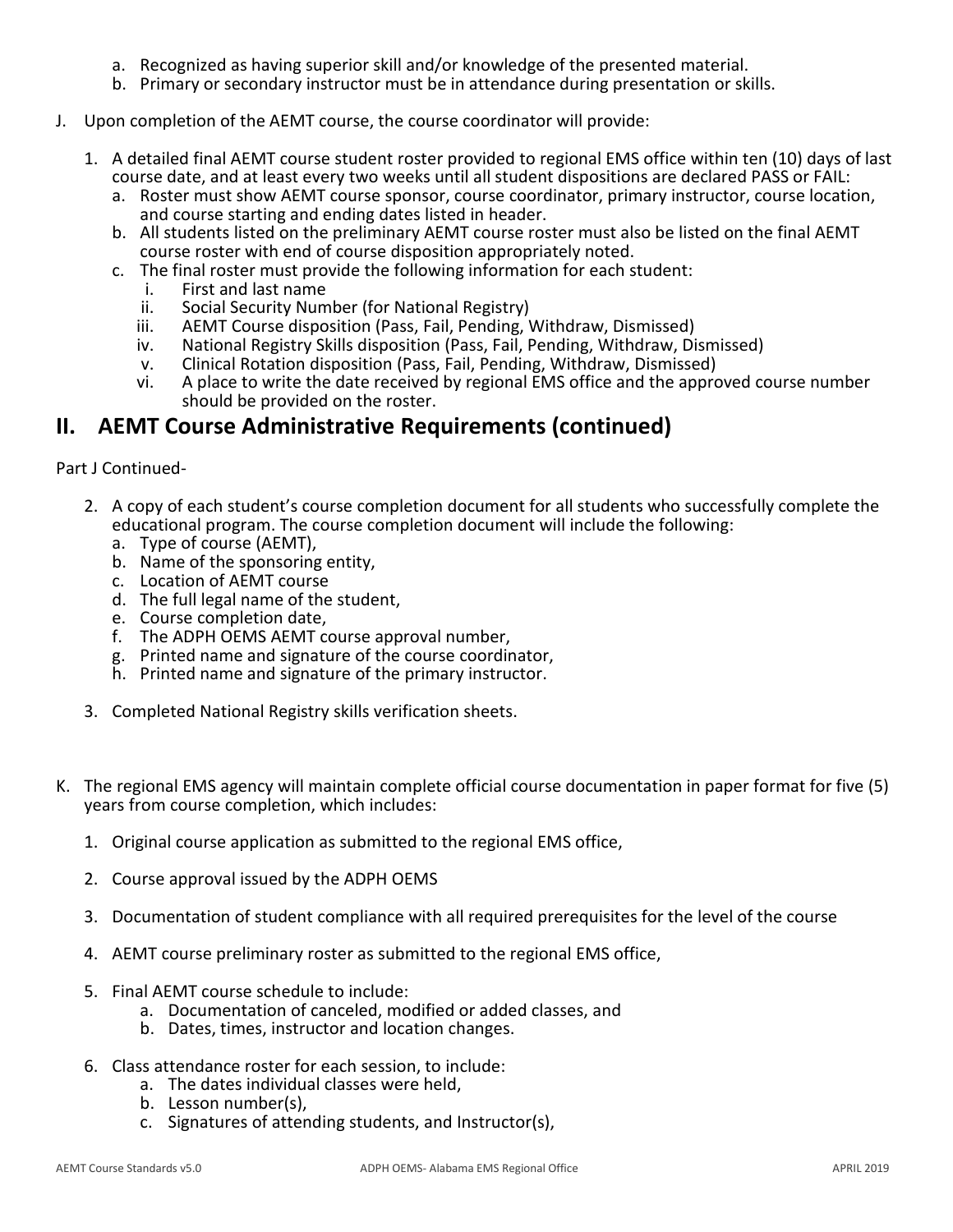- 7. List of any make-up session(s) to include:
	- a. Session date(s),
	- b. Lesson plan objectives,
	- c. Verification of the accomplishment of objective(s) for each student participating, and
	- d. Instructor(s) signatures.
- 8. Documentation of remediation conducted for any student who, by written examination or skill evaluation, failed to demonstrate achievement of an objective during regularly scheduled class time, to include:
	- a. The objective(s) being remediated,
	- b. Date of session(s),
	- c. An evaluation demonstrating achievement of the objective(s),
	- d. Student(s) and instructor(s) signature.

Part K Continued-

- 9. Examinations, quizzes or evaluations administered during the course to include:
	- a. Student name,
	- b. Individual score,
	- c. Pass/fail criteria, and
	- d. Date administered
- 10. Individual skill evaluation(s) that document:
	- a. Student performance for each specific psychomotor objective contained in the curriculum,
	- b. Pass/fail criteria,
	- c. Student name and Individual score, and
	- d. Date administered
- 11. Written agreements with facilities utilized by the course for fulfillment of clinical and/or field internship objectives (Forms C1 and C2)
- 12. Documentation of the course physician approval of clinical preceptors and/or guest lecturers,
- 13. Documentation of clinical preceptor(s) orientation and student scope of practice,
- 14. Documentation demonstrating student achievement of all clinical and field internship objectives, including ten patient contacts (PCRs or equivalents)
- 15. Documentation recording the individual reasons that student(s) failed to complete the course of study.
- 16. Documentation should be provided in the order it is listed in this section.
- 17. If the sponsoring agency wishes to keep records, providing the regional EMS agency a paper copy of the documentation paperwork listed in this section is acceptable.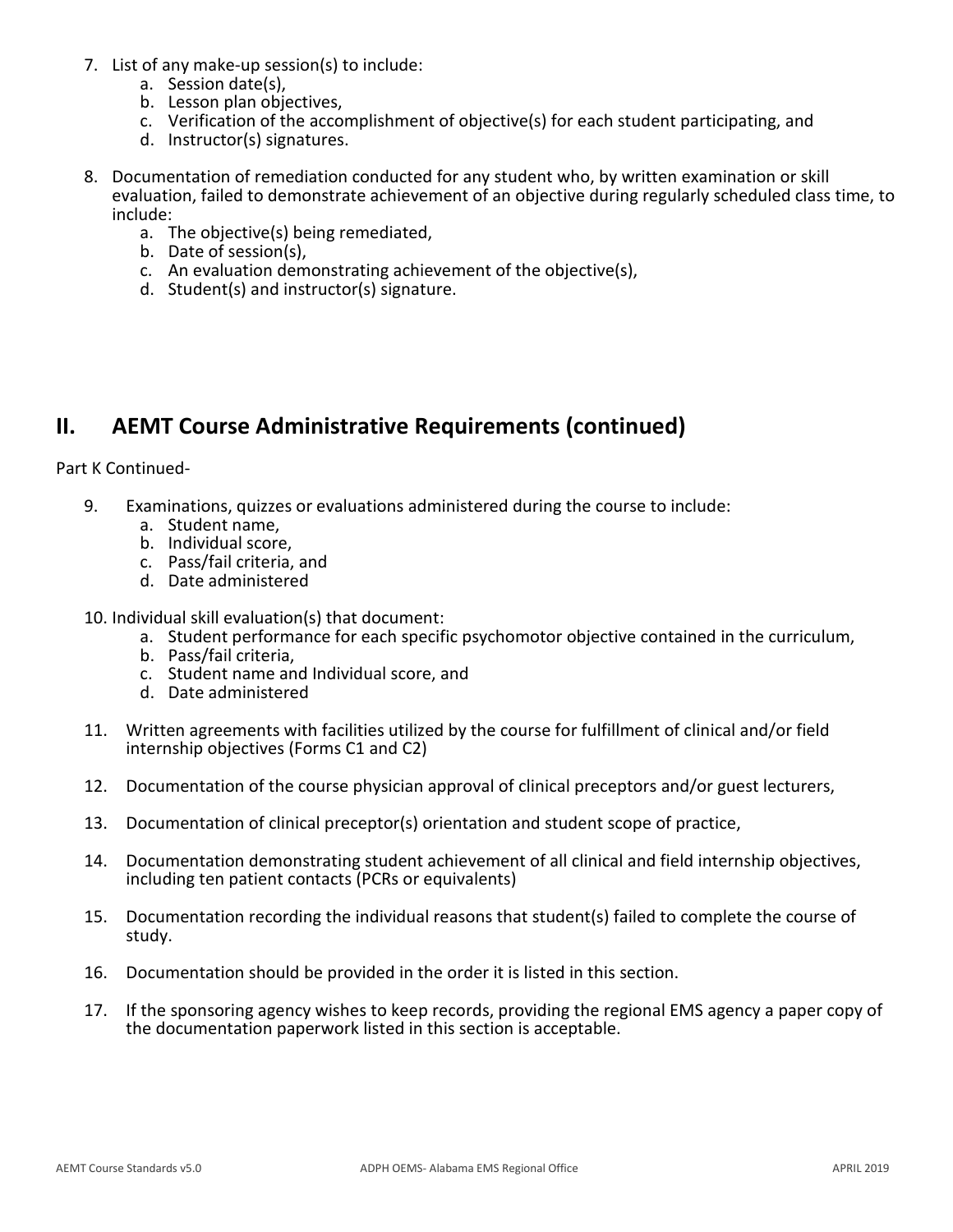## **III. AEMT Course Quality Monitoring**

The regional EMS office will monitor and evaluate approved AEMT courses for compliance with ADPH OEMS AEMT course standards. To ensure compliance, the regional EMS office may audit any or all course records at any time.

- A. Audits/evaluations may include but are not limited to the following:
	- 1. Sponsoring entity compliance with the educational standards,
	- 2. Course coordinator compliance with educational standards,
	- 3. Instructor performance evaluated by:
		- a. Students, using an evaluation tool provided by the ADPH OEMS or regional EMS office, and/or
	- b. Review of student performance on National Registry examinations or other course examinations.
	- 4. Course physician compliance with educational standards,
	- 5. A review of clinical sites and documentation demonstrating student achievement of clinical objectives, including the required number of patient encounters,
	- 6. Appropriateness of clinical sites relative to the curricula,
	- 7. Inspection of the educational facility for compliance with educational standards,
	- 8. Inspection of educational equipment and training aids for suitability to the curricula, and
	- 9. A formal audit of any or all records for compliance with the educational standards.
- B. The regional EMS office may make summaries of education program findings, including National Registry testing outcomes, available to licensed EMS services, organizations sponsoring EMS educational programs, and individuals interested in historical course performance when considering attendance.
- C. The regional EMS office is authorized to enter the training facility at reasonable times, for the purpose of assuring that the training program meets or exceeds the provisions of rule and standards.
- D. Planned Site Visits:
	- 1. Required for:
		- a. A new sponsoring entity, or a new course location, and
		- b. All sponsoring entities once each year
	- 2. Consists of assuring compliance with standards for:
		- a. Facilities, Equipment
		- b. Curriculum, Processes
		- c. Physician, Instructors, Course coordinator
- E. Unplanned Site Visits:
	- 1. Due to complaints or compliance questions, and
	- 2. Consists of assuring compliance with standards for:
		- a. Facilities, Equipment
		- b. Curriculum, Processes
		- c. Instructors
- F. The regional EMS office must be able to attest to course completion, skills competency, and CPR competency for National Registry acceptance. *The following information is required prior to any students receiving approval for National Registry testing:*
	- 1. Copies of all required AEMT course documents, paperwork, and rosters.
	- 2. Copies of all student National Registry Skills verification forms
		- a. Each skills sheet must be timed, scored, and signed by evaluator
		- b. There must be a complete set of skills sheets for each student
		- c. Failures must be explained and documented on skills sheet
	- 3. Copies of AEMT course completion certificates and CPR cards for each student.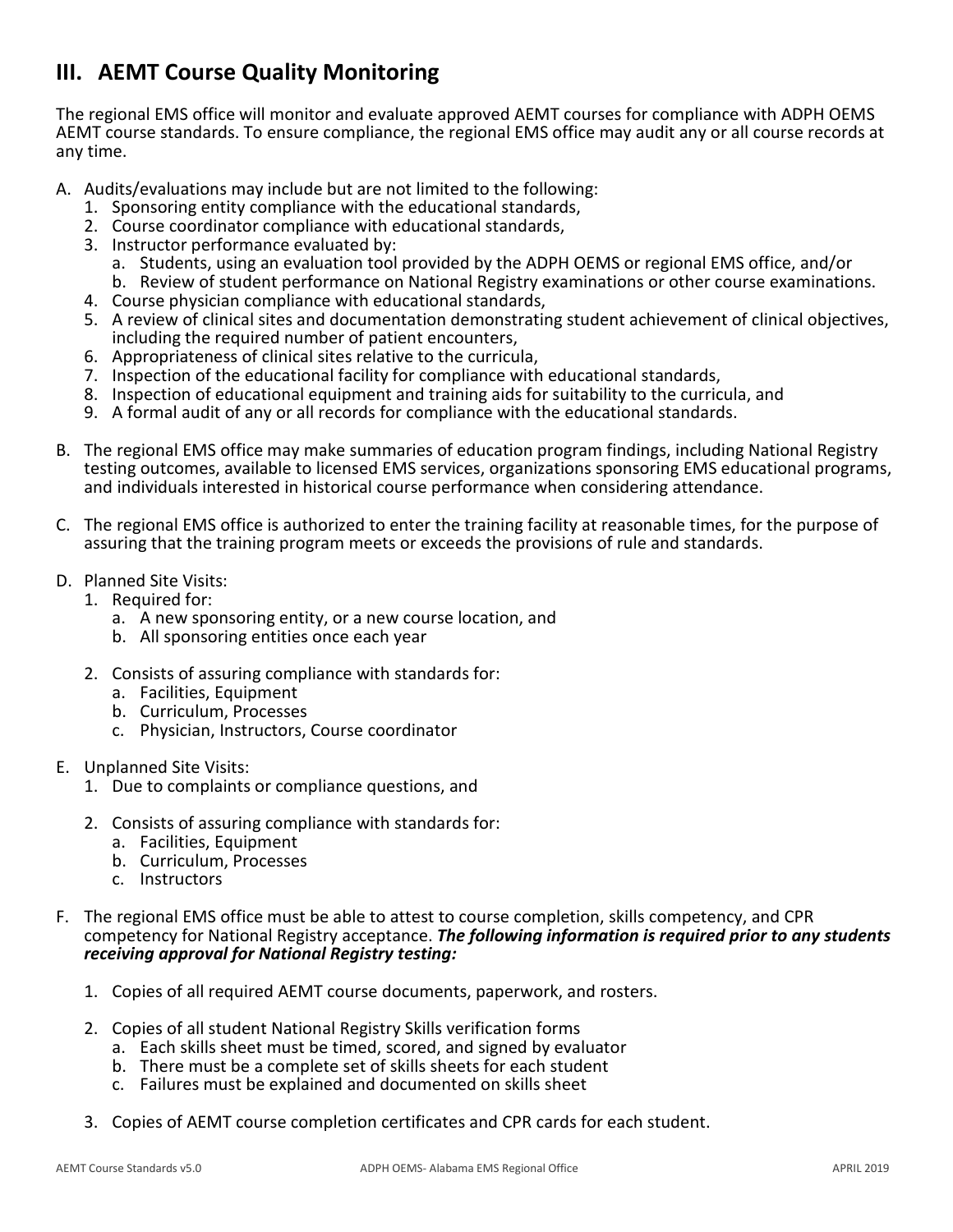**AEMT Course Application (OEMS Course Approval Number: \_\_\_\_\_\_\_\_\_\_\_\_\_\_\_\_\_\_) Form A1**

|                                                                                                                                                                                                                                                                                                                                                                                                                                                                                                                                                                                                                                                                                 |                                                                                                                                                                                                                |            |                                                 |                         | Course start date: <u>contract and the start date</u> |
|---------------------------------------------------------------------------------------------------------------------------------------------------------------------------------------------------------------------------------------------------------------------------------------------------------------------------------------------------------------------------------------------------------------------------------------------------------------------------------------------------------------------------------------------------------------------------------------------------------------------------------------------------------------------------------|----------------------------------------------------------------------------------------------------------------------------------------------------------------------------------------------------------------|------------|-------------------------------------------------|-------------------------|-------------------------------------------------------|
|                                                                                                                                                                                                                                                                                                                                                                                                                                                                                                                                                                                                                                                                                 |                                                                                                                                                                                                                |            |                                                 |                         |                                                       |
|                                                                                                                                                                                                                                                                                                                                                                                                                                                                                                                                                                                                                                                                                 |                                                                                                                                                                                                                |            |                                                 |                         | Estimated Number of Students: ______                  |
|                                                                                                                                                                                                                                                                                                                                                                                                                                                                                                                                                                                                                                                                                 |                                                                                                                                                                                                                |            |                                                 |                         | Phone: ____ ________________________                  |
|                                                                                                                                                                                                                                                                                                                                                                                                                                                                                                                                                                                                                                                                                 |                                                                                                                                                                                                                |            |                                                 |                         |                                                       |
| Type of Sponsorship:<br>(Check One)                                                                                                                                                                                                                                                                                                                                                                                                                                                                                                                                                                                                                                             | $\Box$ Accredited educational institution, or<br>$\Box$ Public safety organization, or<br>$\Box$ Accredited hospital, clinic, or medical center, or<br>$\Box$ Other State approved institution or organization |            |                                                 |                         |                                                       |
|                                                                                                                                                                                                                                                                                                                                                                                                                                                                                                                                                                                                                                                                                 |                                                                                                                                                                                                                |            |                                                 |                         |                                                       |
| Identify type and amount of all fees associated with AEMT course:                                                                                                                                                                                                                                                                                                                                                                                                                                                                                                                                                                                                               |                                                                                                                                                                                                                |            |                                                 |                         |                                                       |
|                                                                                                                                                                                                                                                                                                                                                                                                                                                                                                                                                                                                                                                                                 |                                                                                                                                                                                                                |            |                                                 |                         |                                                       |
|                                                                                                                                                                                                                                                                                                                                                                                                                                                                                                                                                                                                                                                                                 |                                                                                                                                                                                                                |            |                                                 |                         |                                                       |
|                                                                                                                                                                                                                                                                                                                                                                                                                                                                                                                                                                                                                                                                                 |                                                                                                                                                                                                                |            |                                                 |                         |                                                       |
| $\square$ Lab fee (hospital), amount: $\square$                                                                                                                                                                                                                                                                                                                                                                                                                                                                                                                                                                                                                                 |                                                                                                                                                                                                                |            | Required? $\Box$ Yes $\Box$ No, but recommended |                         |                                                       |
|                                                                                                                                                                                                                                                                                                                                                                                                                                                                                                                                                                                                                                                                                 |                                                                                                                                                                                                                |            |                                                 |                         |                                                       |
| □ Uniform, amount: __________________  Required? □ Yes □ No, but recommended                                                                                                                                                                                                                                                                                                                                                                                                                                                                                                                                                                                                    |                                                                                                                                                                                                                |            |                                                 |                         |                                                       |
|                                                                                                                                                                                                                                                                                                                                                                                                                                                                                                                                                                                                                                                                                 |                                                                                                                                                                                                                |            |                                                 |                         |                                                       |
| Total Required Cost for AEMT course (per student): _________                                                                                                                                                                                                                                                                                                                                                                                                                                                                                                                                                                                                                    |                                                                                                                                                                                                                |            |                                                 |                         |                                                       |
| Does program have a business license as required by law?                                                                                                                                                                                                                                                                                                                                                                                                                                                                                                                                                                                                                        |                                                                                                                                                                                                                |            | $\Box$ Yes (Attach copy of required license(s)  | $\square$ No            | $\Box N/A$                                            |
| Is Training Program Accredited for teaching AEMT classes?                                                                                                                                                                                                                                                                                                                                                                                                                                                                                                                                                                                                                       |                                                                                                                                                                                                                |            | $\Box$ Yes (Attach Accreditation Documentation) | $\square$ No            |                                                       |
| Will completion of AEMT class provide transferrable college credit?                                                                                                                                                                                                                                                                                                                                                                                                                                                                                                                                                                                                             |                                                                                                                                                                                                                | $\Box$ Yes | $\square$ No<br>$\Box$ Unknown                  |                         |                                                       |
| Will completion of AEMT class allow student to attend AEMT- Advanced at an accredited college?                                                                                                                                                                                                                                                                                                                                                                                                                                                                                                                                                                                  |                                                                                                                                                                                                                |            |                                                 | $\Box$ Yes<br>$\Box$ No | $\Box$ Unknown                                        |
| $\Box$ Student candidates have a right to be informed about the AEMT Program's standing in the community. Student candidates must<br>receive a written explanation of the training program's accreditation and college credit information prior to the beginning of the<br>course. Information must include, as a minimum, explanation of current training program accreditation status, eligibility of college<br>credit, eligibility to attend AEMT- Advanced courses, and contact information for two (2) nearby accredited college AEMT programs.<br>A copy of the information provided to the student candidate must be attached. $\Box$ PAPERWORK VERIFIED (ATTACH TO A1) |                                                                                                                                                                                                                |            |                                                 |                         |                                                       |
| □ HIPPA education must be provided to each student by the training program. Training should include a confidentiality form, for                                                                                                                                                                                                                                                                                                                                                                                                                                                                                                                                                 |                                                                                                                                                                                                                |            |                                                 |                         |                                                       |

and signed by each student, acknowledging that the student understands current HIPPA rules. **FORM VERIFIED (ATTACH TO A1)**

**(Form Continues- See Reverse Side)**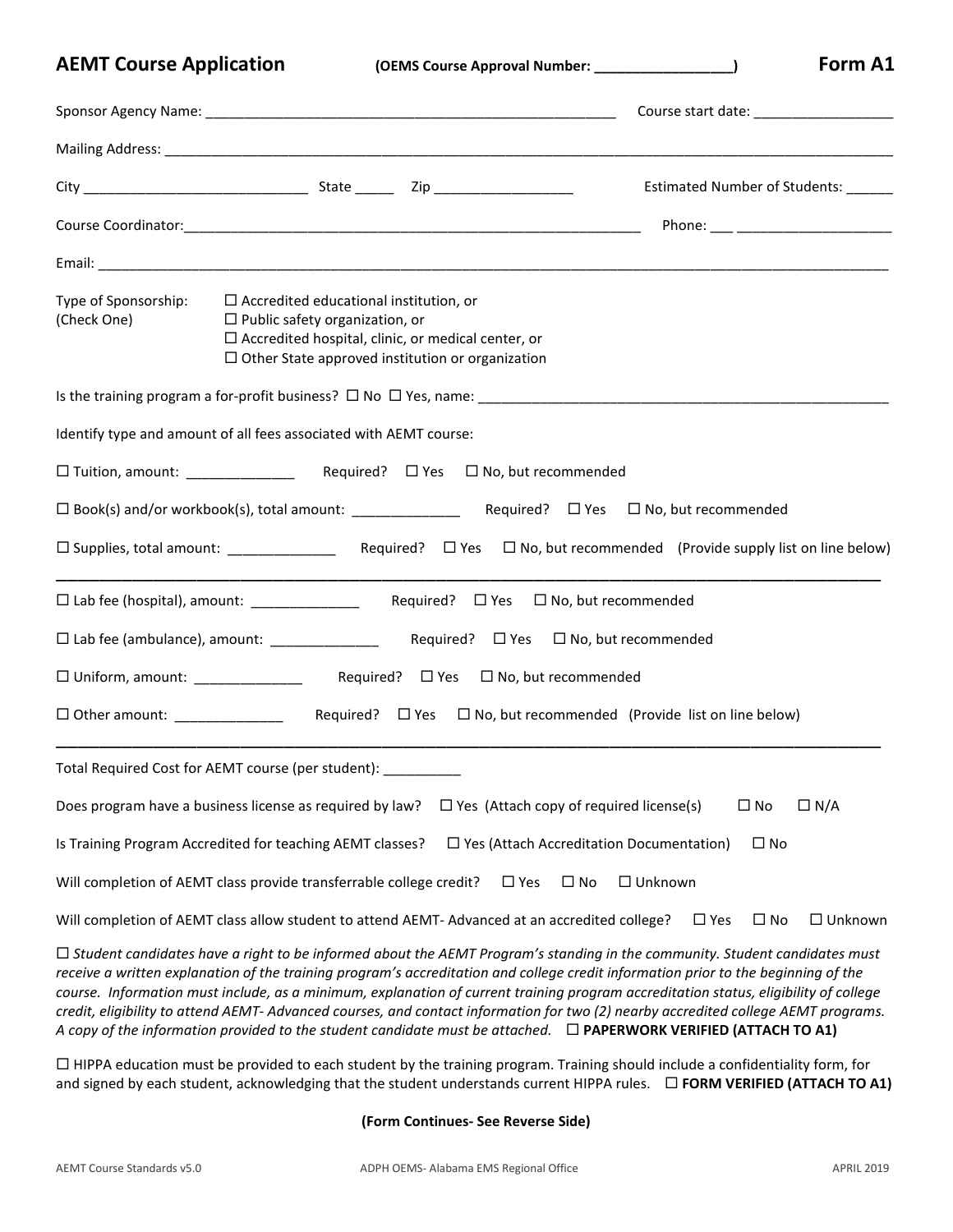## **AEMT** Course Application **ALCO CONTROLLER IN A SECOND REVERSE** Form A1 Reverse

|                                                                                                                                                                                            |                                        |  |  | Phone: _______________________________                                                                              |
|--------------------------------------------------------------------------------------------------------------------------------------------------------------------------------------------|----------------------------------------|--|--|---------------------------------------------------------------------------------------------------------------------|
|                                                                                                                                                                                            |                                        |  |  |                                                                                                                     |
|                                                                                                                                                                                            |                                        |  |  |                                                                                                                     |
|                                                                                                                                                                                            |                                        |  |  |                                                                                                                     |
| Each instructor/skills assistant/coordinator must complete a separate AEMT Course Instructor Information Form A2.<br>Medical Director must meet Alabama Offline Medical Director Criteria. |                                        |  |  |                                                                                                                     |
|                                                                                                                                                                                            |                                        |  |  |                                                                                                                     |
|                                                                                                                                                                                            |                                        |  |  |                                                                                                                     |
|                                                                                                                                                                                            |                                        |  |  |                                                                                                                     |
|                                                                                                                                                                                            |                                        |  |  | $\square$ No Workbook                                                                                               |
|                                                                                                                                                                                            |                                        |  |  | Total Hours Classroom: ________(180 MIN), Clinical hours: _______(36 MIN), Field Instruction Hours: _______(36 MIN) |
| Clinical site information is provided on Clinical Site(s) Information Form A1-A.<br>Registration Form A1 should be submitted to BREMSS five (5) weeks prior to the course start date.      |                                        |  |  |                                                                                                                     |
| PROCESS DATES (For AERO Use)                                                                                                                                                               |                                        |  |  |                                                                                                                     |
|                                                                                                                                                                                            |                                        |  |  |                                                                                                                     |
| AEMT Course Standards v5.0                                                                                                                                                                 | ADPH OEMS- Alabama EMS Regional Office |  |  | <b>APRIL 2019</b>                                                                                                   |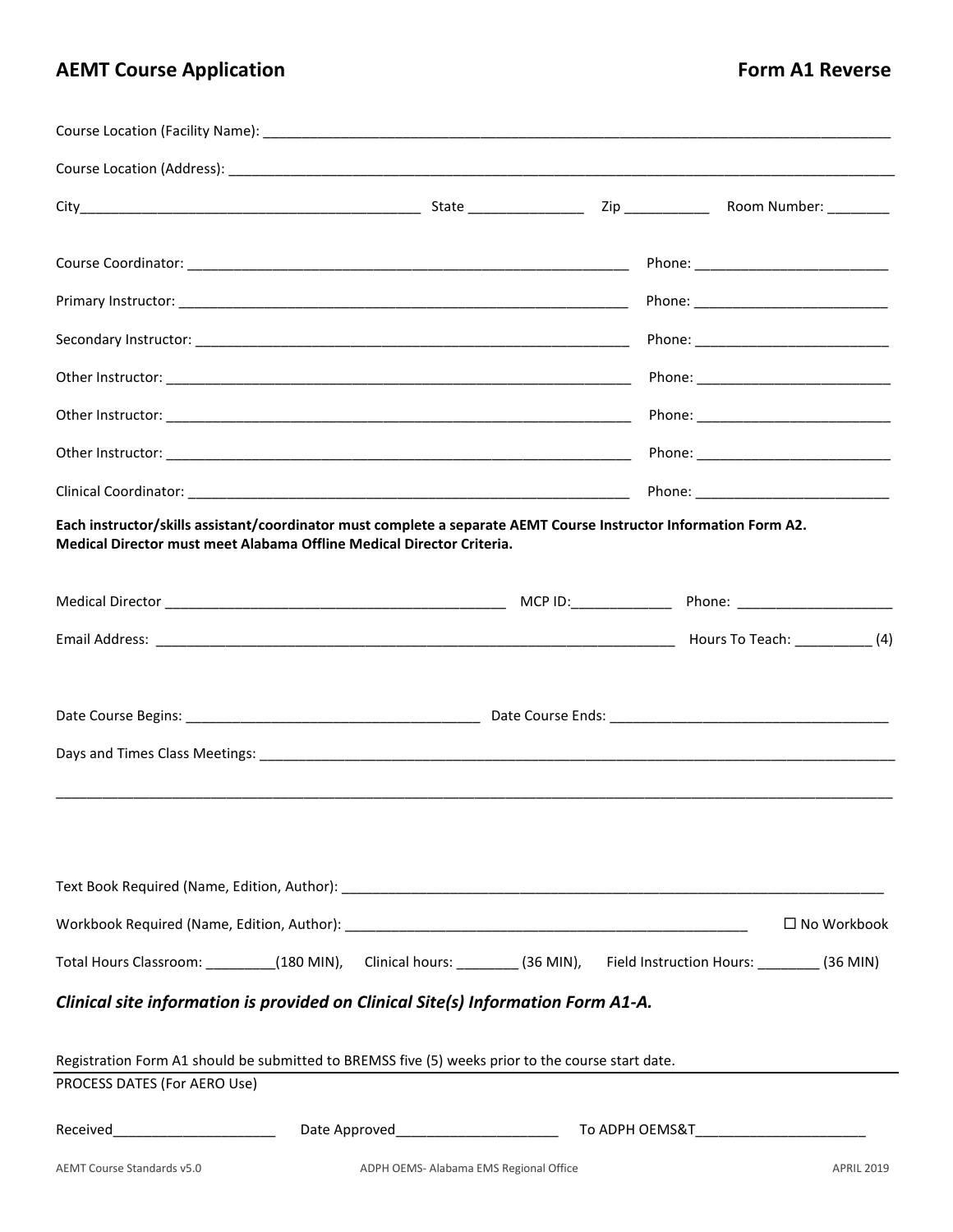#### **HOSPITAL SITES**

#### **Clinical Affiliation– Hospital 1\***

| Name                          |       |                    |
|-------------------------------|-------|--------------------|
| Address                       | City  | Zip                |
| Department                    |       | <b>Total Hours</b> |
| <b>Clinical Contact Name</b>  | Phone |                    |
| <b>Clinical Contact Email</b> |       |                    |

#### \* *Hospital must be located in Alabama.*

#### **Clinical Affiliation– Hospital 2\***

| Name                          |       |                    |
|-------------------------------|-------|--------------------|
| Address                       | City  | Zip                |
| Department                    |       | <b>Total Hours</b> |
| <b>Clinical Contact Name</b>  | Phone |                    |
| <b>Clinical Contact Email</b> |       |                    |

\* *Hospital must be located in Alabama.*

#### **EMS AGENCY SITES**

#### **Clinical Affiliation– Ambulance Transport/ EMS Providing Agency 1\***

| Name                          |       |                    |
|-------------------------------|-------|--------------------|
| Address                       | City  | Zip                |
| Type of Response Unit         |       | <b>Total Hours</b> |
| <b>Clinical Contact Name</b>  | Phone |                    |
| <b>Clinical Contact Email</b> |       |                    |

#### \* *Ambulance Transport/ EMS Providing Agency must be located in Alabama.*

#### **Clinical Affiliation– Ambulance Transport/ EMS Providing Agency 2\*** Name

| <b>IVAILLE</b>                |       |                    |
|-------------------------------|-------|--------------------|
| Address                       | City  | Zip                |
|                               |       |                    |
| Type of Response Unit         |       | <b>Total Hours</b> |
|                               |       |                    |
| <b>Clinical Contact Name</b>  | Phone |                    |
|                               |       |                    |
| <b>Clinical Contact Email</b> |       |                    |
|                               |       |                    |
|                               |       |                    |

#### Registration Form A1-A should be submitted with Form A1.

#### PROCESS DATES (For BREMSS Use)

| Received | Date Approved | To ADPH OEMS&T                      |
|----------|---------------|-------------------------------------|
|          |               | <b>OEMS Course Approval Number:</b> |
|          |               |                                     |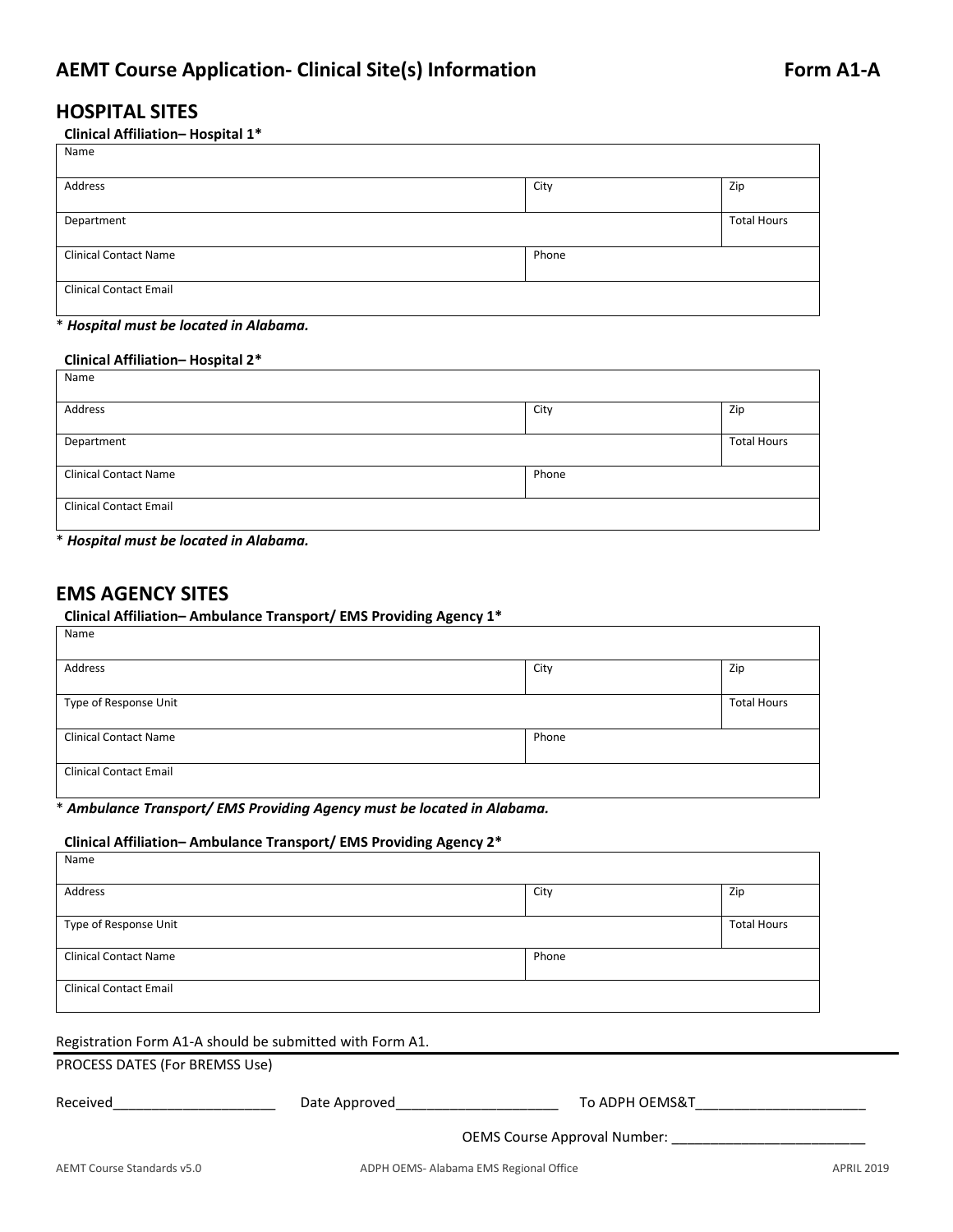**AEMT Instructor Information (OEMS Course Approval Number: \_\_\_\_\_\_\_\_\_\_\_\_\_\_\_\_\_\_\_\_\_\_\_) Form A2**

|                                                                                                                                                            |                                                                      |                                     |                       | MI: and the state of the state of the state of the state of the state of the state of the state of the state o |
|------------------------------------------------------------------------------------------------------------------------------------------------------------|----------------------------------------------------------------------|-------------------------------------|-----------------------|----------------------------------------------------------------------------------------------------------------|
|                                                                                                                                                            |                                                                      |                                     |                       |                                                                                                                |
|                                                                                                                                                            |                                                                      |                                     |                       |                                                                                                                |
|                                                                                                                                                            |                                                                      |                                     |                       |                                                                                                                |
|                                                                                                                                                            |                                                                      |                                     |                       |                                                                                                                |
| □ Primary Instructor- Requirements: Alabama Paramedic license, Instructor certification, Minimum of five years field experience.                           |                                                                      |                                     |                       |                                                                                                                |
| $\square$ Secondary Instructor- Requirements: Same as Primary Instructor                                                                                   |                                                                      |                                     |                       |                                                                                                                |
| □ CPR Instructor- Certified to teach Healthcare Provider level by AHA, ASHI, American Red Cross, or equivalent.                                            |                                                                      |                                     |                       |                                                                                                                |
| $\Box$ Skills Assistant                                                                                                                                    | $\square$ Clinical Coordinator $\square$ Other Presenter or Speaker: |                                     |                       |                                                                                                                |
| Alabama Healthcare Certification Level (Must provide a copy of the certificate):<br>$\Box$ Paramedic $\Box$ Intermediate EMT $\Box$ Advanced EMT $\Box$ RN |                                                                      | License No. _______________________ |                       |                                                                                                                |
| Primary and Secondary Instructor Certification (Must provide a copy of the certificate):<br>$\square$ DOD<br>$\Box$ DOT                                    |                                                                      |                                     |                       |                                                                                                                |
| Education Certifications (Must provide copies of certificates):<br>$\Box$ PHTLS<br>$\Box$ ACLS<br>$\Box$ ITLS<br>$\square$ PALS                            |                                                                      |                                     |                       |                                                                                                                |
| <b>Pre-Hospital Care (Field) Experience</b>                                                                                                                |                                                                      |                                     |                       |                                                                                                                |
| Agency                                                                                                                                                     | City                                                                 | Contact<br>Number                   | Years On<br>Ambulance | Years<br>Responding                                                                                            |
|                                                                                                                                                            |                                                                      |                                     |                       |                                                                                                                |
|                                                                                                                                                            |                                                                      |                                     |                       |                                                                                                                |
|                                                                                                                                                            |                                                                      |                                     |                       |                                                                                                                |
|                                                                                                                                                            |                                                                      |                                     |                       |                                                                                                                |
|                                                                                                                                                            |                                                                      |                                     |                       |                                                                                                                |
|                                                                                                                                                            |                                                                      |                                     |                       |                                                                                                                |
|                                                                                                                                                            |                                                                      |                                     |                       |                                                                                                                |
|                                                                                                                                                            |                                                                      |                                     |                       | ZIP: Andrea Maria Maria Santonia (1987)                                                                        |
|                                                                                                                                                            |                                                                      |                                     |                       |                                                                                                                |

Training Program Affiliation: \_\_\_\_\_\_\_\_\_\_\_\_\_\_\_\_\_\_\_\_\_\_\_\_\_\_\_\_\_\_\_\_\_\_\_\_\_\_\_\_\_\_\_\_\_\_\_\_\_\_\_\_\_\_\_\_\_\_\_\_\_\_\_\_\_\_\_\_\_\_\_\_\_\_\_\_\_\_\_\_\_\_\_\_

**Required documents attached:** Healthcare Certification Level Instructor Certification Education Certifications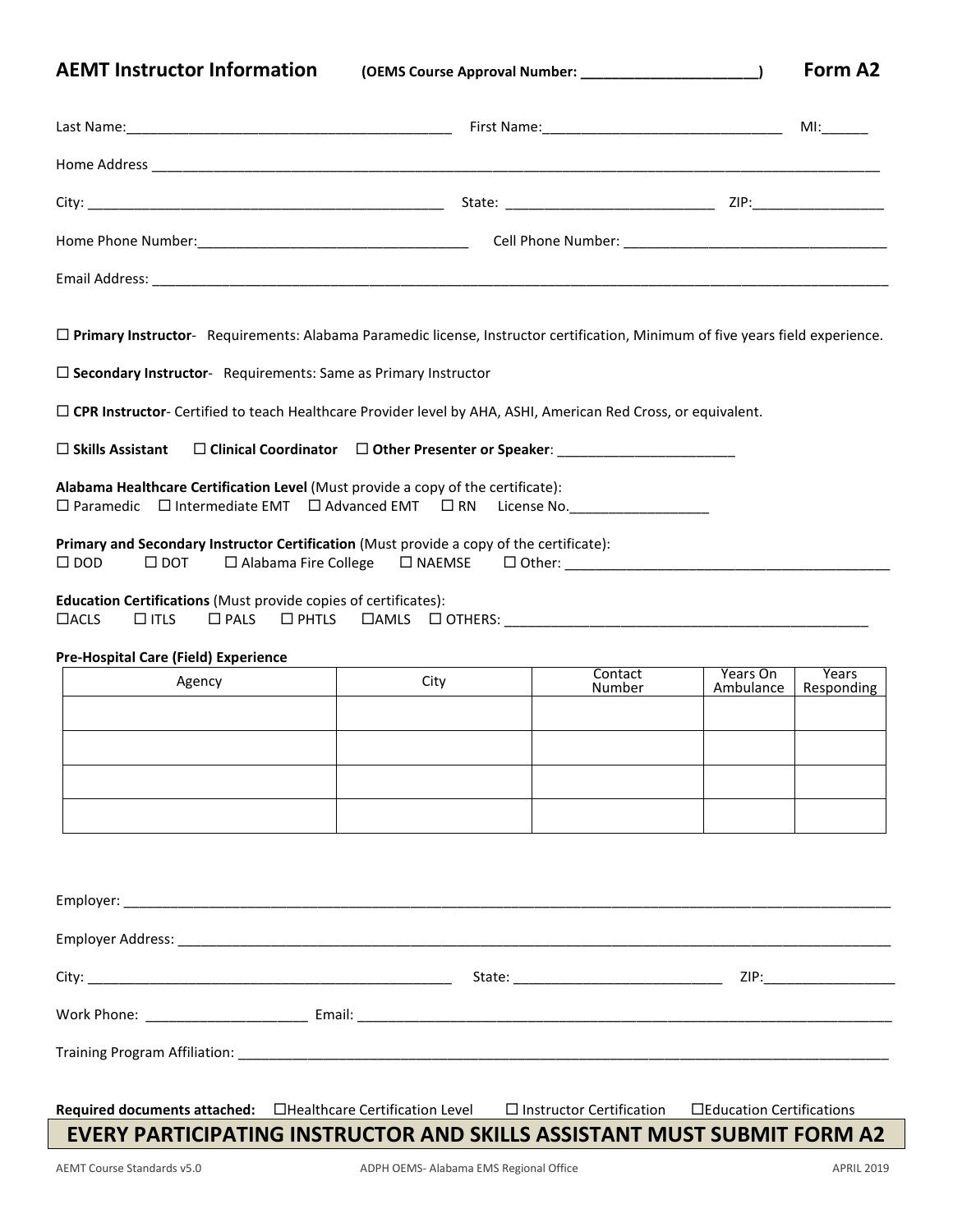#### **AEMT** Course Proposed Schedule **Form A3 Form A3**

The regional EMS office and OEMS must to be able to verify that the course is well organized and that the minimum required material is provided.

## *The AEMT course proposed schedule must provide the AEMT Program name, course coordinator name, and date of course.*

 *The AEMT course proposed schedule must show the class numbers, dates and times of instruction, presentation topics, homework and exam planning, and instructor assignments.*

## *The AEMT course proposed schedule must provide a place for providing the course approval number once it is assigned.*

All classroom, lab, clinical, and field hours must be listed. Course length minimum is 200 clock hours including the four integrated phases of education (didactic, laboratory, clinical and field) to cover material.

All schedules must be attached to this form.

Sample Classroom Schedule Layout

Sally's AEMT Program Course Coordinator: Sally Mae January 1- March 21, 2014

| <b>Class</b> | <b>Date</b> | <b>Hours</b> | <b>Presentation Topics</b>                    | <b>Homework</b>      | Exam            | <b>Instructor</b> |
|--------------|-------------|--------------|-----------------------------------------------|----------------------|-----------------|-------------------|
| ı            | Jan 1, 2014 | $5p-10p$     | Introduction to EMS System                    | Read CH <sub>1</sub> | <b>None</b>     | Smith             |
|              | Jan 3, 2014 | $5p-10p$     | Chapter 1- AEMT Safety and<br>Wellness        | Read CH <sub>2</sub> | CH <sub>1</sub> | Smith             |
|              | Jan 4, 2014 | $5p-10p$     | Chapter 2- Vital Signs<br>Skills- Vital Signs | Read CH <sub>3</sub> | <b>None</b>     | Smith<br>Varnedoe |

(Approved Course Number: \_\_\_\_\_\_\_\_\_)

OEMS Course Approval Number: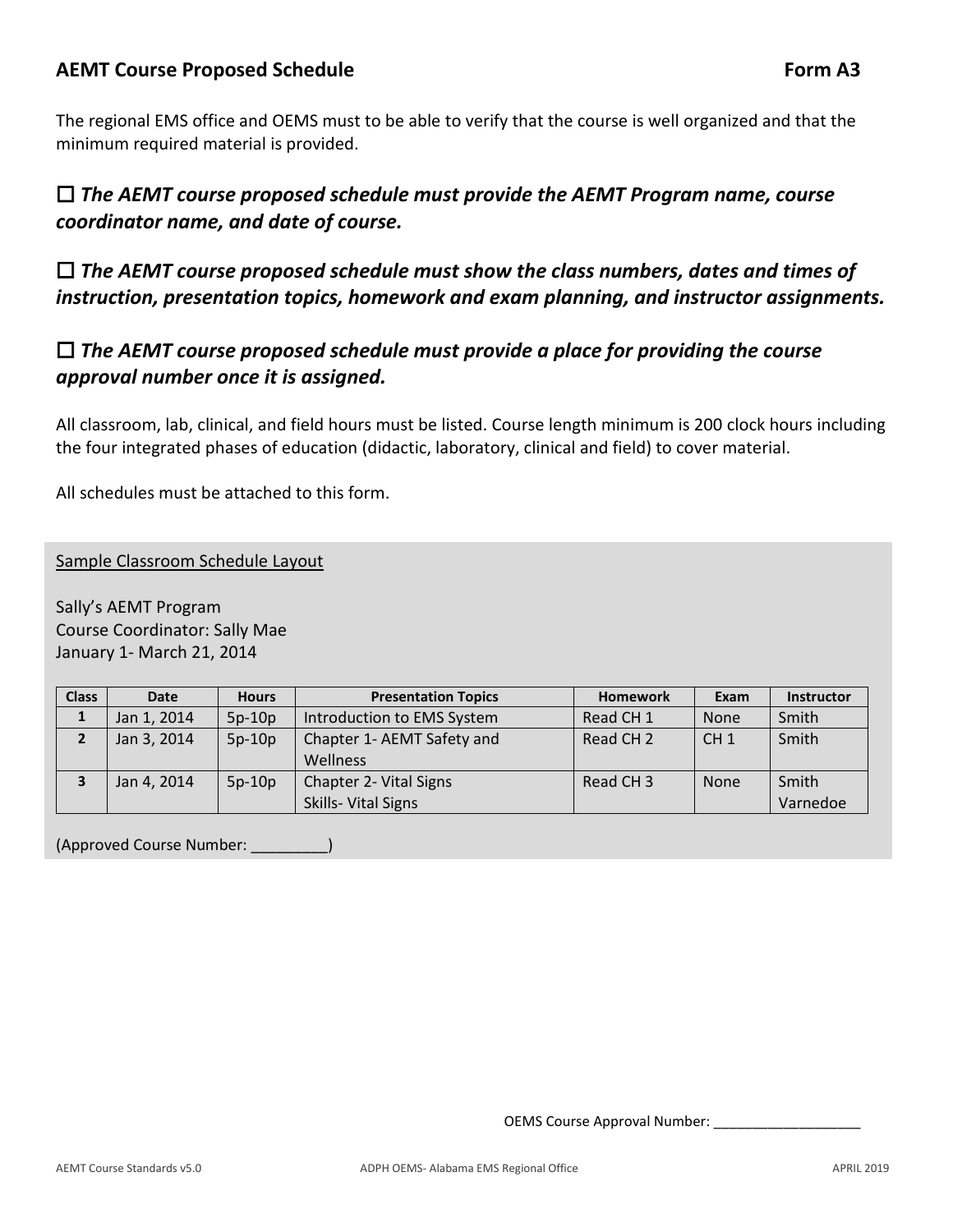#### **AEMT EQUIPMENT LIST EXECUTE: ALCOREGIST A CONSTRUCTED A 24 <b>Form A4**

The following equipment is the minimum required (available) for an AEMT class size of twelve (12) or less students, and is considered one (1) set of equipment. For a class size of 13-24, two (2) sets of equipment are the required minimum. For a class size of 25-36, three (3) sets of equipment are the required minimum. The equipment does not need to be owned by the course instructors.

| <b>Minimum Number</b>                | <b>Item</b>                                                              |  |  |  |  |  |
|--------------------------------------|--------------------------------------------------------------------------|--|--|--|--|--|
|                                      | <b>CPR MANIKINS, AIRWAYS &amp; AIRWAY TRAINERS</b>                       |  |  |  |  |  |
| 3                                    | CPR Manikin - Adult (With feedback capabilities recommended)             |  |  |  |  |  |
| 3                                    | <b>CPR Manikins - Infant</b>                                             |  |  |  |  |  |
| 1                                    | Advanced Airway Trainer - Adult                                          |  |  |  |  |  |
| <b>OXYGEN &amp; AIRWAY EQUIPMENT</b> |                                                                          |  |  |  |  |  |
| 1                                    | Portable Oxygen Tank, Tank Regulator, Tank Wrench                        |  |  |  |  |  |
| 1                                    | Oxygen                                                                   |  |  |  |  |  |
| 1                                    | Oxygen                                                                   |  |  |  |  |  |
| 1                                    | Nasal Cannula, Non-Rebreather Face Mask - Adult, Child                   |  |  |  |  |  |
| 2                                    | Bag-Valve-Mask unit with Reservoir - Adult, Child, Infant                |  |  |  |  |  |
| 1                                    | Portable Suction Unit & Suction Catheter                                 |  |  |  |  |  |
| 1                                    | OPA (Oral Airways) and NPA (Nasal Airways) - Set of assorted sizes       |  |  |  |  |  |
| 1                                    | BIAD (Blind Insertion Airway Device) - Set of assorted sizes             |  |  |  |  |  |
| <b>SPLINT MATERIALS</b>              |                                                                          |  |  |  |  |  |
| 1                                    | <b>Traction Splint</b>                                                   |  |  |  |  |  |
| 1                                    | Rigid Splint Set                                                         |  |  |  |  |  |
| 1                                    | Long Spine Board with straps                                             |  |  |  |  |  |
| 1                                    | Head Immobilization Device for Long Spine Board                          |  |  |  |  |  |
| 1                                    | Vest-Type (Half) Spine Immobilization Device                             |  |  |  |  |  |
| $\overline{2}$                       | Cervical Spine Immobilization Collars (Rigid Type)                       |  |  |  |  |  |
|                                      | <b>BANDAGE MATERIALS</b> (disposable supplies replaced with each course) |  |  |  |  |  |
| $\mathbf{1}$                         | Aluminum Foil / Vaseline Gauze                                           |  |  |  |  |  |
| <b>Mulitple</b>                      | Roller - Type Gauze                                                      |  |  |  |  |  |
| <b>Multiple</b>                      | 4 x 4 Dressings and 5 x 9 or larger ABD (Abdominal) Pads                 |  |  |  |  |  |
| 12                                   |                                                                          |  |  |  |  |  |
| <b>MEDICATIONS</b>                   |                                                                          |  |  |  |  |  |
| <b>Multiple</b>                      | Examples of medications in AEMT scope.                                   |  |  |  |  |  |
| <b>IV SUPPLIES</b>                   |                                                                          |  |  |  |  |  |
| <b>Multiple</b>                      | <b>IV Catheters</b>                                                      |  |  |  |  |  |
| <b>Multiple</b>                      | IV tubing and saline locks                                               |  |  |  |  |  |
| <b>Multiple</b>                      | IV fluids (Normal Saline)                                                |  |  |  |  |  |
| <b>Multiple</b>                      | Tourniquets, Band-Aids, Tape, Antiseptic Solution                        |  |  |  |  |  |
| <b>MISC. EQUIPMENT</b>               |                                                                          |  |  |  |  |  |
| 1                                    | A.E.D. (Automatic External Defibrillator) Trainer                        |  |  |  |  |  |
| $\mathbf{1}$                         | <b>Elevating Stretcher</b>                                               |  |  |  |  |  |
| <b>Multiple</b>                      | Blood Pressure Cuff and Regular Stethoscopes                             |  |  |  |  |  |
| <b>Multiple</b>                      | Blood glucose testing equipment                                          |  |  |  |  |  |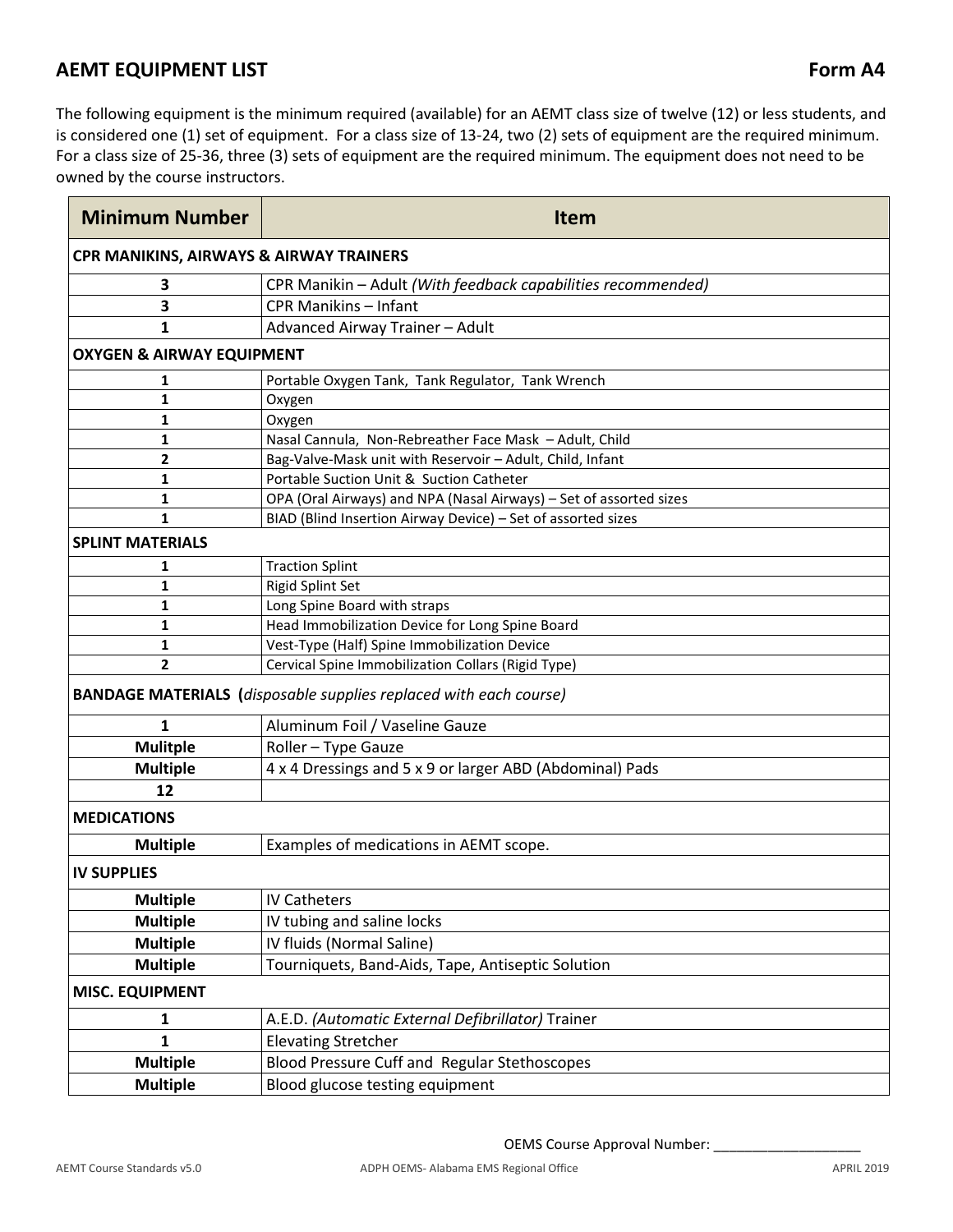#### *Student Registration must be filled out entirely; incomplete forms will not be accepted* **PRINT ALL INFORMATION**

|                                                                                                                                                      | First: ________________________________ |  |  |
|------------------------------------------------------------------------------------------------------------------------------------------------------|-----------------------------------------|--|--|
|                                                                                                                                                      |                                         |  |  |
|                                                                                                                                                      |                                         |  |  |
|                                                                                                                                                      |                                         |  |  |
|                                                                                                                                                      |                                         |  |  |
|                                                                                                                                                      |                                         |  |  |
| Circle highest Completed Education: 9 10 11 12 13 14 15 16 17 18 Degree: _______                                                                     |                                         |  |  |
| Have you ever been convicted of a felony? $\square$ Yes $\square$ No                                                                                 |                                         |  |  |
| Have you ever been convicted of a DUI? $\Box$ Yes $\Box$ No                                                                                          |                                         |  |  |
| Are you now or have you ever been addicted to controlled substance or intoxicating liquors? $\Box$ Yes $\Box$ No                                     |                                         |  |  |
| Have you ever been treated for mental illness? $\Box$ Yes $\Box$ No                                                                                  |                                         |  |  |
| Is your eyesight impaired in any manner? $\Box$ Yes $\Box$ No If yes, is it corrected? $\Box$ Yes $\Box$ No                                          |                                         |  |  |
| Have you ever had any type of professional license revoked, suspended or surrendered? $\Box$ Yes $\Box$ No<br>If yes, provide a written explanation. |                                         |  |  |
|                                                                                                                                                      |                                         |  |  |

Location of AEMT Course:

 $\square$  I have received an explanation of the total cost for my AEMT course. Total cost of AEMT course:  $\square$ 

\_\_\_\_\_\_\_\_\_\_\_\_\_\_\_\_\_\_\_\_\_\_\_\_\_\_\_\_\_\_\_\_\_\_\_\_\_\_\_\_\_\_\_\_\_\_\_\_\_\_\_\_\_\_\_\_\_\_\_\_\_\_\_\_\_\_\_\_\_\_\_\_\_\_\_\_\_

 I have received a written explanation of the training program's accreditation and college credit information prior to the beginning of the course. Information included explanation of my current training program accreditation status, eligibility of college credit, eligibility to attend AEMT- Advanced courses, and contact information for two (2) nearby accredited college AEMT programs.

\_\_\_\_\_\_\_\_\_\_\_\_\_\_\_\_\_\_\_\_\_\_\_\_\_\_\_\_\_\_\_\_\_\_\_\_\_\_\_\_\_\_\_\_\_\_\_\_\_\_\_\_\_\_\_\_\_\_\_\_\_\_\_\_\_\_\_\_\_\_\_\_\_\_\_\_\_\_\_\_\_\_\_\_\_\_\_\_\_\_\_\_\_\_\_\_\_\_

 $\Box$  I understand I must receive HIPPA education from my AEMT course and sign a confidentiality statement.

 $\Box$  I understand that a background check and drug screen are required prior to visiting any clinical sites. Failure to complete a background check or drug screen, or having any failing criteria, will prohibit my clinical participation.

Student Signature: \_\_\_\_\_\_\_\_\_\_\_\_\_\_\_\_\_\_\_\_\_\_\_\_\_\_\_\_\_\_\_\_\_\_\_\_\_\_\_\_\_\_\_\_\_\_\_\_\_\_\_\_\_\_

Date:  $\Box$ 

OEMS Course Approval Number: \_\_\_\_\_\_\_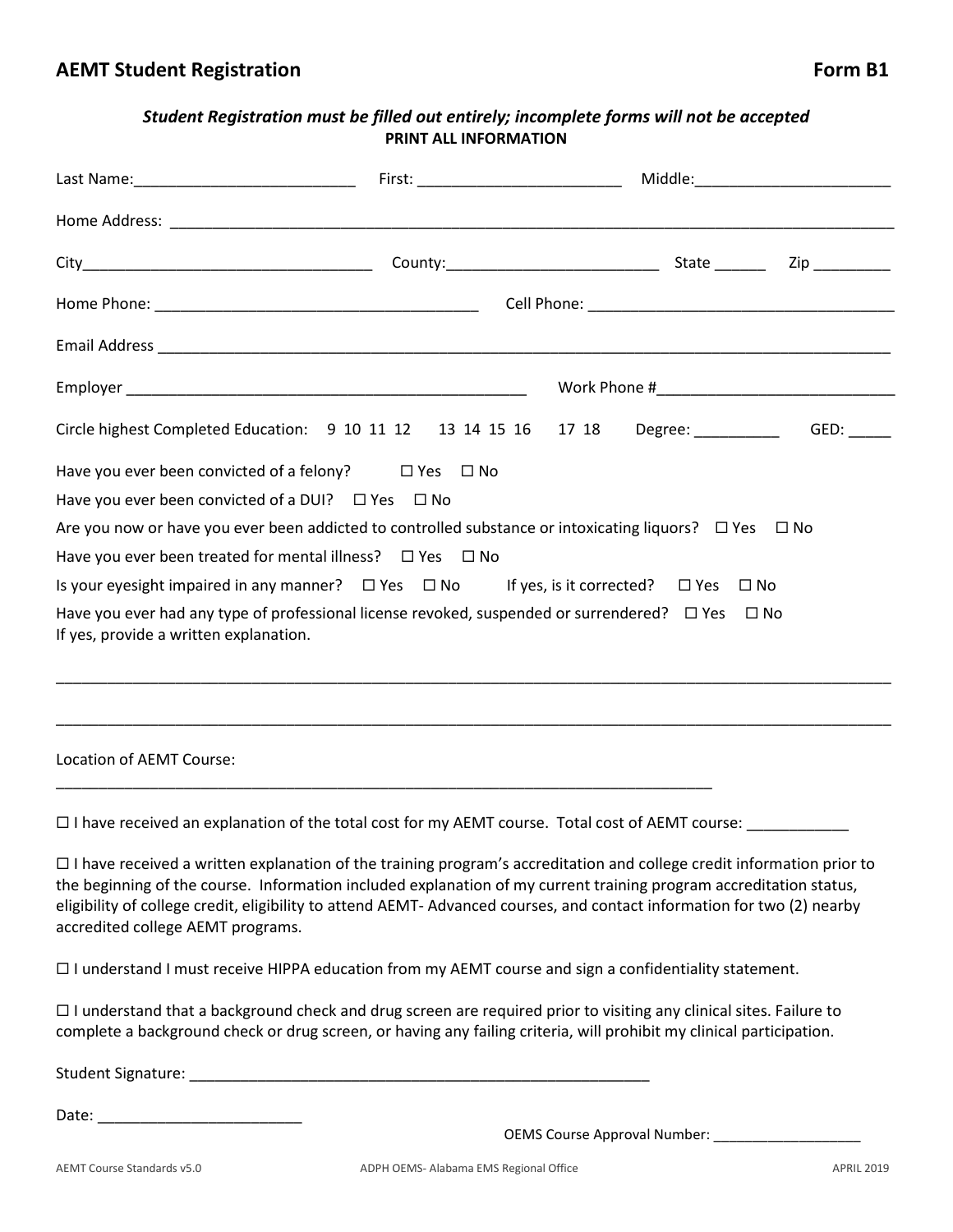## **CONFIDENTIALITY STATEMENT AND AGREEMENT**

I understand that as a participant AEMT student I may have access to, or witness first hand, patient care information that is confidential. This information may include a patient's identity, current injury or illness, and past medical history. Understanding that the confidentiality of this information is protected by law, I shall:

- 1. Respect and maintain the confidentiality of all patient care information, discussions, deliberations, records, or other information connected with my participation in the AEMT education Program.
- 2. Make no voluntary disclosures regarding any patient care information, discussions, deliberations, records, or other information generated in connection with my participation in the AEMT education program, except to those individuals who are authorized to receive it.

*I understand that any breach of confidentiality is detrimental to the AEMT program and to its mission of AEMT education, including the field training hours at hospitals and EMS providers, and further acknowledge that any breach of confidentiality may result legal proceedings for the individuals involved.*

*Furthermore, I understand that any breach of confidentiality may also be detrimental to the patient and the patient's family.*

Examples of unacceptable disclosures include, but are not limited to:

- × Discussion of any patient information with anyone not directly involved with that patient and patient care.
- × Discussion of an event which might identify a patient, even though the patient's name is not disclosed.
- × Discussion of injuries or medical history in such a manner that the information could be associated with the patient.
- × Discussion, outside of AEMT rotations, of any event or occurrences dealing with patient information, including injuries or medical history.

Having read the above statement, I contribute the statement of the statement of the statement of the statement hereby certify that I have received a confidentiality briefing (HIPPA) by the instructor teaching my AEMT class.

I fully understand the sensitive and confidential nature of the data and information received by myself from patients, practitioners and providers of health care, as a result of patient care functions. I shall not knowingly or willingly communicate, deliver, or transmit in any manner, patient information to any unauthorized person or agency.

I further understand that a breach of this policy can result in my immediate dismissal from the AEMT Course and that I could also face legal consequences.

| Student Name (PRINT)       | <b>Student Signature</b>              | Date              |
|----------------------------|---------------------------------------|-------------------|
| Witness Name (PRINT)       | <b>Witness Signature</b>              | Date              |
|                            |                                       |                   |
| AEMT Course Standards v5.0 | ADPH OEMS-Alabama EMS Regional Office | <b>APRIL 2019</b> |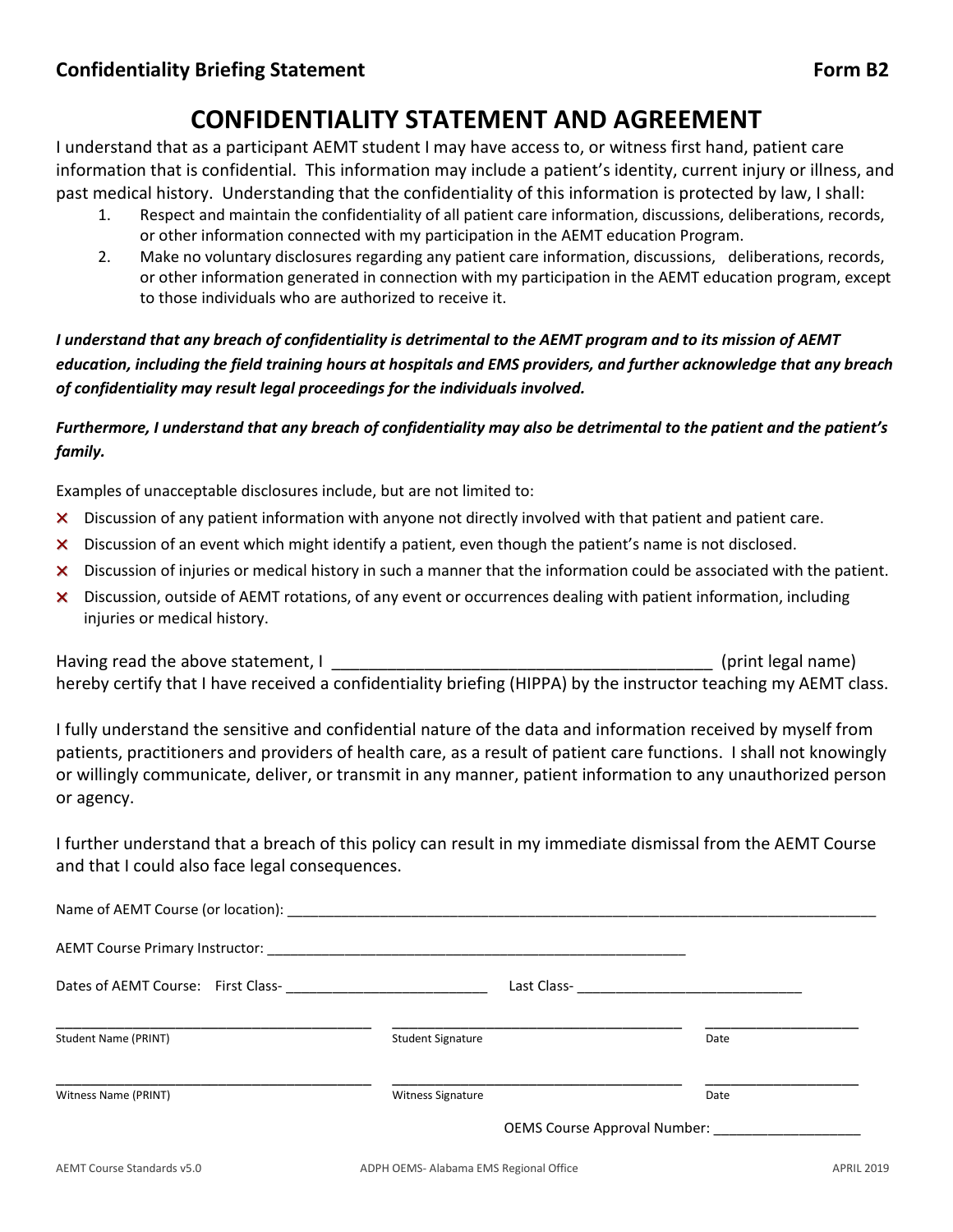#### Release of Liability/Indemnification and Hepatitis-B Agreement Form B3

I understand that due to my educational exposure to blood or other potentially infectious materials, I may be at risk of acquiring the Hepatitis B virus (HBV) infection. I, the undersigned, hereby knowingly and voluntarily waive, release and discharge the AEMT Program and its officers, employees, and agents (hereafter collectively called the School) from any and all claims for damages for personal injury, including death, and damages to property. This release is intended by me to discharge in advance the School from and against any and all liability arising out of or connected in any way with my enrollment in the AEMT Field Course through the School even though that liability may arise out of negligence or carelessness on the part of the School.

I understand that as part of my participation in the AEMT field classes I may perform, participate in, or observe a variety of activities which can be dangerous. I further understand that in response to emergencies and rendering emergency life saving measures serious accidents can occasionally occur. I acknowledge that individuals engaged in or performing lifesaving activities and functions occasionally sustain personal injuries, such as, but not limited to lacerations, sprains, and possible exposure to and contraction of the HIV virus. Knowing and understanding the risks involved in the AEMT Field classes, nevertheless, I hereby agree to assume any and all risk of injury and further judgments, claims, damages of, connected with, or resulting from my enrollment in and participation in the AEMT Field class of the School.

I acknowledge that I have read this document and that I am relying wholly upon my own judgment, belief and knowledge of the risks of injury to myself by enrollment in and participation in the AEMT Field classes through the School. As of the date of this agreement, I am 18 years of age or older.

|                                                               | $20$ .                         |      |
|---------------------------------------------------------------|--------------------------------|------|
| I have completed the Hepatitis B Series: $\Box$ Yes $\Box$ No |                                |      |
|                                                               |                                |      |
|                                                               |                                |      |
|                                                               |                                |      |
|                                                               |                                |      |
|                                                               |                                |      |
| Student Name (PRINT)                                          | <b>Student Signature</b>       | Date |
|                                                               |                                |      |
| Witness Name (PRINT)                                          | <b>Witness Signature</b>       | Date |
|                                                               |                                |      |
|                                                               |                                |      |
|                                                               | OEMS Course Approval Number: _ |      |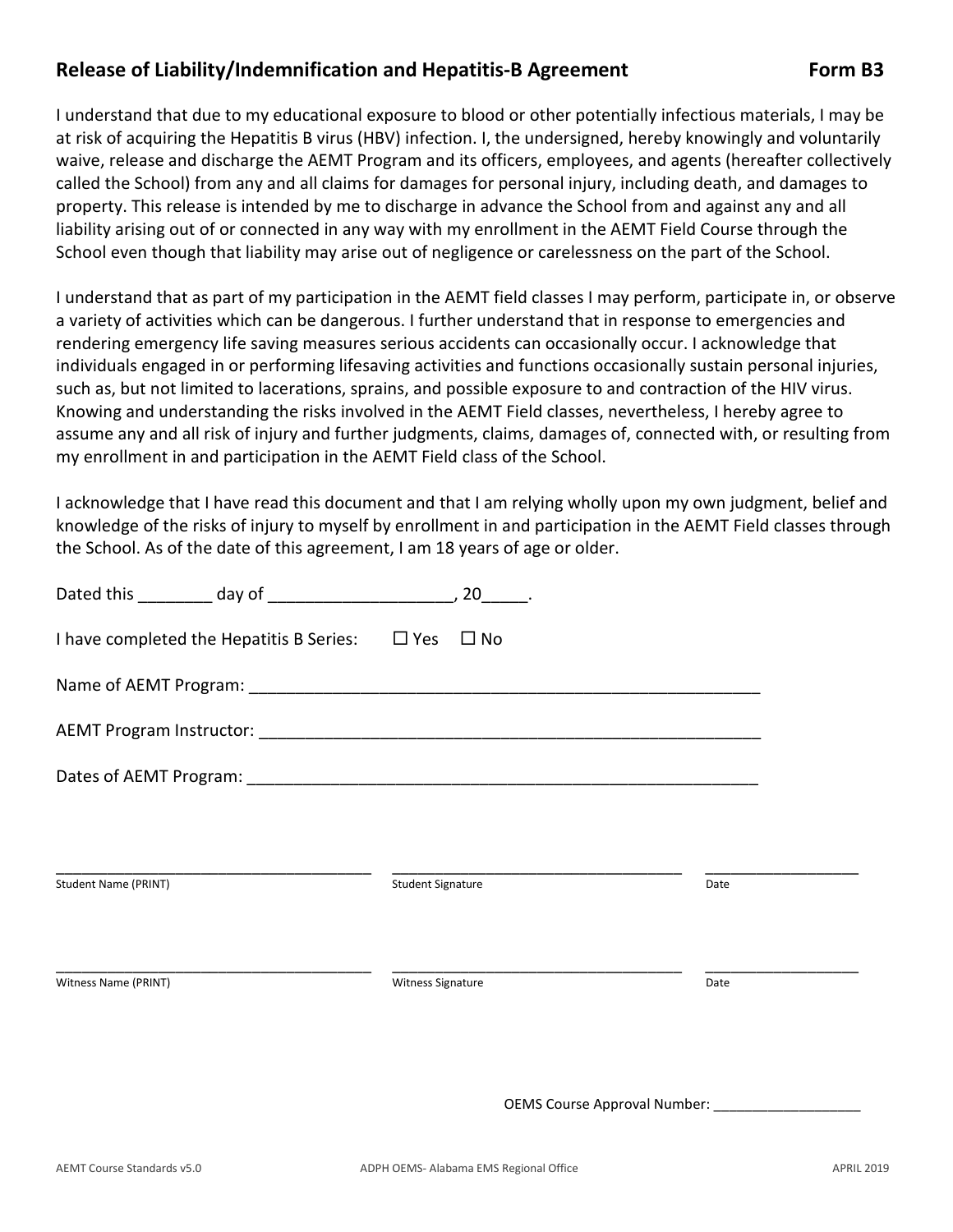## **Background Screening Policy Form B4-A**

Students must abide by the policies established by the health care (clinical) agencies with which the AEMT Program contacts for clinical experiences. This may include a pre-clinical background screening. Fees for all background screening must be paid by the student.

- 1. All students will receive notice of the background screening requirement prior to admission and will receive a copy of the policy upon admission to the program.
- 2. Background screening will be selected by the Regional Office.
- 3. Failure to pay appropriate fees or to consent to the background screening by the published deadline will prohibit the student from completing the clinical component of the required health program courses.
- 4. A student who is denied acceptance at a clinical facility due to a questionable/suspect background screen may be assigned to an alternative clinical facility for the required clinical experience. In the event that the alternative clinical facility denies acceptance due to the questionable/suspect background screen, the student will not be able to complete the course required to complete the program.

#### Procedure:

- 1. Students must pay the fee for the background screening to the Program clerk or as directed.
- 2. Students must sign appropriate consents prior to the screening. Consent will be kept on file in the office of the Director of the Program.
- 3. Background screening may include the following:

**Skip Trace:** Checks for other names used, other states lived in or addresses used by the individual. **Criminal History:** Reveals felony and misdemeanor convictions, and pending cases usually include date, nature of offense, sentencing date, disposition and current status.

**Social Security Number Trace:** Is verification that the number provided by the individual was issued by the Social Security Administration, and is not listed in the files of the deceased.

**Office of Inspector General**: Identifies those individuals who may no longer be capable of being provided with Medicare benefits.

- 4. The Program Director will notify the student of questionable/suspect findings prior to notification of the clinical facilities for a determination regarding student acceptance for clinical experience.
- 5. Questionable/suspect findings on the background screening will be reported to the Director of EMS or other designated person at the appropriate clinical facility. The clinical facility will determine if the student will be accepted for clinical experience. If a clinical facility denies a student's placement then the Program Director will seek placement in a similar clinical facility for which the program has a contract using the same procedure of notification as described above. If all clinical facility options available to the program deny the student's placement, then the student would not be able to complete the required clinical component of the course(s) and will not receive a passing grade for the course(s).
- 6. Background screens which would render a student ineligible for placement include, but are not limited to, certain convictions or criminal charges which could jeopardize the health and safety of patients and sanctions or debarment.

#### Confidentiality:

- 1. The Program Director will receive all screening results which will be maintained in a locked file in the Director's office. Confidentiality of test results will be maintained with only the Director and the student having access to the results with the exception of legal actions that require access to test results.
- 2. Students must sign consent prior to disclosure of the screening results to the Director of EMS or other designated person at the clinic facility.

I acknowledge and have read and understand the policies and procedures set forth above.

| Student Name (PRINT) | <b>Student Signature</b> | Date                         |
|----------------------|--------------------------|------------------------------|
| Witness Name (PRINT) | <b>Witness Signature</b> | Date                         |
|                      |                          | OEMS Course Approval Number: |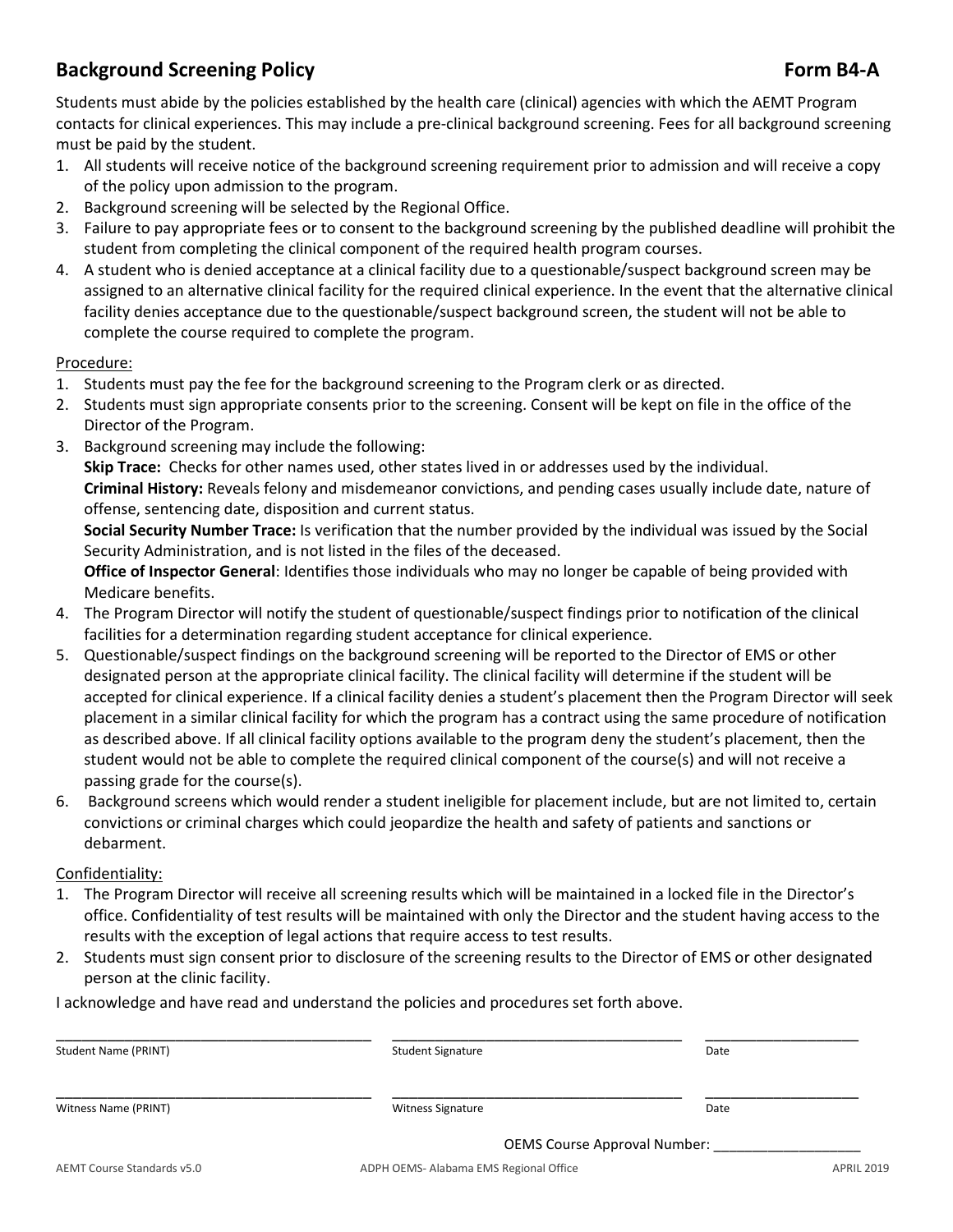I understand that any student who enrolls in the AEMT Program, and desires to participate in courses which have a clinical component, is required to have a pre-clinical background screen.

I acknowledge that I have received a copy of the AEMT Program's Background Screen Policy (Form B4-A), have read the policy, and understand the requirements of the policy.

I further understand that the information contained in these reports may be used to deny placement in clinical agencies. Questionable/suspect findings on the background screening will be reported to the AEMT Program Director, Regional EMS Agency, and/or other designed person at the appropriate clinical facility. I understand that the AEMT Program Director will notify me of questionable/suspect findings prior to notification of the clinical facilities for a determination regarding student acceptance for clinical experience.

I further understand that if I have a background screen that renders me ineligible; and I am denied access to clinical learning experiences at the clinical affiliate(s), that I will be dismissed from the program without eligibility for taking the National Registry examination.

By signing this document, I am indicating that I have read, understand, and voluntarily agree to the required background agents if deemed necessary. I understand that these results are confidential and will not be otherwise released without my authorization. I hereby release the AEMT Program, ADPH OEMS&T, EMS Regional Office, and its affiliates from any and all liability, claims, and/or demands of whatever kind related to my completed background screen.

| Name of AEMT Program: ________ |                          |      |
|--------------------------------|--------------------------|------|
|                                |                          |      |
|                                |                          |      |
| Student Name (PRINT)           | <b>Student Signature</b> | Date |
| Witness Name (PRINT)           | Witness Signature        | Date |
|                                |                          |      |
|                                |                          |      |

OEMS Course Approval Number: \_\_\_\_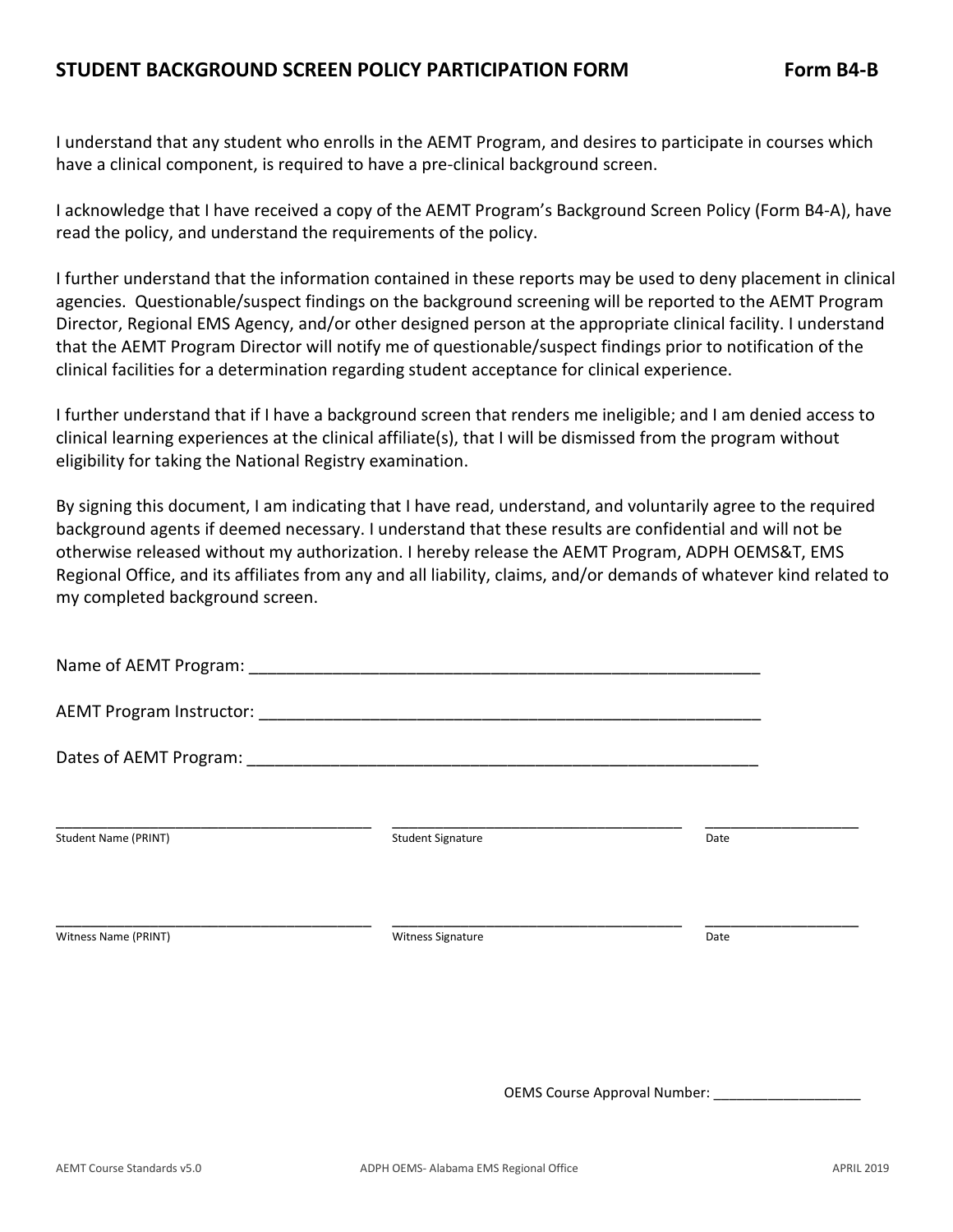### **STUDENT DRUG SCREEN POLICY Form B5-A**

Any student who enrolls in a Regional EMS sponsored AEMT program, which has a clinical component, is required to have a pre-clinical drug screening. The pre-clinical drug screen will be conducted after entering the AEMT program but prior to participating in any clinical visitations. The student must abide by the Student Drug Screen Policy and all Clinical agency policies for which the student is assigned clinical practice. This policy includes random drug screening and reasonable suspicion screening.

- I. PRE-CLINICAL SCREENING
	- 1. All students will receive notice of the drug screening guidelines prior to admission to the AEMT program.
	- 2. The AEMT program will maintain on file a signed consent to drug screen from each student. Students have the right to refuse to consent to drug testing under this program; however, students who decline participation in the drug screen will not be permitted to participate in the AEMT course.
	- 3. The drug screen company is subject to approval by the Regional Office.
	- 4. All drug screen fees are paid by the student.
	- 5. Completing the drug screening with a positive test result on any of the 9 Classes of Drugs as identified by the ADPH OEMS, Regional Office and/or Clinical Agency will prohibit the student form completing the clinical component of the AEMT course.
	- 6. Positive results, and verification of student status, will be provided to the Regional Office by the AEMT Program.

#### II. REASONABLE SUSPICION SCREENING

Students may also be required to submit to reasonable suspicion testing. Reasonable suspicion is defined as but not limited to the following behaviors:

- 1. Observable phenomena, such as direct observation of drug use and/or the physical symptoms or manifestations of being under the influence of a drug;
- 2. Abnormal conduct or erratic behavior while on the clinical unit, absenteeism, tardiness or deterioration in performance;
- 3. Evidence of tampering with a drug test;
- 4. Evidence of involvement in the use, possession, sale, solicitation or transfer of drugs while enrolled in the programs.

At any point or time in a student's enrollment, the student is subject to a reasonable suspicion drug screen. After a student's behavior is noted as suspicious, the student will report for a drug screen at the designated time and place. The same procedural steps (1-11) outlined in Section III, Student Drug Screen Procedure, will be used.

#### III. STUDENT DRUG SCREEN PROCEDURE

- 1. Students must pay the screening fee prior to time of specimen collection.
- 2. Students must submit a photo ID and social security number at the time of specimen collection.
- 3. The collector will be a licensed medical professional or technician who has been trained for collection in accordance with Chain of Custody and Control procedures. The collector will explain the collection procedure and Chain of Custody form to the student and provide a sealed collection container.
- 4. Students must comply with the drug screen procedure as identified by the drug screen provider.
- 5. The collector will forward the sealed urine specimen and Chain of Custody Form to the designated certified testing center/laboratory for testing.
- 6. Specimens will be screened for nine classes of drugs:
	- 1. Amphetamines 4. Barbiturate 7. Benzodiazepines
	- 2. Cocaine **5. Cannabinoids** 8. Methaqualone
- -
	- 3. Opiates 6. Phencyclidine 9. Propoxyphen
- 

#### IV. CONFIDENTIALITY

The EMS Coordinator will receive all test results. Confidentiality of the test results will be maintained. Only the EMS Coordinator will have access to the results, the exception being if any legal action occurs which requires access to the test results.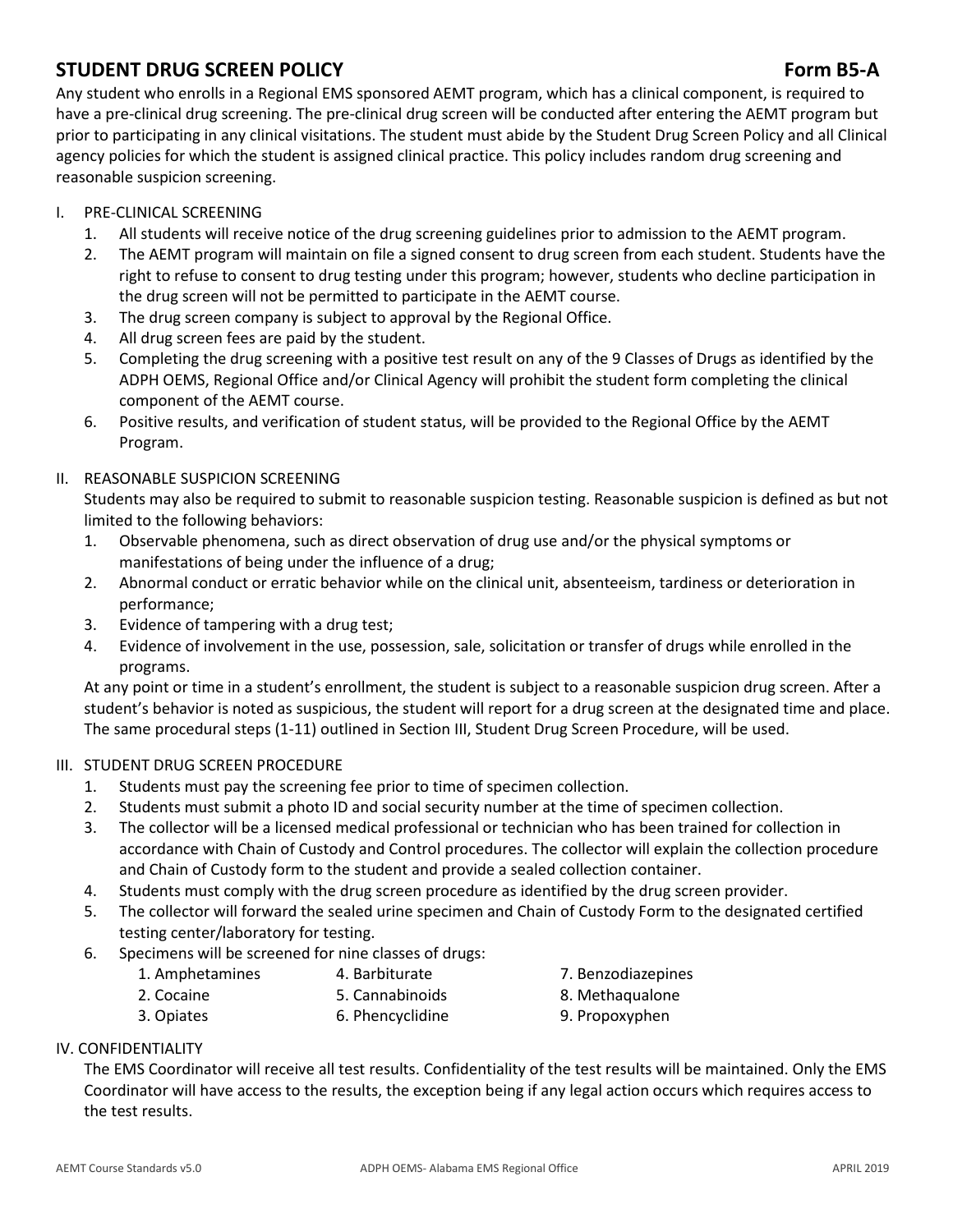#### V. APPEALS PROCESS FOR POSITIVE SCREENS

1. If a student drug screen is positive for drugs, the student will contact the EMS Coordinator.

2. The student will then contact the Medical Review Officer (MRO) and follow the procedure for split specimen testing as stipulated by the lab.

3. The student is responsible for any costs associated with the splits specimen testing procedure.

4. Once the student obtains the results of the split specimen testing, the student should contact the EMS Coordinator. If the student remains unsatisfied, the student should explain to the Program Director in writing his or her complaint. The Program Director will have seven working days to respond.

5. If the student cannot reach an agreement with the AEMT Program director, the student's next step is to present documentation to the OEMS&T. The OEMS&T will have seven working days to respond.

Drug screening policies/program suggested or required by the ADPH OEMS&T, EMS Regional Office, and/or various intuitions with which the Regional Office contracts may vary from time to time in any or all of their aspects. Students will be required to comply with the screening which satisfies the program or requirement established by the ADPH OEMS&T or any clinical agency with whom the Regional Office contracts for clinical experience, whether it is pre-clinical drug screening, random drug screen, or reasonable suspicious screening.

Some of the nine classes of drugs for which screening will be conducted are available by prescription from health care practitioners. Prescription drugs prescribed to a student by an appropriate health care practitioner may nevertheless be subject to abuse and may give rise to reasonable suspicion testing. The fact that a student has a prescription for one or more of the nine classes of drugs which are legally prescribed by a health care practitioner does not necessarily, in and of itself, excuse the student from the effect if this policy. The MRO will follow up and give recommendation(s).

I have read, understand, and agree to the above drug scree guidelines.

I hereby release *DRUG TEST COMPANY*, the Medical Review Officer, the Conducting School, the program facility, the regional EMS office, and the Alabama Department of Public Health and its Designees from any claim in connection with the Drug Screen Policy.

I understand that should any legal action be taken as a result of the Drug Screen Policy, that confidentiality can no longer be maintained.

Student Name (PRINT) Student Signature Student Signature Case of the Date

\_\_\_\_\_\_\_\_\_\_\_\_\_\_\_\_\_\_\_\_\_\_\_\_\_\_\_\_\_\_\_\_\_\_\_\_\_ \_\_\_\_\_\_\_\_\_\_\_\_\_\_\_\_\_\_\_\_\_\_\_\_\_\_\_\_\_\_\_\_\_\_ \_\_\_\_\_\_\_\_\_\_\_\_\_\_\_\_\_\_

Witness Name (PRINT) and the Community of the Community Witness Signature Community Date of Date Community Date

\_\_\_\_\_\_\_\_\_\_\_\_\_\_\_\_\_\_\_\_\_\_\_\_\_\_\_\_\_\_\_\_\_\_\_\_\_ \_\_\_\_\_\_\_\_\_\_\_\_\_\_\_\_\_\_\_\_\_\_\_\_\_\_\_\_\_\_\_\_\_\_ \_\_\_\_\_\_\_\_\_\_\_\_\_\_\_\_\_\_

OEMS Course Approval Number: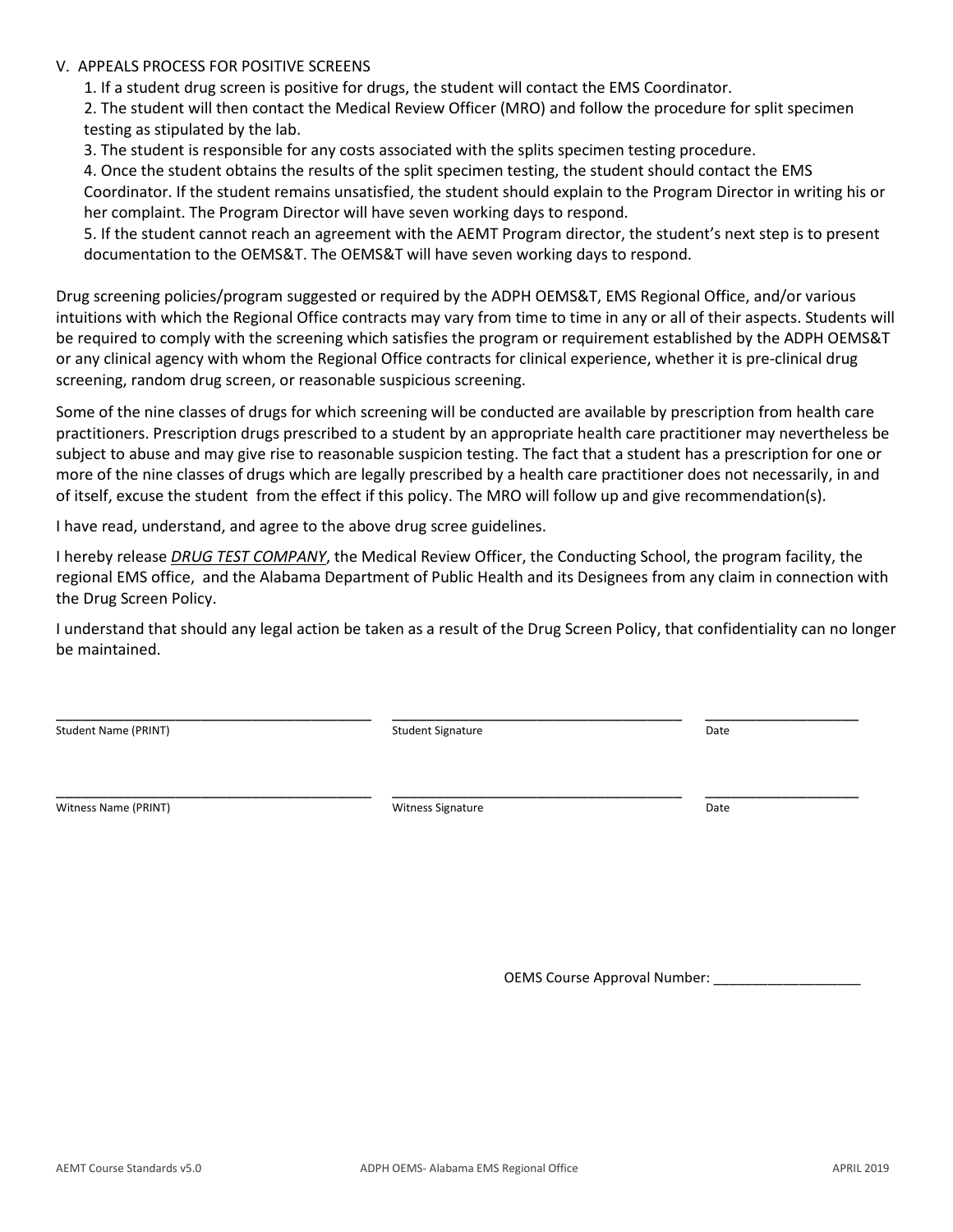#### **STUDENT DRUG SCREEN PARTICIPATION AGREEMENT Form B5-B**

I understand that any student who enrolls in the AEMT Program, and desires to participate in courses which have a clinical component, is required to have a pre-clinical drug screen.

I acknowledge that I have received a copy of the AEMT Program's Student Drug Screen Policy (Form B5-A), have read the policy, and understand the requirements of the policy.

I further understand that the information contained in these reports may be used to deny placement in clinical agencies. Questionable/suspect findings on the drug screening will be reported to the AEMT Program Director, Regional EMS Agency, and/or other designed person at the appropriate clinical facility. I understand that the AEMT Program Director will notify me of questionable/suspect findings prior to notification of the clinical facilities for a determination regarding student acceptance for clinical experience.

I further understand that if I have a drug screen that renders me ineligible; and I am denied access to clinical learning experiences at the clinical affiliate(s), that I will be dismissed from the program without eligibility for taking the National Registry examination.

By signing this document, I am indicating that I have read, understand, and voluntarily agree to the required drug screen. I understand that these results are confidential and will not be otherwise released without my authorization. I hereby release the AEMT Program, the EMS Regional Office, the ADPH OEMS and its affiliates from any and all liability, claims, and/or demands of whatever kind related to my completed background screen.

| <b>Student Name (PRINT)</b> | <b>Student Signature</b> | Date |  |
|-----------------------------|--------------------------|------|--|
|                             |                          |      |  |
| Witness Name (PRINT)        | Witness Signature        | Date |  |
|                             |                          |      |  |

OEMS Course Approval Number: \_\_\_\_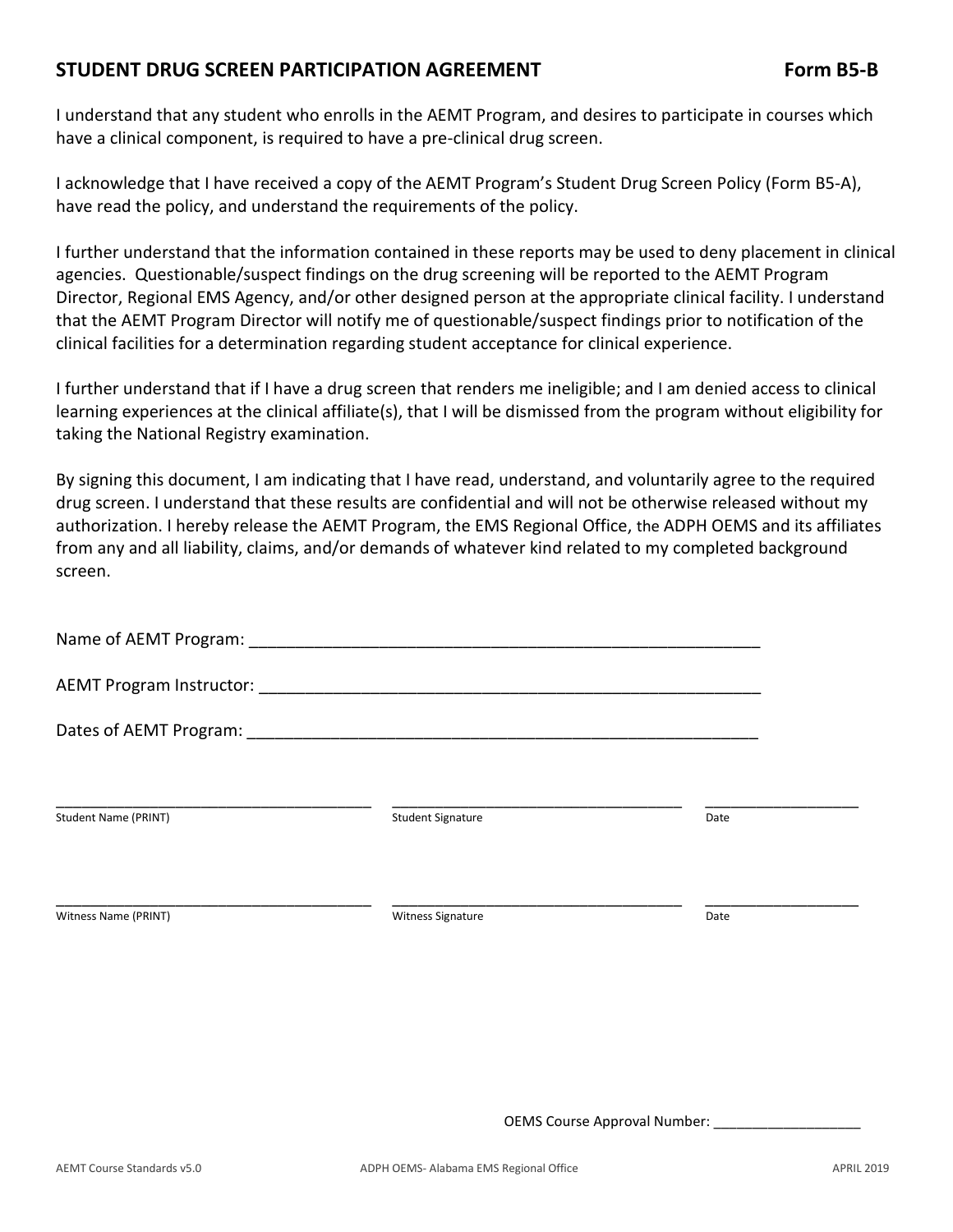#### Alabama Hospital Affiliation Agreement **Form C1 Form C1**

This Affiliation Agreement (hereinafter referred to as the "Agreement") is entered into by and between

(hereinafter referred to as "Hospital") and \_\_\_\_\_\_\_\_\_\_\_\_\_\_\_\_\_\_\_\_\_\_\_\_\_\_\_\_\_\_\_\_\_\_\_\_\_\_\_\_\_\_\_\_\_\_\_\_\_\_\_\_\_\_\_\_\_\_\_\_\_\_\_\_\_\_ (hereinafter referred to as "School").

Hospital agrees to accept Emergency Medical Technician (AEMT) students who are enrolled in School's emergency medicine course of study, allowing said students clinical experience, subject to the covenants, warranties and representations set forth here under.

The following provisions are to be observed:

- 1. Hospital will furnish the supervision of School's students while in clinical rotation for observation and participation of emergency activities. Each student should be allowed to participate in direct supervised activities within the student's scope of education, where applicable and when allowed.
- 2. Hospital staff will supervise and evaluate School's students.
- 3. School's instructor will instruct, organize rotations, and keep records on the students. School's supervision will be by and through site visitation and around-the-clock, on-call personnel.
- 4. Students will observe all rules, regulations and procedures which apply to the employees of Hospital at all times during the affiliation period, including dress and grooming, and any requirement relating to uniforms worn by students and instructors (if appropriate) while in the clinical setting.
- 5. School instructors will evaluate student's progress after consultation with Hospital staff. Hospital will provide data as necessary in subsequent studies of the program.
- 6. Hospital has the right to request the withdrawal of any student form its facilities whose conduct or work with patients or personnel is not, in the opinion of the Administrator of the Hospital, in accordance with acceptable standards of performance.
- 7. The School may, at any time, withdraw a student whose progress, conduct, or work does not meet the standards of the program.
- 8. Final action on the withdrawal of any student is the responsibility of the School.
- 9. Under this agreement, Hospital provides opportunities to the instructor and students of School, but Hospital maintains responsibility for the care and treatment of its patients.
- 10. Hospital will provide necessary first aid treatment received by school students and instructors while on Hospital premises and engaged in their training or study. Hospital will not be responsible for the payment of any emergency room treatment, inpatient or outpatient admissions, radiologist services, doctor's services, pharmaceutical supplies or any type follow-up medical care. All of such expenses shall be the responsibility of the injured or ill party. Hospital assumes no responsibility for the students' or instructors' personal bills for any type medical services which they receive no matter what caused the need for such medical services.
- 11. School will send Hospital only such students who are in good health and have been subjected to such routine health examinations; said students shall be responsible for their own health care.
- 12. Each student participation in clinical rotations with Hospital will:
	- A. Have had his/her first Hepatitis B vaccination; show proof that he/she has had the Hepatitis B vaccination series, or sign a waiver declining the series.
	- B. Be covered by blanket malpractice liability insurance. Under this program, students are covered for claims arising out of real or alleged medical incidents when the injury being claimed is the result of an act or omission of the student, instructor or School.
	- C. Have in his/her possession any prescribe personal protection equipment.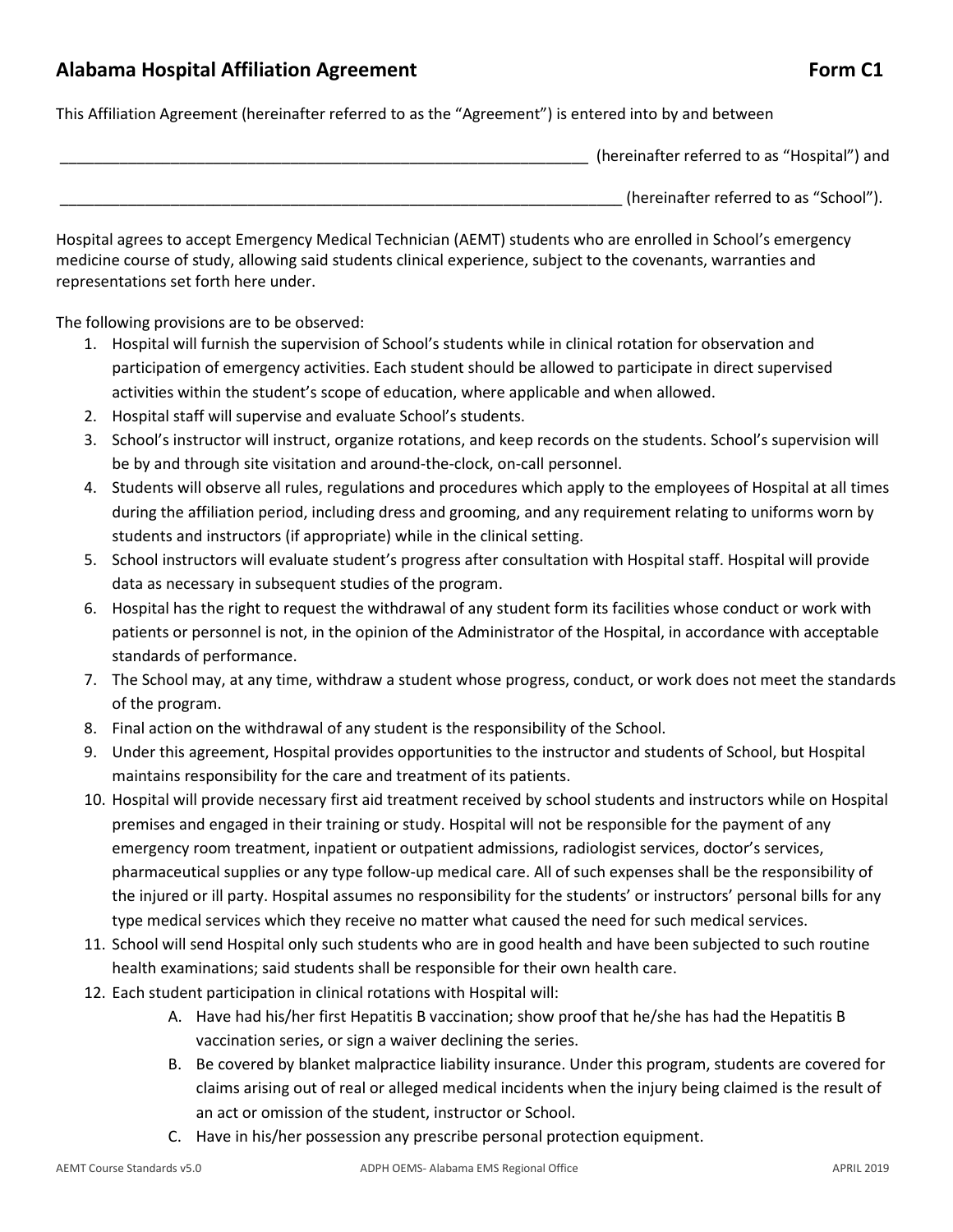- 13. School agrees that it shall indemnify, save and hold harmless Hospital, to the extent allowed under the laws of Alabama, from any and all claims, actions, lawsuits and/or demand brought by any student and/or instructor employed by School, when such action is not a proximate result of a negligent act of Hospital.
- 14. The School hereby agrees that Hospital has an obligation to assure that Hospital's patients are protected to the extent reasonably possible from harm due to the School's students who are completing clinical rotation in Hospital and using drugs or alcohol while in the Hospital setting. The School agrees that Hospital may at it sole discretion require any student of the School to undergo drug and/or alcohol testing at any time as a precondition to beginning clinical rotations or to continue a clinical rotation at Hospital. Hospital is not required to provide notice or results of any drug or alcohol tests to the School or to any individual student. Such results may be used by Hospital as a reason to refuse or cease a particular student's clinical rotation.
- 15. The School agrees to instruct students to maintain confidentiality (HIPAA) of all patient information and to ensure student cooperation. The School further agrees to ensure that commonly accepted professional standards for confidential treatment of medical information, patients/clients and the Hospital are maintained through appropriate clinical supervision of students and through the School's instruction of students. The School shall provide agency with a fully executed copy of the confidentiality acknowledgement statement for each clinical student and faculty/instructor, upon request. The School hereby agrees to take all appropriate steps to ensure that each student and faculty/instructor complies with the terms contained in the confidentiality Acknowledgement statement.
- 16. **The agreement shall become effective on the first day of the AEMT course and will remain in effect until the last day of the AEMT course. The Agreement may be immediately terminated by either party by written notice given to the other party.** The name of the AEMT program, course coordinator, and AEMT course dates are provided below:

| Name of AEMT Program:    |  |  |
|--------------------------|--|--|
|                          |  |  |
| AEMT Course Coordinator: |  |  |

Dates of AEMT Program: \_\_\_\_\_\_\_\_\_\_\_\_\_\_\_\_\_\_\_\_\_\_\_\_\_\_\_\_\_\_\_\_\_\_\_\_\_\_\_\_\_\_\_\_\_\_\_\_\_\_\_\_\_\_\_\_\_\_\_\_

IN WITNESS WHEREOF, the parties hereto have caused this instrument to be executed by their duty authorized agents

\_\_\_\_\_\_\_\_\_\_\_\_\_\_\_\_\_\_\_\_\_\_\_\_\_\_\_\_\_\_\_\_\_\_\_\_\_\_\_\_\_\_\_\_\_\_\_\_\_\_\_\_\_\_ \_\_\_\_\_\_\_\_\_\_\_\_\_\_\_\_\_\_\_\_\_\_\_\_\_\_\_\_\_\_\_\_\_\_\_\_\_

on this the day of the day of the set of  $\sim$  20 and the set of  $\sim$ 

Hospital Official (Name and Title- Print) Hospital Official Signature

School Official (Name and Title- Print) School Official Signature

\_\_\_\_\_\_\_\_\_\_\_\_\_\_\_\_\_\_\_\_\_\_\_\_\_\_\_\_\_\_\_\_\_\_\_\_\_\_\_\_\_\_\_\_\_\_\_\_\_\_\_\_\_\_ \_\_\_\_\_\_\_\_\_\_\_\_\_\_\_\_\_\_\_\_\_\_\_\_\_\_\_\_\_\_\_\_\_\_\_\_\_

OEMS Course Approval Number: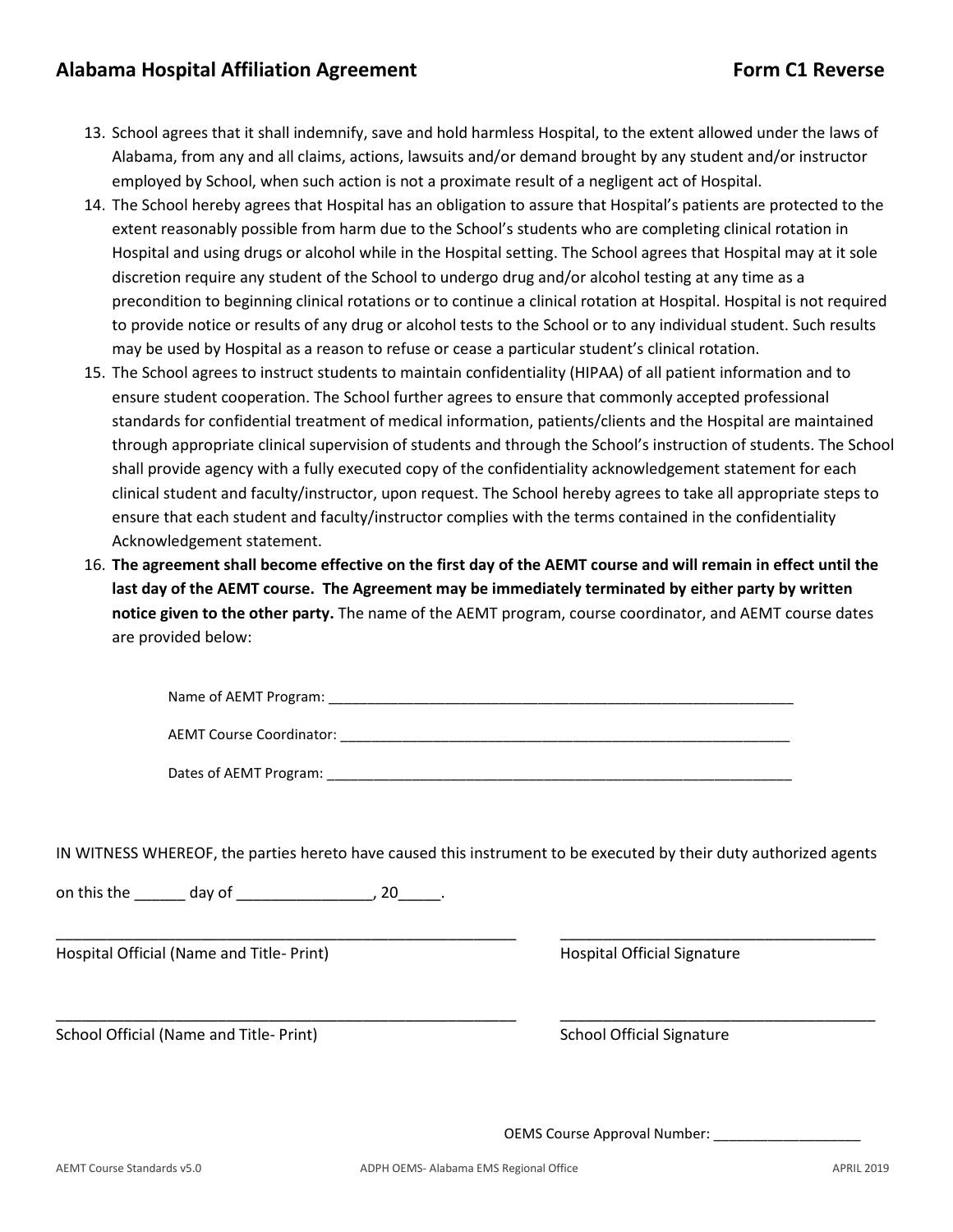#### Ambulance/EMS Provider Affiliation Agreement **Form C2** Form C2

This Affiliation Agreement (hereinafter referred to as the "Agreement") is entered into by and between

| (hereinafter referred to as "Provider") and |
|---------------------------------------------|
| (hereinafter referred to as "School").      |

Provider agrees to accept Emergency Medical Technician students who are enrolled in a School's emergency medicine course of study, allowing said students field experience, subject to the covenants, warranties and representations set forth hereunder.

The following provisions are to be observed:

- 1. Provider will furnish the instructor supervisor for the students while in field rotation for participation and observation of on the scene emergency care as provided by Provider personnel. Each student should be allowed to participate in direct supervised activities within their scope of education, where applicable and when allowed.
- 2. The School instructor will assign students to rotational slots available on ambulances.
- 3. Students will be assigned to eight or twelve-hour shifts as available and allowed by Provider.
- 4. Provider will provide any necessary equipment for the student to use during participation procedures.
- 5. Provider provided instructor will supervise the students at a ratio of 1 student per 1 instructor.
- 6. Provider provided instructor will instruct and keep records on the AEMT student.
- 7. The School instructor will organize the rotation schedules.
- 8. The student will observe all rules, regulations and procedures which apply to the employees of Provider at all times during the affiliation period, including dress and grooming, and any requirement relating to uniforms worn by students and instructors (if appropriate) while in the field setting.
- 9. Provider has the right to request the withdrawal of any students from its facilities whose conduct or work with patients or personnel is not, in the opinion of the Supervisor of the Ambulance/Rescue, in accordance with acceptable standards of performance.
- 10. School will send Provider only such students who are in good health and have been subjected to such routine health examinations; said students shall be responsible for their own health.
- 11. Provider will provide necessary first aid treatment received by students and instructors while on Provider premises and engaged in their training or study. Provider will not be responsible for the payment of any emergency room treatment, inpatient or outpatient admissions, radiologist services, doctor's services, pharmaceutical supplies or any type follow-up medical care. All of such expenses shall be the responsibility of the injured or ill party.
- 12. School agrees that it shall indemnify, save and hold harmless Provider, to the extent allowed under the laws of Alabama, from any and all claims, actions, lawsuits and/or demand brought by any student and/or instructor employed by or attending School, when such action is not a proximate result of a negligent act of Provider.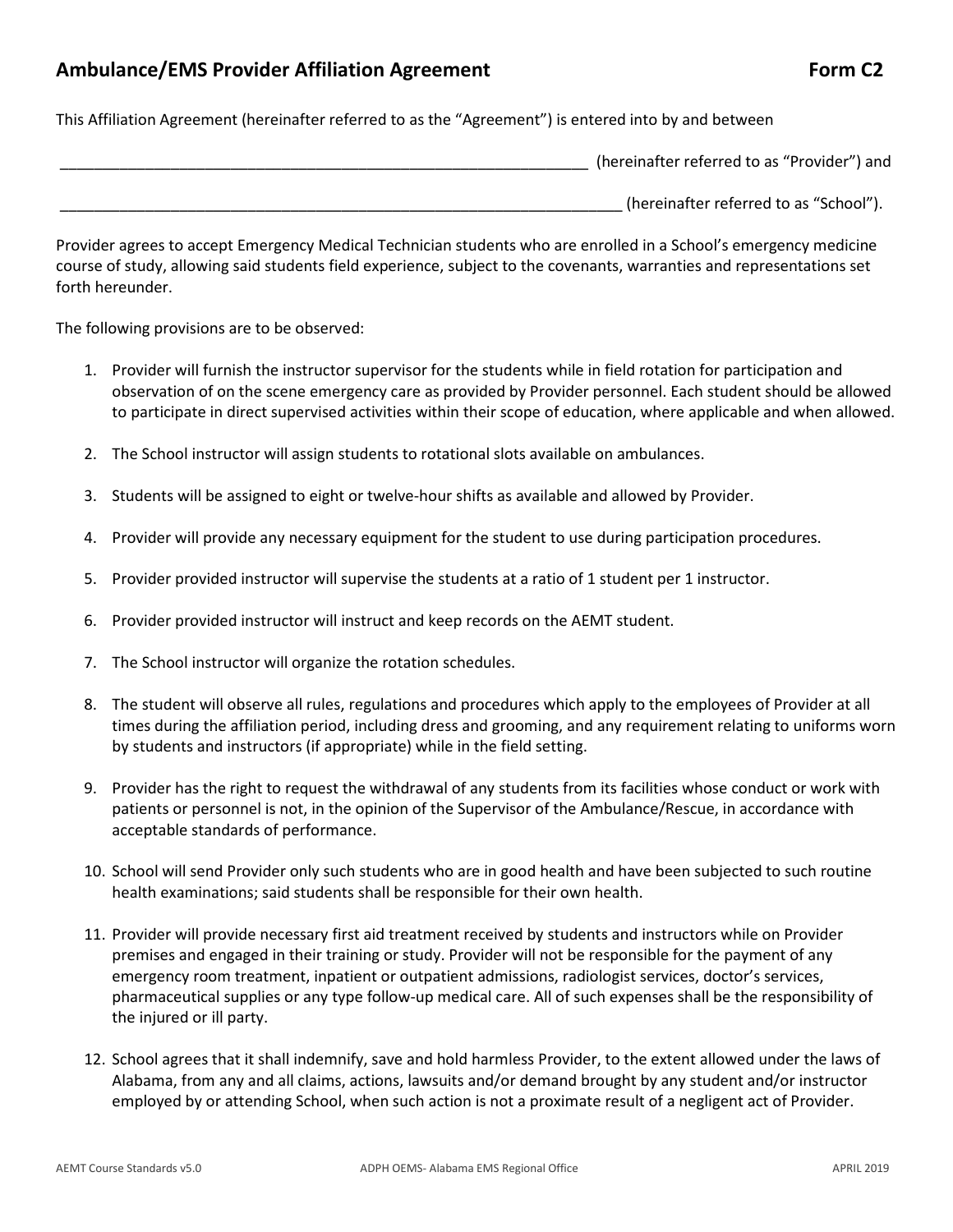#### Ambulance/EMS Provider Affiliation Agreement Form C2 Reverse

- 13. The School herby agrees that Provider has an obligation to assure that Provider's patients are protected to the extent reasonably possible from possible harm due to School's students who are completing field rotation at Provider and using drugs or alcohol while in the Provider setting. School agrees that Provider may at its sole discretion require any student of School to undergo drug and/or alcohol testing at any time as a precondition to beginning field rotations or to continue a field rotation at Ambulance/Rescue. Provider is not required to provide notice or results of any drug or alcohol tests to School or to any individual student. Such results may be used by Provider as a reason to refuse or cease a particular student's field rotation.
- 14. The School agrees to instruct students to maintain confidentiality (HIPPA) of all patient information and to ensure student cooperation. School further agrees to ensure that commonly accepted professional standards for confidential treatment of medical information, patients/clients and the Provider are maintained through appropriate field supervision of students and through School instruction of students. The School shall provide agency with a fully executed copy of the confidentiality acknowledgement statement for each clinical student and faculty/instructor, upon request. The School hereby agrees to take all appropriate steps to ensure that each student and faculty/instructor complies with the terms contained in the confidentiality acknowledgement statement.
- 15. **The agreement shall become effective on the first day of the AEMT course and will remain in effect until the last day of the AEMT course. The Agreement may be immediately terminated by either party by written notice given to the other party.** The name of the AEMT program, course coordinator, and AEMT course dates are provided below:

| Name of AEMT Program:    |  |  |
|--------------------------|--|--|
|                          |  |  |
| AEMT Program Instructor: |  |  |

Dates of AEMT Program:  $\Box$ 

IN WITNESS WHEREOF, the parties hereto have caused this instrument to be executed by their duty authorized agents

\_\_\_\_\_\_\_\_\_\_\_\_\_\_\_\_\_\_\_\_\_\_\_\_\_\_\_\_\_\_\_\_\_\_\_\_\_\_\_\_\_\_\_\_\_\_\_\_\_\_\_\_\_\_ \_\_\_\_\_\_\_\_\_\_\_\_\_\_\_\_\_\_\_\_\_\_\_\_\_\_\_\_\_\_\_\_\_\_\_\_\_

\_\_\_\_\_\_\_\_\_\_\_\_\_\_\_\_\_\_\_\_\_\_\_\_\_\_\_\_\_\_\_\_\_\_\_\_\_\_\_\_\_\_\_\_\_\_\_\_\_\_\_\_\_\_ \_\_\_\_\_\_\_\_\_\_\_\_\_\_\_\_\_\_\_\_\_\_\_\_\_\_\_\_\_\_\_\_\_\_\_\_\_

on this the \_\_\_\_\_\_\_ day of \_\_\_\_\_\_\_\_\_\_\_\_\_\_\_\_\_\_\_, 20\_\_\_\_\_\_.

Provider Official (Name and Title- Print) Provider Official Signature

School Official (Name and Title- Print) School Official Signature

OEMS Course Approval Number: \_\_\_\_\_\_\_\_\_\_\_\_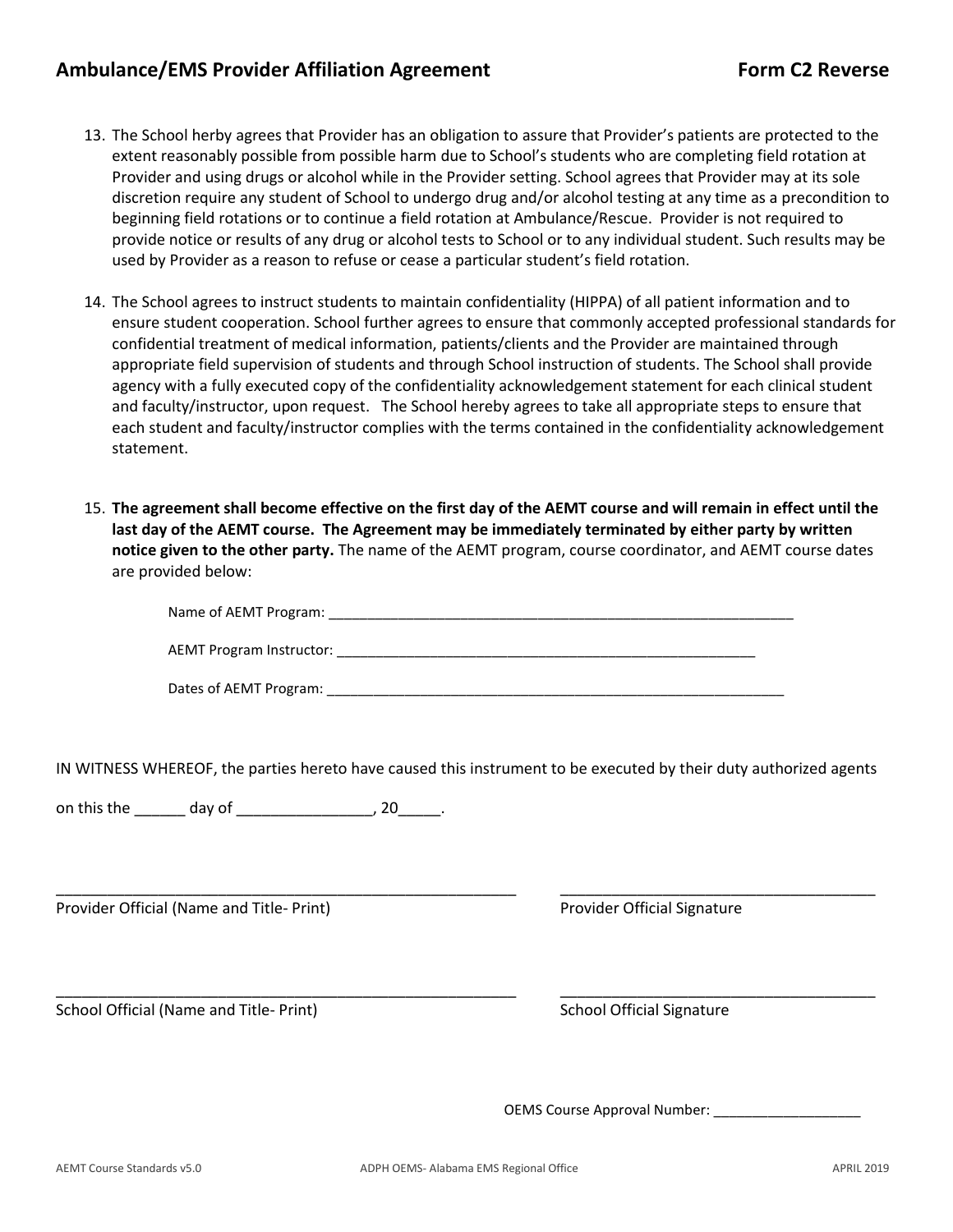## **AEMT Course Application Process Verification Flow Sheet**

**Course Coordinator Name:** \_\_\_\_\_\_\_\_\_\_\_\_\_\_\_\_\_\_\_\_\_\_\_\_\_\_\_\_\_\_\_\_\_\_

**Sponsoring Agency:** \_\_\_\_\_\_\_\_\_\_\_\_\_\_\_\_\_\_\_\_\_\_\_\_\_\_\_\_\_\_\_\_\_\_\_\_\_\_\_\_\_\_\_\_\_\_\_\_\_\_\_\_\_\_\_\_\_\_\_

Date of first class:

Date five weeks prior to first class: **we consider the constant of the Date received:**  $\blacksquare$ 

*The initial AEMT course application paperwork listed below is due in regional EMS office five (5) weeks prior to the first day of class. (Unless prior approval for shorter time is approved)*

*All initial AEMT course application paperwork should arrive together at the regional office, arranged in the order that it is presented below. If submitted electronically, each form and agreement must be a separate file. All the files must be submitted before the approval process can move forward.*

*Use the list below to make certain that all of the initial paperwork is completed and submitted.*

 $\square$  AEMT Course Application (Form A1)

Copy (sample) of college information letter provided with Form A1

- □ AEMT course accreditation status
- $\Box$  Eligibility of college credit
- $\Box$  Eligibility to attend AEMT course
- $\Box$  Contact information for two nearby accredited colleges providing AEMT courses
- Copy (sample) of HIPAA certification of completion (form or certificate) provide with Form A1
- □ AEMT Course Instructor Information (Form A2) for each instructor
- $\square$  Course Schedule (Form A3)
- $\Box$  AEMT Course Equipment List (Form A4)
- $\Box$  Hospital Affiliation Agreement (Form C1)

#### *Sponsor must use Form C1. Other written agreements will not satisfy requirement.*

 $\Box$  Ambulance/Rescue (EMS) Agency Affiliation Agreement (Form C2)

*Sponsor must use Form C2. Other written agreements will not satisfy requirement.*

- $\square$  Copy of student handout paperwork:
	- O Instructor contact information
	- AEMT course guidelines
	- O Attendance policy
	- Dress code
	- O Course objectives
	- Grading method and scale
- $\Box$  Copy of National Registry skills sheets

#### **Regional EMS Office Verification of Initial Application. AEMT Class Approval request submitted to OEMS**

| Name (Print):                     | Signature:                            | Date:             |
|-----------------------------------|---------------------------------------|-------------------|
| ADPH OEMS Course Approval Number: |                                       |                   |
| AEMT Course Standards v5.0        | ADPH OEMS-Alabama EMS Regional Office | <b>APRIL 2019</b> |

**STEP 1 of 5**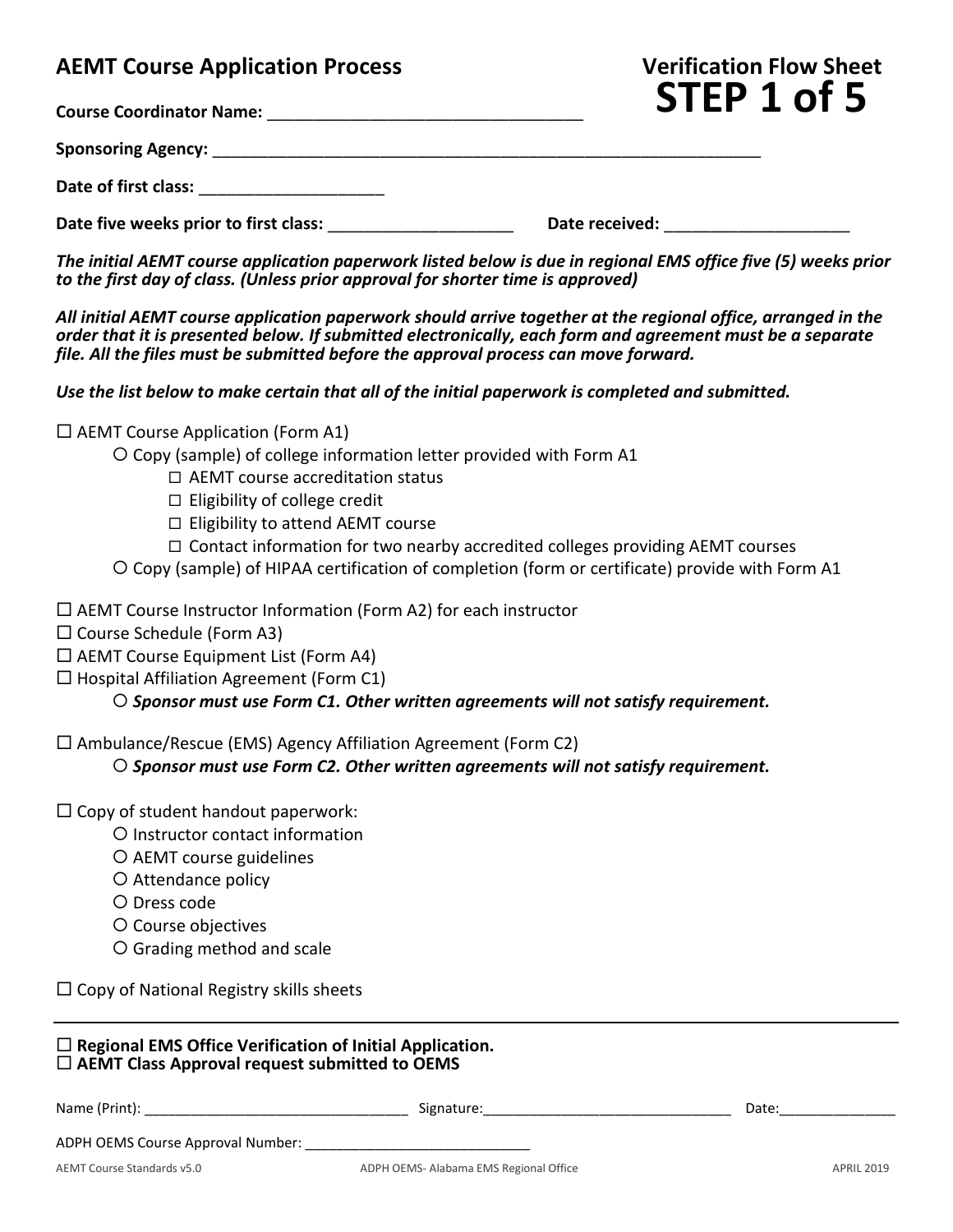# **STEP 2 of 5**

**Date one week prior to first class:** \_\_\_\_\_\_\_\_\_\_\_\_\_\_\_\_\_\_\_\_

Date Received:

#### *A detailed preliminary AEMT course student roster, along with this flow sheet, is due one week prior to the first course date.*

#### *The roster must be typed or printed and must contain the following information:*

#### **Header Information**

- $\square$  AEMT course sponsoring agency
- $\square$  Course coordinator
- $\square$  Lead instructor
- $\square$  Course location
- $\square$  Course starting and ending dates

#### **Student Information**

- $\square$  Student first and last name
- $\square$  Student address
- $\square$  Student phone number
- $\square$  Place for approved course number

#### **SAMPLE STUDENT ROSTER**

Sponsoring Agency: Raining Chicken VFD Course Location: 31 Nest Rd, Coop, AL 35969 Course Coordinator: Chicken Little Course dates: August 25- November 20, 2014

| <b>First Name</b> | Last Name | <b>Address</b>                          | Phone        |
|-------------------|-----------|-----------------------------------------|--------------|
| Hugh              | Hollon    | Suite 1100, Montgomery, AL 36104        | 205-555-3456 |
| Rony              | Najjar    | 101 Sivley, Huntsville, AL 35801        | 256-656-9999 |
| Stephen           | Wilson    | 201 Monroe Street, Montgomery, AL 36104 | 205-876-5309 |
|                   |           |                                         |              |
|                   |           |                                         |              |

#### **Regional EMS Office Verification Preliminary Student Roster**

| Name (Print): | Signature:                          | Date: |
|---------------|-------------------------------------|-------|
|               | <b>OEMS Course Approval Number:</b> |       |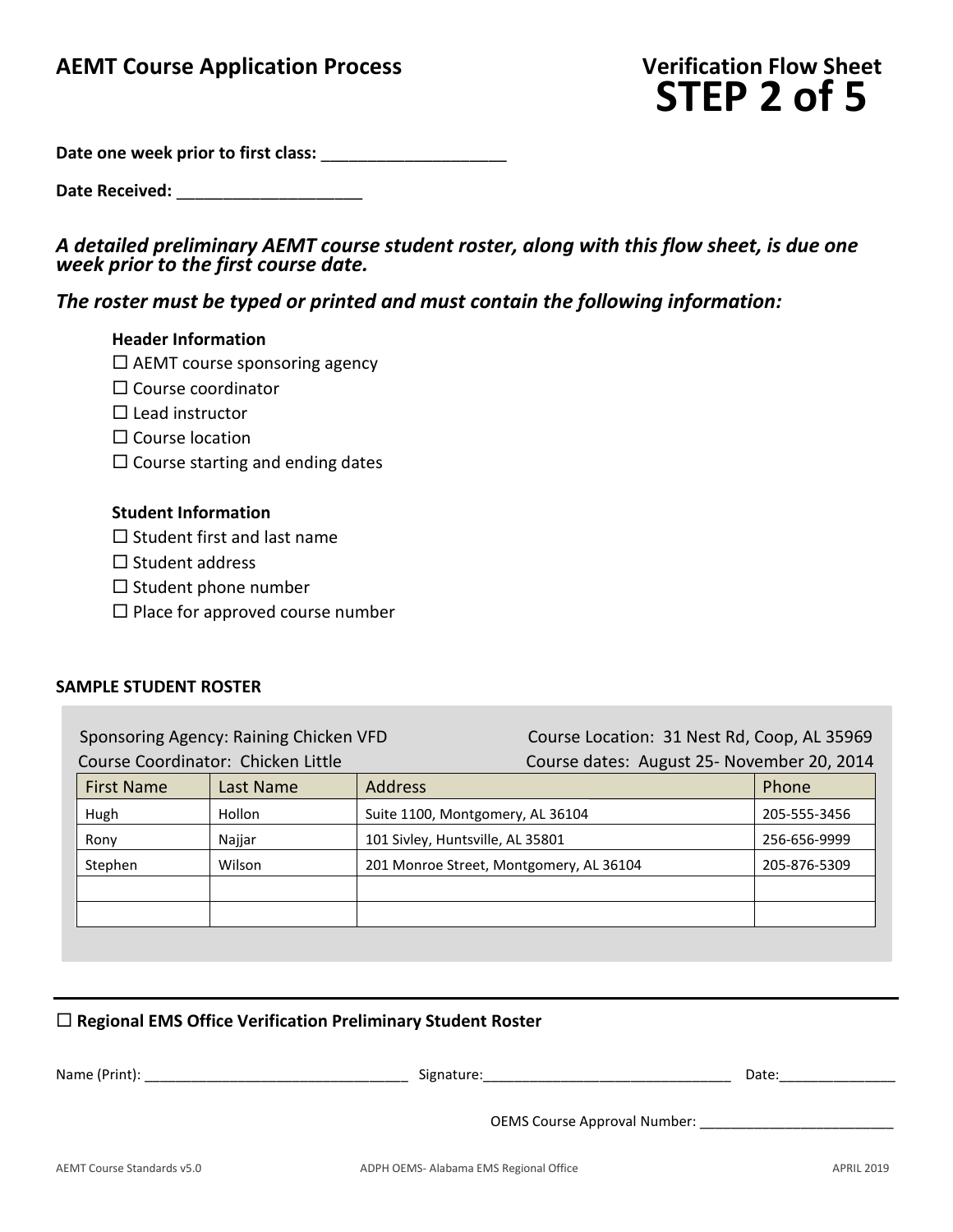## **AEMT** Course Application Process

| <b>Verification Flow Sheet</b> |  |  |
|--------------------------------|--|--|
| STEP 3 of 5                    |  |  |

| Date of first class: |
|----------------------|
|                      |

**Date ten business days after first class:** \_\_\_\_\_\_\_\_\_\_\_\_\_\_\_\_\_\_\_\_ **Date Received:** \_\_\_\_\_\_\_\_\_\_\_\_\_\_\_\_\_\_\_\_

**The following student forms are due in regional EMS office within ten (10) business days of first class. The course coordinator may provide copies and keep the original forms.**

 $\Box$  AEMT Student Registration (Form B1)

 $\square$  Confidentiality Briefing Statement (Form B2)

 $\Box$  Release of Liability (Form B3)

 $\square$  Background Screening Policy (Form B4-A)

 $\square$  Background Screening Participation (Form B4-B)

 $\square$  Drug Screen Policy (Form B5-A)

 $\square$  Drug Screen Participation (Form B5-B)

#### **An On-Site Inspection must be scheduled within ten (10) business days of first class**

#### Date of On-Site Inspection:

#### **Inspection will include-**

#### **Faculty**

□ Course Coordinator

 $\Box$  Primary Instructor

- $\Box$  Instructor on course schedule
- $\square$  Adequate instructor for skills verification, if applicable

#### **Facility**

 $\square$  ADA Compliant

 $\square$  Sufficient Space for Class size

- □ Controlled Environment
- $\Box$  Adequate classroom learning accommodations (desks, chairs, lighting)
- $\square$  Adequate classroom skills learning area(s)

#### **Resources**

Instructional Materials: \_\_\_\_\_\_\_\_\_\_\_\_\_\_\_\_\_\_\_\_\_\_\_\_\_\_\_\_\_\_\_\_\_\_\_\_\_\_\_\_\_\_

Presentation Equipment: \_\_\_\_\_\_\_\_\_\_\_\_\_\_\_\_\_\_\_\_\_\_\_\_\_\_\_\_\_\_\_\_\_\_\_\_\_\_\_\_\_

**Regional EMS Office Verification of ten day requirements and on-site inspection.**

Name (Print): \_\_\_\_\_\_\_\_\_\_\_\_\_\_\_\_\_\_\_\_\_\_\_\_\_\_\_\_\_\_\_\_\_\_ Signature:\_\_\_\_\_\_\_\_\_\_\_\_\_\_\_\_\_\_\_\_\_\_\_\_\_\_\_\_\_\_\_\_ Date:\_\_\_\_\_\_\_\_\_\_\_\_\_\_\_

OEMS Course Approval Number: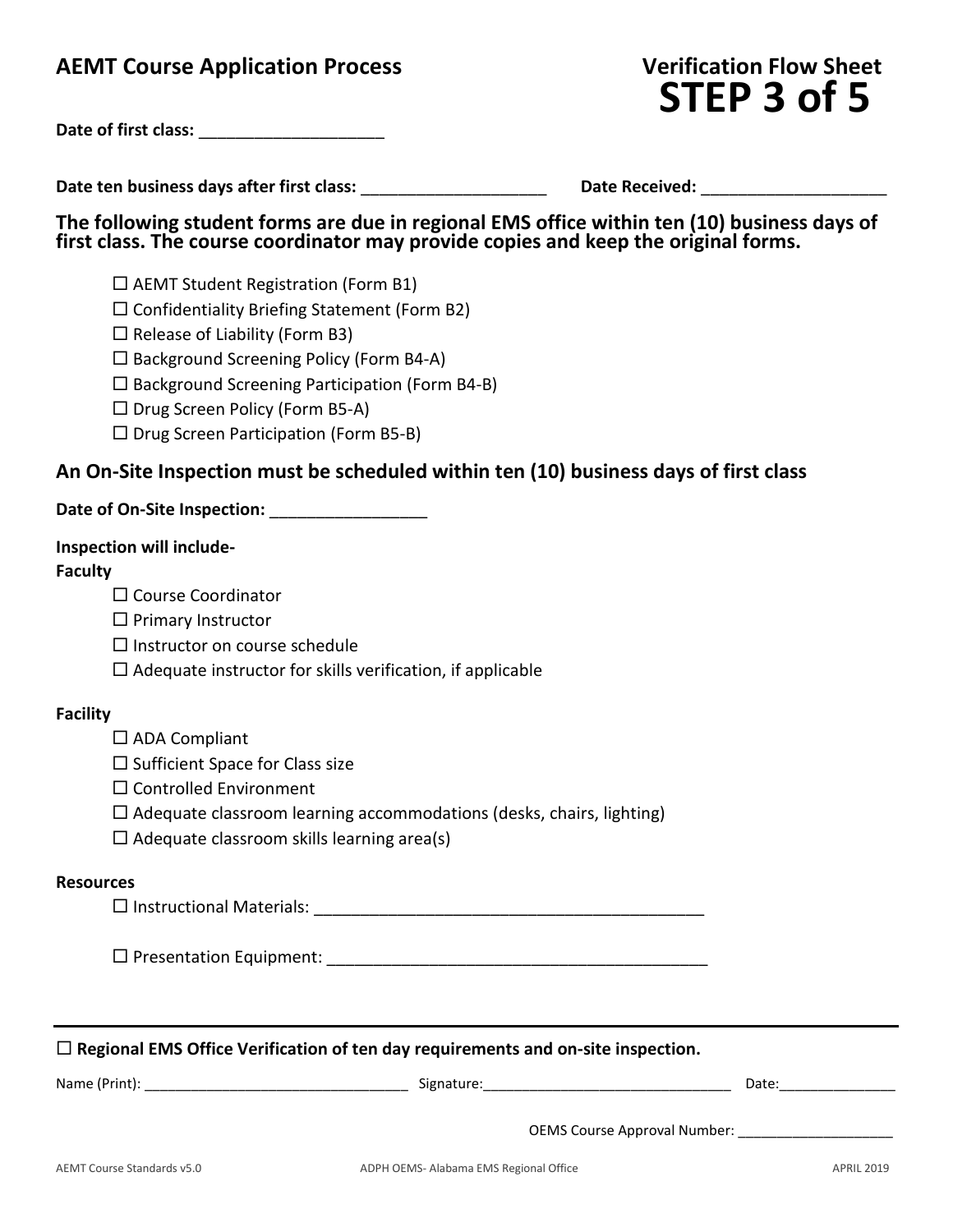## **AEMT Course Application Process Verification Flow Sheet**

# **STEP 4 of 5**

Date of course completion:

Date ten days from course completion:

## **The following course documentation is required within ten (10) days after course completion. The sponsor may provide the originals for storage by the Regional Office.**

 $\Box$  AEMT attendance course rosters showing attendance and instructors for each class session

 $\square$  Final AEMT course roster

- $\square$  Shows AEMT course sponsor
- $\square$  Shows course coordinator and lead instructor
- $\square$  Shows course location, and course starting and ending dates listed in header.
- $\Box$  All students listed on preliminary AEMT course roster are listed on the final AEMT course roster
- $\square$  Student first and last name with middle initial
- $\square$  Student Social Security Number (for National Registry)
- $\square$  Student AEMT Course disposition (Pass, Fail, Pending, Withdraw, Dismissed)
- $\Box$  Student National Registry Skills disposition (Pass, Fail, Pending, Withdraw, Dismissed)
- $\square$  Student Clinical Rotation disposition (Pass, Fail, Pending, Withdraw, Dismissed)
- $\Box$  A place to write the date received by regional EMS office
- $\square$  A place to write the approved course number

#### **Student Information required within ten (10) days after course completion:**

 $\Box$  National Registry Skills verification forms (or equivalent) for each student on final course roster

- $\square$  Each skill sheet timed, scored, and signed by evaluator
- $\square$  Complete set of skill sheets for each student
- $\square$  Failures explained and documented on skills sheet

 $\Box$  Copies of AEMT course completion certificate for each student

 $\Box$  Copy of AHA Healthcare Provider (or equivalent\*) CPR card for each student.

\*Equivalent must include infant, child, adult, 1-rescuer, and 2-rescuer, BVM usage

| $\Box$ Regional EMS Office Verification of course completion records |                                                                                                                |       |  |
|----------------------------------------------------------------------|----------------------------------------------------------------------------------------------------------------|-------|--|
|                                                                      | Signature: the contract of the contract of the contract of the contract of the contract of the contract of the | Date: |  |
|                                                                      | <b>OEMS Course Approval Number:</b>                                                                            |       |  |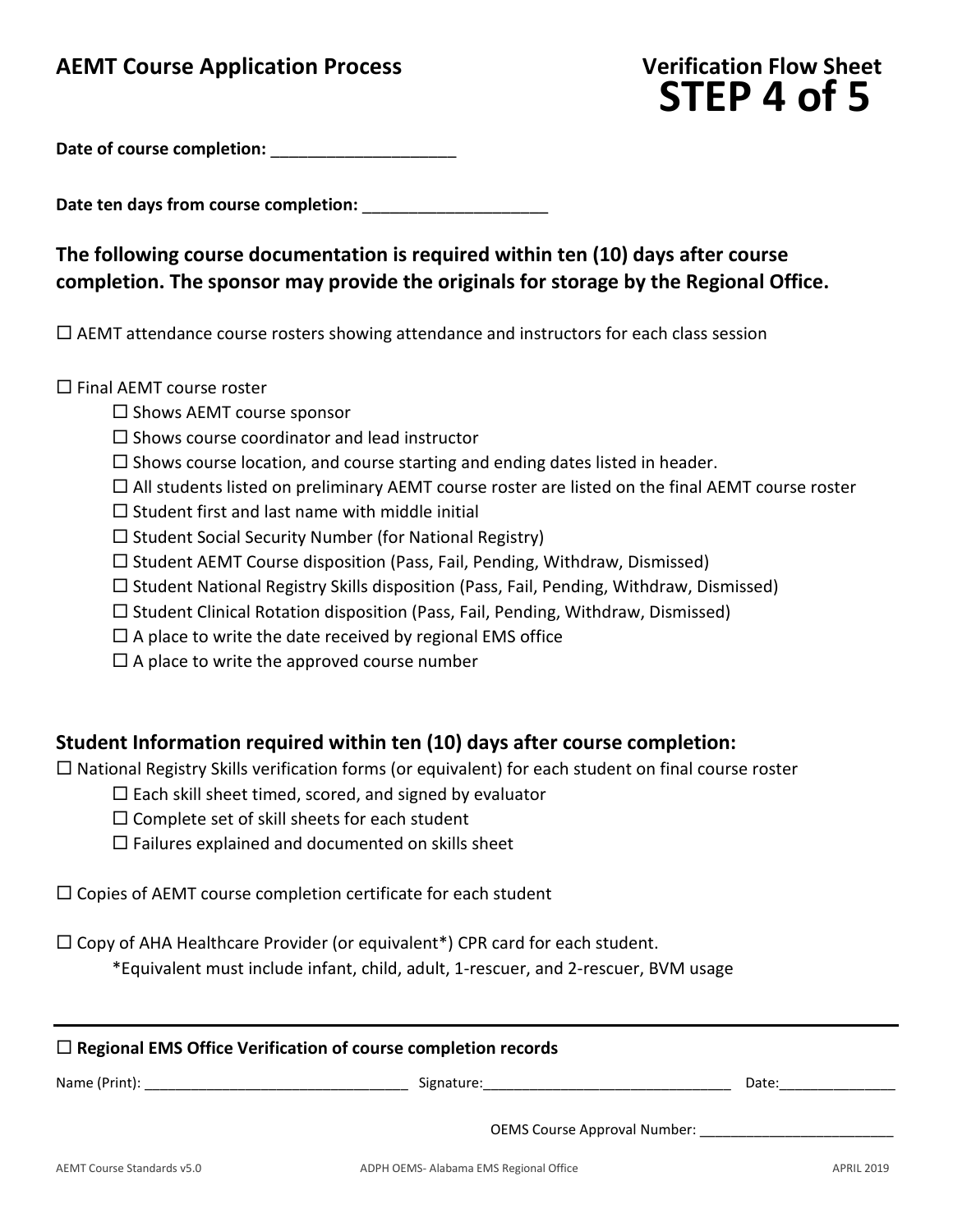### **AEMT Course Application Process Verification Flow Sheet**

# **STEP 5 of 5**

#### **POST COURSE DOCUMENTATION**

Date of last student completion:

Date ten (10) days after last student completion:

 **Post-course documentation records are should be provided to regional EMS office ten days after the last student has been assigned a PASS or FAIL disposition.**

**The regional EMS office will maintain the complete set of course documentation for five (5) years.**

#### **Documentation already on file with regional EMS office at completion of course:**

 $\Box$  Original course application, and related forms, as submitted to the regional EMS office

 $\Box$  Copy (sample) of college information letter provided with Form A1

- $\square$  Copy (sample) of HIPAA certification of completion (form or certificate) provide with Form A1
- $\square$  Course approval form issued by the OEMS

 $\Box$  AEMT course preliminary roster as submitted to the regional EMS office

 $\Box$  AEMT Course Instructor Information (Form A2) for each instructor

 $\Box$  Hospital Affiliation Agreement (Form C1)

 $\square$  Ambulance/Rescue (EMS) Agency Affiliation Agreement (Form C2)

□ Course Schedule (Form A5)

 $\Box$  AEMT Course Equipment List (Form A6)

 $\square$  Copy of student handout paperwork:

 $\Box$  Copy of National Registry skills sheets

#### **Documentation to be provided to regional EMS office within 10 days of completing of course:**

□ Final AEMT course schedule

 $\Box$  Attendance roster for each class meeting

 $\square$  List of make-up session(s), if applicable

 $\square$  Documentation of remediation conducted, if applicable

 $\Box$  Individual skill verifications (National Registry forms)

 $\Box$  Copy of each examination, quiz or evaluation administered during the course

 $\square$  Documentation of the course physician approval of clinical preceptors and/or guest lecturers,

 $\square$  Documentation of clinical preceptor(s) orientation and student scope of practice,

 $\Box$  Documentation demonstrating student achievement of all clinical and field internship objectives, and

 $\Box$  Documentation recording the individual reasons that student(s) failed to complete the course of study.

#### *NOTE: If the sponsoring agency wishes to keep records, providing the regional EMS agency a paper copy of the documentation paperwork listed in this section is acceptable.*

| $\Box$ Regional EMS Office Verification of five year records package |  |                                                                                                                                                                                                                                |  |
|----------------------------------------------------------------------|--|--------------------------------------------------------------------------------------------------------------------------------------------------------------------------------------------------------------------------------|--|
|                                                                      |  | Date: the contract of the contract of the contract of the contract of the contract of the contract of the contract of the contract of the contract of the contract of the contract of the contract of the contract of the cont |  |
|                                                                      |  |                                                                                                                                                                                                                                |  |
|                                                                      |  |                                                                                                                                                                                                                                |  |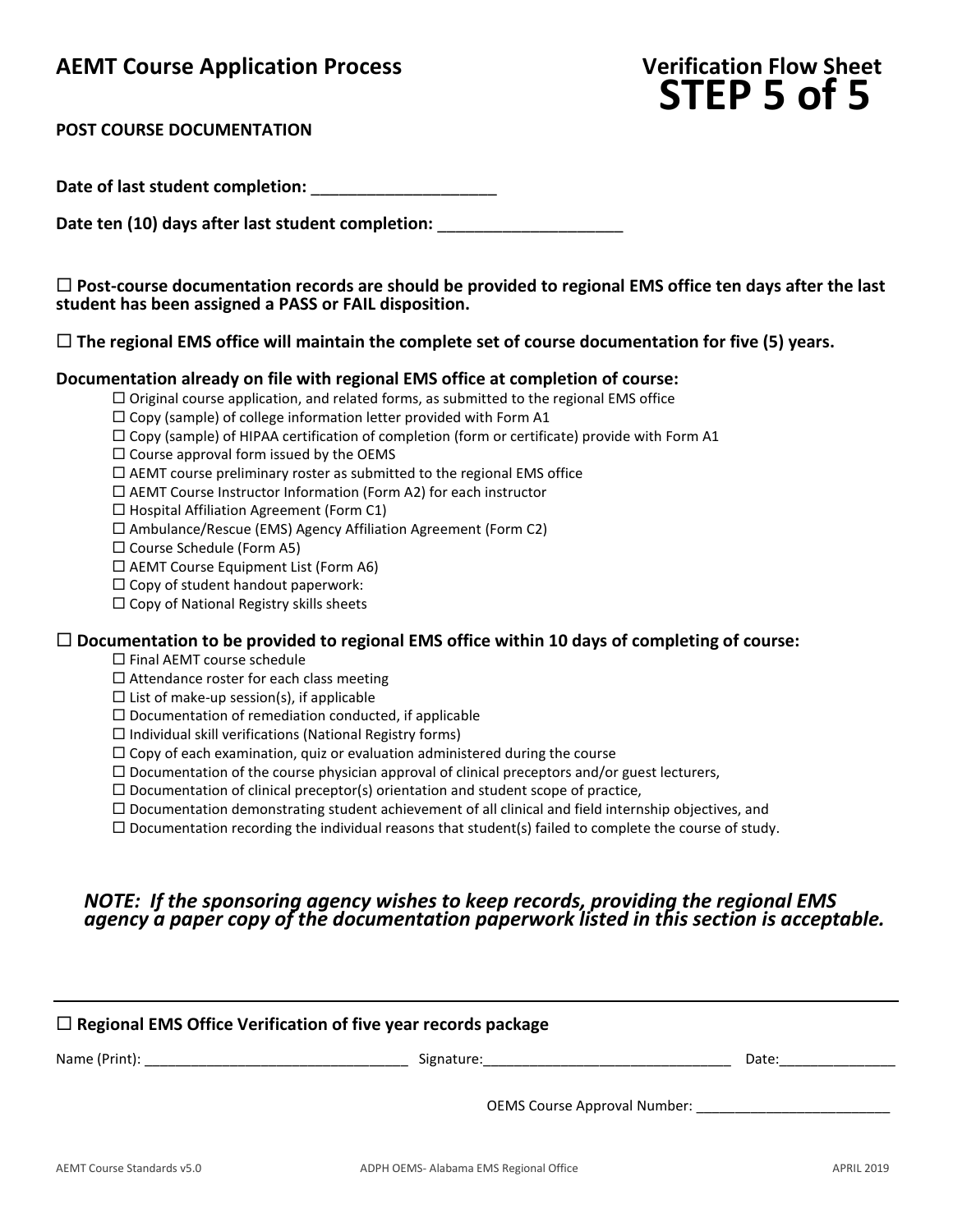#### **ADPH OEMS AEMT COURSE REQUIREMENTS MATRIX Page 1 of 3**

|                                                |                     | <b>Emergency Medical Technician</b><br><b>EMT</b>                                                                                                                                                                                                         | <b>Advanced Emergency Medical Technician</b><br><b>AEMT</b> |
|------------------------------------------------|---------------------|-----------------------------------------------------------------------------------------------------------------------------------------------------------------------------------------------------------------------------------------------------------|-------------------------------------------------------------|
| <b>Educational</b><br><b>Facilities</b>        | National            | 1. Facility sponsored or approved by sponsoring agency<br>2. ADA compliant facility<br>3. Sufficient space for class size<br>4. Controlled environment                                                                                                    | <b>Same as Previous Level</b>                               |
|                                                | State               | Same as above                                                                                                                                                                                                                                             | <b>Same as Previous Level</b>                               |
| <b>Student Space</b>                           | National            | 1. Provide space sufficient for students to attend<br>classroom sessions, take notes and participate in<br>classroom activities<br>2. Provide space for students to participate in kinematic<br>learning and practice activities                          | <b>Same as Previous Level</b>                               |
|                                                | State               | Same as above                                                                                                                                                                                                                                             | <b>Same as Previous Level</b>                               |
| Instructional<br><b>Resources</b>              | National            | 1. Provide basic instructional support material<br>2. Provide audio, visual, and kinematic aids to support and<br>supplement didactic instruction                                                                                                         | <b>Same as Previous Level</b>                               |
|                                                | State               | 1. Same as above<br>2. Same as above<br>3. Textbooks and Instructor material must meet National<br><b>EMS Education Standards and Instructional Guidelines</b>                                                                                            | <b>Same as Previous Level</b>                               |
| Instructor<br>Preparation<br><b>Resources</b>  | National            | a. Provide space for instructor preparation<br>b. Provide support equipment for instructor preparation                                                                                                                                                    | <b>Same as Previous Level</b>                               |
|                                                | State               | Same as above                                                                                                                                                                                                                                             | <b>Same as Previous Level</b>                               |
| <b>Storage Space</b>                           | National            | Provide adequate and secure storage space for<br>instructional materials                                                                                                                                                                                  | <b>Same as Previous Level</b>                               |
|                                                | State               | Same as above                                                                                                                                                                                                                                             | <b>Same as Previous Level</b>                               |
| Sponsorship                                    | <b>onal</b><br>Nati | Sponsoring organizations shall be one of the following:<br>1. Accredited educational institution, or<br>2. Public safety organization, or<br>3. Accredited hospital, clinic, or medical center, or<br>4. Other State approved institution or organization | Same as Previous Level                                      |
|                                                | State               | Same as above                                                                                                                                                                                                                                             | <b>Same as Previous Level</b>                               |
| Programmatic<br>Approval                       | National            | Sponsoring organization shall have programmatic approval<br>by authority having jurisdiction for program approval<br>(State)                                                                                                                              | <b>Same as Previous Level</b>                               |
|                                                | State               | <b>State/Regional approval</b><br>(EMT Course Application, FORM A1)                                                                                                                                                                                       | <b>Same as Previous Level</b><br>(Appendix BB)              |
| <b>Medical</b><br><b>Director</b><br>Oversight | National            | Provide medical oversight for all medical aspects of<br>instruction                                                                                                                                                                                       | <b>Same as Previous Level</b>                               |
|                                                | State               | In addition to one above, the physician must meet offline<br>medical director criteria.                                                                                                                                                                   | Same as Previous Level                                      |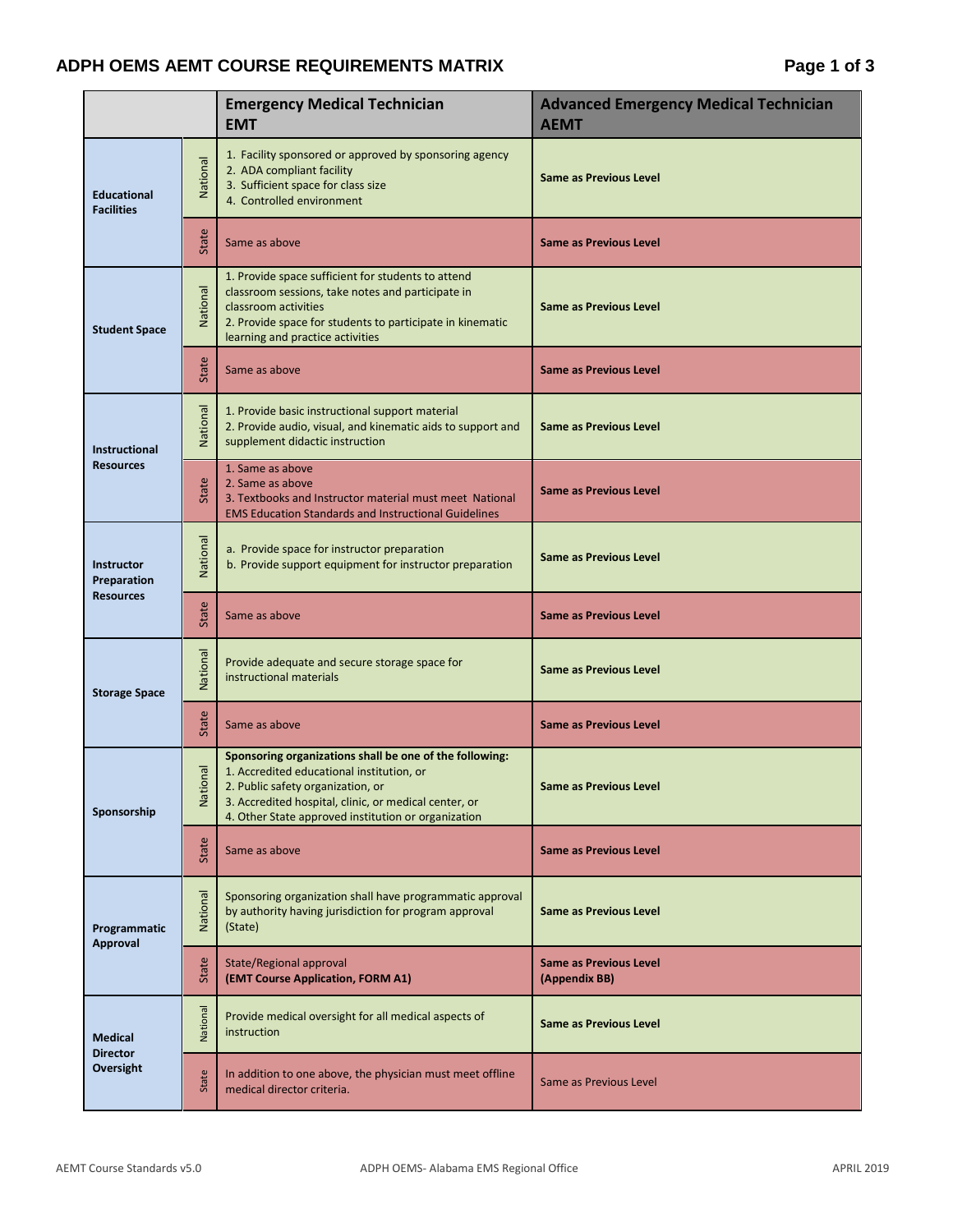#### ADPH OEMS EMT COURSE REQUIREMENTS MATRIX **Fig. 2** and  $P$  and  $P$  and  $P$  and  $P$  and  $P$  and  $P$  and  $P$  and  $P$  and  $P$  and  $P$  and  $P$  and  $P$  and  $P$  and  $P$  and  $P$  and  $P$  and  $P$  and  $P$  and  $P$  and  $P$  and  $P$  and

|                                     |          | <b>Emergency Medical Technician</b><br><b>EMT</b>                                                                                                                                                                                                                                                                                                                                                                                                                                                                                                                                                                                                                                                                                                                                                                                                                                                                                                               | <b>Advanced Emergency Medical Technician</b><br><b>AEMT</b>                                                                                                                                                                                                                                                                                                                                                                                                                                                                                                                                                                                                                                                                                                                                                                                                                                                                                                   |
|-------------------------------------|----------|-----------------------------------------------------------------------------------------------------------------------------------------------------------------------------------------------------------------------------------------------------------------------------------------------------------------------------------------------------------------------------------------------------------------------------------------------------------------------------------------------------------------------------------------------------------------------------------------------------------------------------------------------------------------------------------------------------------------------------------------------------------------------------------------------------------------------------------------------------------------------------------------------------------------------------------------------------------------|---------------------------------------------------------------------------------------------------------------------------------------------------------------------------------------------------------------------------------------------------------------------------------------------------------------------------------------------------------------------------------------------------------------------------------------------------------------------------------------------------------------------------------------------------------------------------------------------------------------------------------------------------------------------------------------------------------------------------------------------------------------------------------------------------------------------------------------------------------------------------------------------------------------------------------------------------------------|
|                                     | National | The course primary instructor should:<br>1. Be educated at a level higher than he or she is teaching;<br>however, as a minimum, he or she must be educated at<br>the level he or she is teaching<br>2. Have successfully completed an approved instructor<br>training program or equivalent                                                                                                                                                                                                                                                                                                                                                                                                                                                                                                                                                                                                                                                                     | <b>Same as Previous Level</b>                                                                                                                                                                                                                                                                                                                                                                                                                                                                                                                                                                                                                                                                                                                                                                                                                                                                                                                                 |
| <b>Faculty</b>                      | State    | <b>EMT Primary Instructor Requirements:</b><br>1. Must be an Alabama licensed Paramedic.<br>2. Must have instructor certification from a recognized<br>organization such as Department of Transformation (DOT),<br>Department of Defense (DOD), Alabama Fire College<br>Instructor Course, or the National Association of EMS<br>Educators (NASEMSE).<br>3. Must have five (5) years min of field experience.<br>4. A CPR Instructor may be used to teach a CPR course, as<br>long as the primary EMT instructor is present.<br><b>EMT Secondary Instructor Requirements:</b><br>1. Must be Alabama licensed as an EMT (minimum).<br>2. Must have certification from a recognized organization<br>such as Department of Transportation (DOT), Department<br>of Defense (DOD), Alabama Fire College Instructor, AHA<br>Core Instructor Course, or the National Association of EMS<br>Educators (NASEMSE).<br>3. Instructor must 3 years min of field experience. | <b>AEMT Primary Instructor Requirements:</b><br>1. Must be an Alabama licensed Paramedic.<br>2. Must have instructor certification from a recognized<br>organization such as Department of Transformation (DOT),<br>Department of Defense (DOD), Alabama Fire College<br>Instructor Course, or the National Association of EMS<br>Educators (NASEMSE).<br>3. Must have (5) years min of field experience.<br>4. A CPR Instructor may be used to teach a CPR course, as<br>long as the primary EMT instructor is present.<br><b>AEMT Secondary Instructor Requirements:</b><br>1. Must be Alabama licensed as an AEMT (minimum).<br>2. Must have certification from a recognized organization<br>such as Department of Transportation (DOT), Department of<br>Defense (DOD), Alabama Fire College Instructor, AHA Core<br>Instructor Course, or the National Association of EMS<br>Educators (NASEMSE).<br>3. Instructor must 3 years min of field experience. |
| <b>Course Length</b>                | National | 1. Course length is based on competency, not hours<br>2. Course material can be delivered in multiple formats<br>including but not limited to:<br>Independent student preparation<br>a.<br>Synchronous/Asynchronous distributive education<br>b.<br>Face-to-face instruction<br>c.<br>Pre- or co-requisites<br>d.<br>3. Course length is estimated to take approximately 180-<br>200 clock hours including the four integrated phases of<br>education (didactic, laboratory, clinical and field) to cover<br>material                                                                                                                                                                                                                                                                                                                                                                                                                                           | 1. Course length is based on competency, not hours<br>2. Course material can be delivered in multiple formats<br>including but not limited to:<br>Independent student preparation<br>a.<br>Synchronous/Asynchronous distributive education<br>b.<br>Face-to-face instruction<br>c.<br>d.<br>Pre- or co-requisites<br>3. Course length is estimated to take approximately 200-250<br>clock hours including the four integrated phases of education<br>(didactic, laboratory, clinical and field) to cover material                                                                                                                                                                                                                                                                                                                                                                                                                                             |
|                                     | State    | 1-3 Same as above<br>7. Course length is 180 hours at a minimum.                                                                                                                                                                                                                                                                                                                                                                                                                                                                                                                                                                                                                                                                                                                                                                                                                                                                                                | 1-3 Same as above<br>7. Course length is 200 hours at a minimum.                                                                                                                                                                                                                                                                                                                                                                                                                                                                                                                                                                                                                                                                                                                                                                                                                                                                                              |
| <b>Course Design</b>                | Vational | Provide the following components of instruction:<br><b>Didactic instruction</b><br><b>Skills laboratories</b><br>Hospital/Clinical experience<br>Field experience                                                                                                                                                                                                                                                                                                                                                                                                                                                                                                                                                                                                                                                                                                                                                                                               | Provide the following components of instruction:<br><b>Didactic instruction</b><br>$\bullet$<br>Skills laboratories<br>Hospital/Clinical experience<br>$\bullet$<br>Field experience<br>$\bullet$                                                                                                                                                                                                                                                                                                                                                                                                                                                                                                                                                                                                                                                                                                                                                             |
|                                     | State    | Same as above                                                                                                                                                                                                                                                                                                                                                                                                                                                                                                                                                                                                                                                                                                                                                                                                                                                                                                                                                   | Same as above                                                                                                                                                                                                                                                                                                                                                                                                                                                                                                                                                                                                                                                                                                                                                                                                                                                                                                                                                 |
| <b>Student</b><br><b>Assessment</b> | National | 1.Perform knowledge, skill, and professional behavior<br>evaluation based on educational standards and program<br>objectives<br>2. Provide several methods of assessing achievement<br>3. Provide assessment that measures, as a minimum, entry<br>level competency in all domains                                                                                                                                                                                                                                                                                                                                                                                                                                                                                                                                                                                                                                                                              | Same as Previous Level                                                                                                                                                                                                                                                                                                                                                                                                                                                                                                                                                                                                                                                                                                                                                                                                                                                                                                                                        |
|                                     | State    | Same as one above                                                                                                                                                                                                                                                                                                                                                                                                                                                                                                                                                                                                                                                                                                                                                                                                                                                                                                                                               | Same as one above                                                                                                                                                                                                                                                                                                                                                                                                                                                                                                                                                                                                                                                                                                                                                                                                                                                                                                                                             |